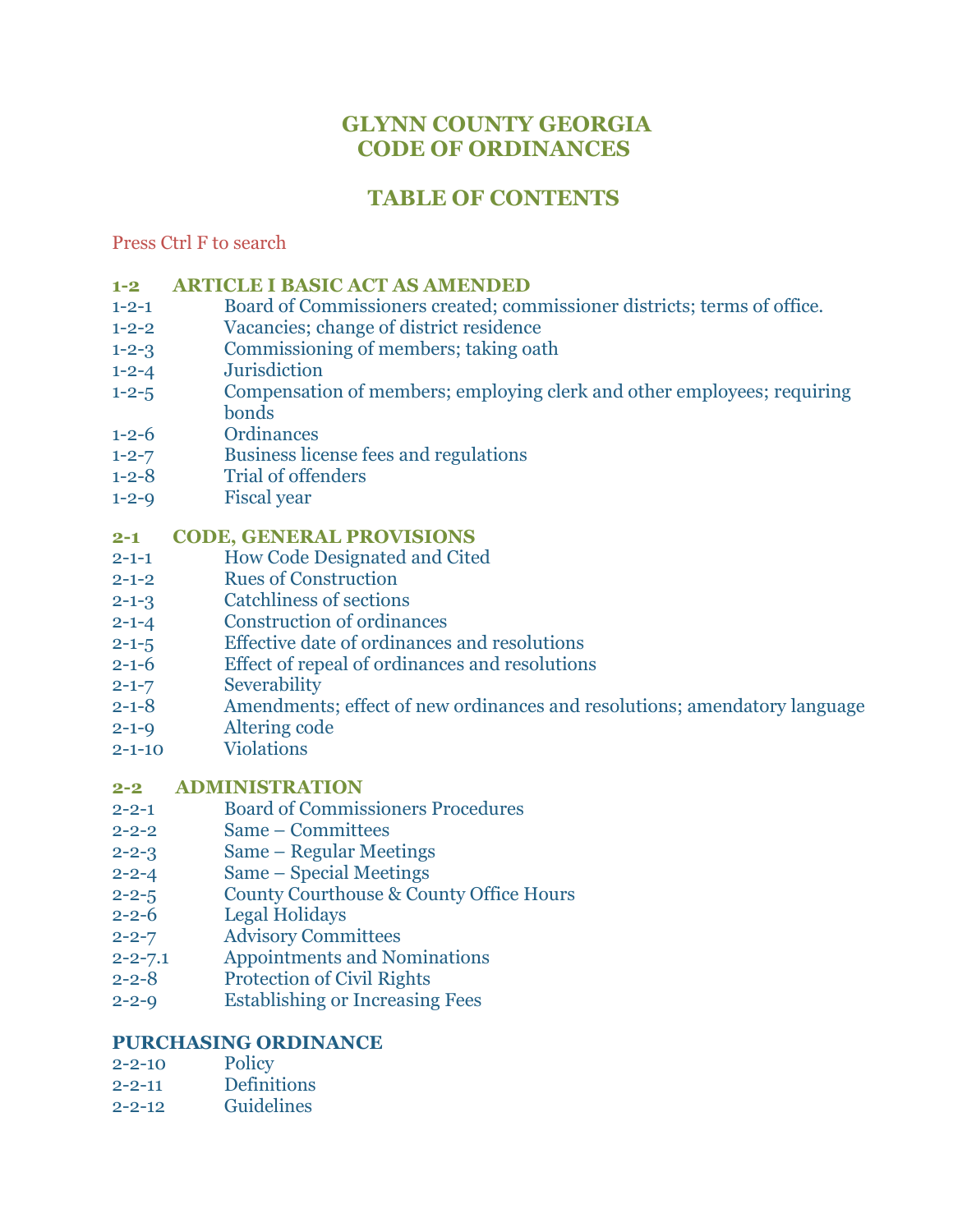- 2-2-13 [Purchasing Policies](http://www.glynncounty.org/Archive.aspx?ADID=63)
- 2-2-14 [Formal Bidding Procedures](http://www.glynncounty.org/Archive.aspx?ADID=63)
- 2-2-15 [Cooperative Procurement](http://www.glynncounty.org/Archive.aspx?ADID=63)
- 2-2-16 [Authority to Reject Bids](http://www.glynncounty.org/Archive.aspx?ADID=63)
- 2-2-17 [Protest Procedures](http://www.glynncounty.org/Archive.aspx?ADID=63)
- 2-2-18 [Change Order Procedures](http://www.glynncounty.org/Archive.aspx?ADID=63)
- 2-2-19 [Contract Authorization Procedure](http://www.glynncounty.org/Archive.aspx?ADID=63)
- 2-2-20 [Performance & Payment Bonds](http://www.glynncounty.org/Archive.aspx?ADID=63)
- 2-2-21 [Purchasing Cards and Credit Cards for Glynn County Elected Officials](http://www.glynncounty.org/Archive.aspx?ADID=63)

#### **[EMERGENCY MANAGEMENT ORDINANCE](http://www.glynncounty.org/Archive.aspx?ADID=63)**

- 2-2-22 [Emergency Management Policy](http://www.glynncounty.org/Archive.aspx?ADID=63)
- 2-2-23 [Definitions](http://www.glynncounty.org/Archive.aspx?ADID=63)
- 2-2-24 [Enforcement](http://www.glynncounty.org/Archive.aspx?ADID=63)
- 2-2-25 [Organization](http://www.glynncounty.org/Archive.aspx?ADID=63)
- 2-2-26 [Emergency Powers](http://www.glynncounty.org/Archive.aspx?ADID=63)
- 2-2-27 [Regulations](http://www.glynncounty.org/Archive.aspx?ADID=63)
- 2-2-28 [Institution of Curfew](http://www.glynncounty.org/Archive.aspx?ADID=63)
- 2-2-29 [Registration of Building and Repair Services](http://www.glynncounty.org/Archive.aspx?ADID=63)
- 2-2-30 [Overcharging Prohibited](http://www.glynncounty.org/Archive.aspx?ADID=63)
- 2-2-31 [Post-Disaster Debris Collection](http://www.glynncounty.org/Archive.aspx?ADID=63)
- 2-2-32 [Penalties](http://www.glynncounty.org/Archive.aspx?ADID=63)
- 2-2-33 [Severability](http://www.glynncounty.org/Archive.aspx?ADID=63)
- 2-2-34 2-2-40 [Reserved](http://www.glynncounty.org/Archive.aspx?ADID=63)

#### **[ETHICS ORDINANCE](http://www.glynncounty.org/Archive.aspx?ADID=63)**

- 2-2-41 [Definitions](http://www.glynncounty.org/Archive.aspx?ADID=63)
- 2-2-42 [Statement of Policy](http://www.glynncounty.org/Archive.aspx?ADID=63)
- 2-2-43 [Standard of Conduct](http://www.glynncounty.org/Archive.aspx?ADID=63)
- 2-2-44 [Conflict of Interest](http://www.glynncounty.org/Archive.aspx?ADID=63)
- 2-2-45 [Adverse Interest](http://www.glynncounty.org/Archive.aspx?ADID=63)
- 2-2-46 [Gratuities or Kickbacks](http://www.glynncounty.org/Archive.aspx?ADID=63)
- 2-2-47 [Contemporaneous Employment](http://www.glynncounty.org/Archive.aspx?ADID=63)
- 2-2-48 [Confidential Information](http://www.glynncounty.org/Archive.aspx?ADID=63)
- 2-2-49 [Disclosure](http://www.glynncounty.org/Archive.aspx?ADID=63)
- 2-2-50 [Determination of Conflict of Interest or](http://www.glynncounty.org/Archive.aspx?ADID=63) Adverse Interest
- 2-2-51 [Penalties](http://www.glynncounty.org/Archive.aspx?ADID=63)
- 2-2-52 [2-2-69 Reserved](http://www.glynncounty.org/Archive.aspx?ADID=63)

#### **[RECORDS MANAGEMENT ORDINANCE](http://www.glynncounty.org/Archive.aspx?ADID=63)**

- 2-2-70 [Short Title](http://www.glynncounty.org/Archive.aspx?ADID=63)
- 2-2-71 [Purpose](http://www.glynncounty.org/Archive.aspx?ADID=63)
- 2-2-72 [Adoption of Georgia Records Act](http://www.glynncounty.org/Archive.aspx?ADID=63)
- 2-2-73 [Definitions](http://www.glynncounty.org/Archive.aspx?ADID=63)
- 2-2-74 [County Clerk Designated as Records Management Officer](http://www.glynncounty.org/Archive.aspx?ADID=63)
- 2-2-75 [Records Committee](http://www.glynncounty.org/Archive.aspx?ADID=63)
- 2-2-76 [Agency Records Management Duties](http://www.glynncounty.org/Archive.aspx?ADID=63)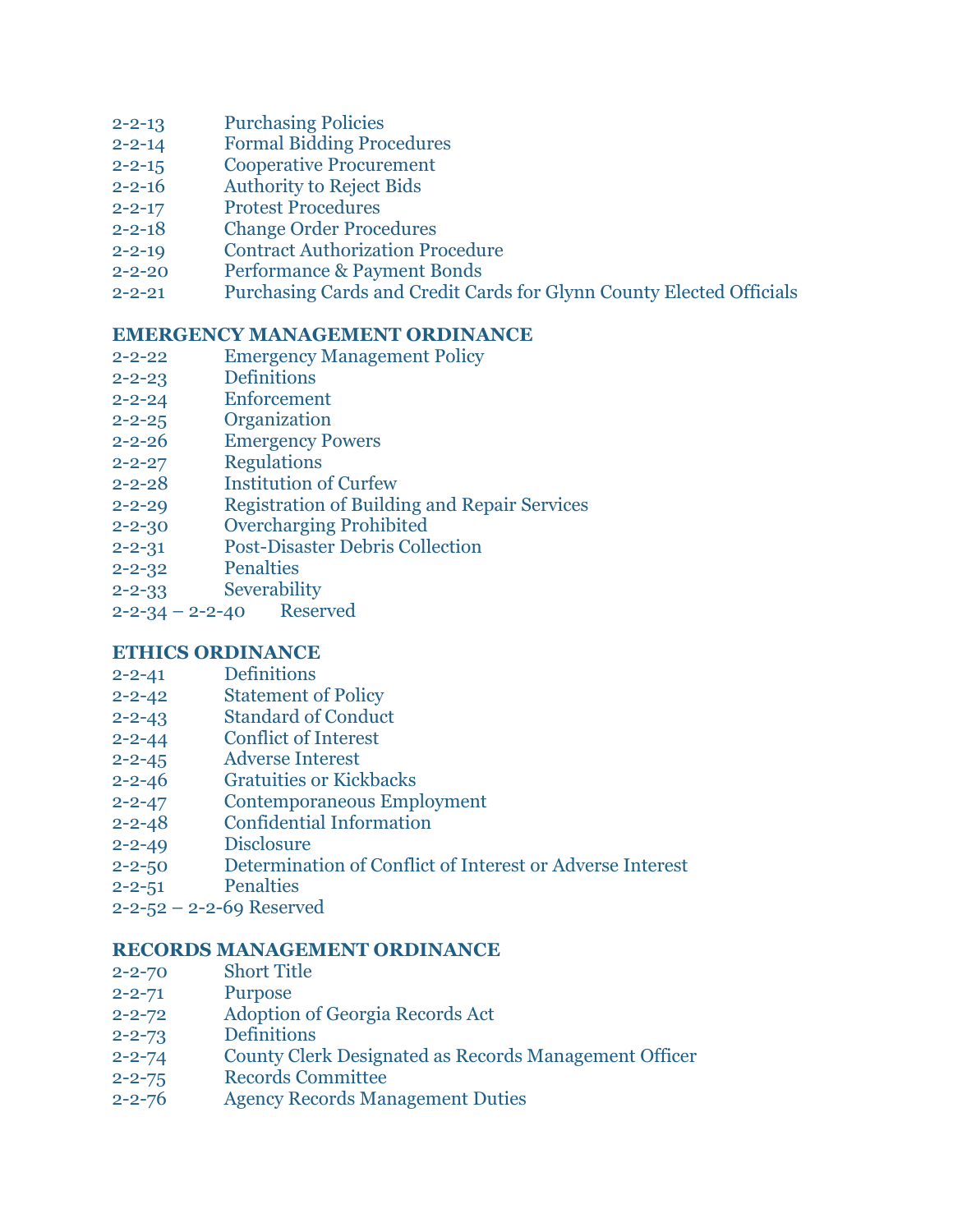- 2-2-77 [Agency Petitions to Records Committee; Final Decision](http://www.glynncounty.org/Archive.aspx?ADID=63)
- 2-2-78 [Disposition of Records](http://www.glynncounty.org/Archive.aspx?ADID=63)
- 2-2-79 [Retention & Destruction of Audio and](http://www.glynncounty.org/Archive.aspx?ADID=63) Video Meeting Tapes
- 2-2-80 [Penalty](http://www.glynncounty.org/Archive.aspx?ADID=63)
- 2-2-81 [Conflict of Laws](http://www.glynncounty.org/Archive.aspx?ADID=63)
- 2-2-82 [Severability Clause](http://www.glynncounty.org/Archive.aspx?ADID=63)
- 2-2-83 [2-2-99 Reserved](http://www.glynncounty.org/Archive.aspx?ADID=63)

#### **EMINENT DOMAIN ORDINANCE**

2-2-100 Eminent Domain

# **[2-3 LIQUOR MALT BEVERAGE AND WINE ORDINANCE](http://www.glynncounty.org/Archive.aspx?ADID=65)**

#### **Article I – [In General](http://www.glynncounty.org/Archive.aspx?ADID=65)**

- 2-3-1 [Short Title](http://www.glynncounty.org/Archive.aspx?ADID=65)
- 2-3-2 [Definitions](http://www.glynncounty.org/Archive.aspx?ADID=65)
- 2-3-3 [In Certain Retail Establishments Only](http://www.glynncounty.org/Archive.aspx?ADID=65)  For Consumption on Premises
- 2-3-3.1 [Unlawful Practices](http://www.glynncounty.org/Archive.aspx?ADID=65)
- 2-3-4 Sale of Distilled Spirits [Not for Consumption on Premises](http://www.glynncounty.org/Archive.aspx?ADID=65)
- 2-3-5 Sale of Malt Beverages and Wine [Not for Consumption on Premises](http://www.glynncounty.org/Archive.aspx?ADID=65)
- 2-3-6 [Hotel In-Room Service License](http://www.glynncounty.org/Archive.aspx?ADID=65)
- 2-3-7 [Hours of Sale](http://www.glynncounty.org/Archive.aspx?ADID=65)
- 2-3-8 [Required for Sale or Possession for Sale & Possession for Consumption on](http://www.glynncounty.org/Archive.aspx?ADID=65)  [Premises](http://www.glynncounty.org/Archive.aspx?ADID=65)
- 2-3-8.1 [Alcoholic Beverage Catering](http://www.glynncounty.org/Archive.aspx?ADID=65)
- 2-3-9 [Application on Form Prescribed by Board](http://www.glynncounty.org/Archive.aspx?ADID=65) of Commissioners
- 2-3-10 [Consideration for a License](http://www.glynncounty.org/Archive.aspx?ADID=65)
- 2-3-11 [Persons Prohibited from Holding Licenses](http://www.glynncounty.org/Archive.aspx?ADID=65)
- 2-3-12 [Processing Application](http://www.glynncounty.org/Archive.aspx?ADID=65)
- 2-3-13 [Initial Application](http://www.glynncounty.org/Archive.aspx?ADID=65)
- 2-3-14 [Fee Scale](http://www.glynncounty.org/Archive.aspx?ADID=65)
- 2-3-15 [Expiration; Renewal](http://www.glynncounty.org/Archive.aspx?ADID=65)
- 2-3-16 [Required Distance of Place of Business](http://www.glynncounty.org/Archive.aspx?ADID=65) from School, Schoolhouse or Church; [Residential Area](http://www.glynncounty.org/Archive.aspx?ADID=65)
- 2-3-17 [Leased Premises](http://www.glynncounty.org/Archive.aspx?ADID=65)
- 2-3-18 [Display at Place of Business](http://www.glynncounty.org/Archive.aspx?ADID=65)
- 2-3-19 [Transferability](http://www.glynncounty.org/Archive.aspx?ADID=65)
- 2-3-20 [Refund](http://www.glynncounty.org/Archive.aspx?ADID=65)
- 2-3-21 [License Granted Only after Licensed Premises Receives a](http://www.glynncounty.org/Archive.aspx?ADID=65) Certificate of **[Occupancy](http://www.glynncounty.org/Archive.aspx?ADID=65)**
- 2-3-22 [Consumption on Premises and Package License](http://www.glynncounty.org/Archive.aspx?ADID=65)
- 2-3-23 [Compliance with Applicable Laws](http://www.glynncounty.org/Archive.aspx?ADID=65) Necessary
- 2-3-24 [Employment of Minors Restricted](http://www.glynncounty.org/Archive.aspx?ADID=65)
- 2-3-25 [Revocation Hearing](http://www.glynncounty.org/Archive.aspx?ADID=65)
- 2-3-26 [Denial, Suspension or Revocation of a](http://www.glynncounty.org/Archive.aspx?ADID=65) License
- 2-3-27 [Notice of Hearing](http://www.glynncounty.org/Archive.aspx?ADID=65)
- 2-3-28 [Limitations as to Nature of Business](http://www.glynncounty.org/Archive.aspx?ADID=65)
- 2-3-29 [Retailer to Purchase from Licensed](http://www.glynncounty.org/Archive.aspx?ADID=65) Wholesaler Only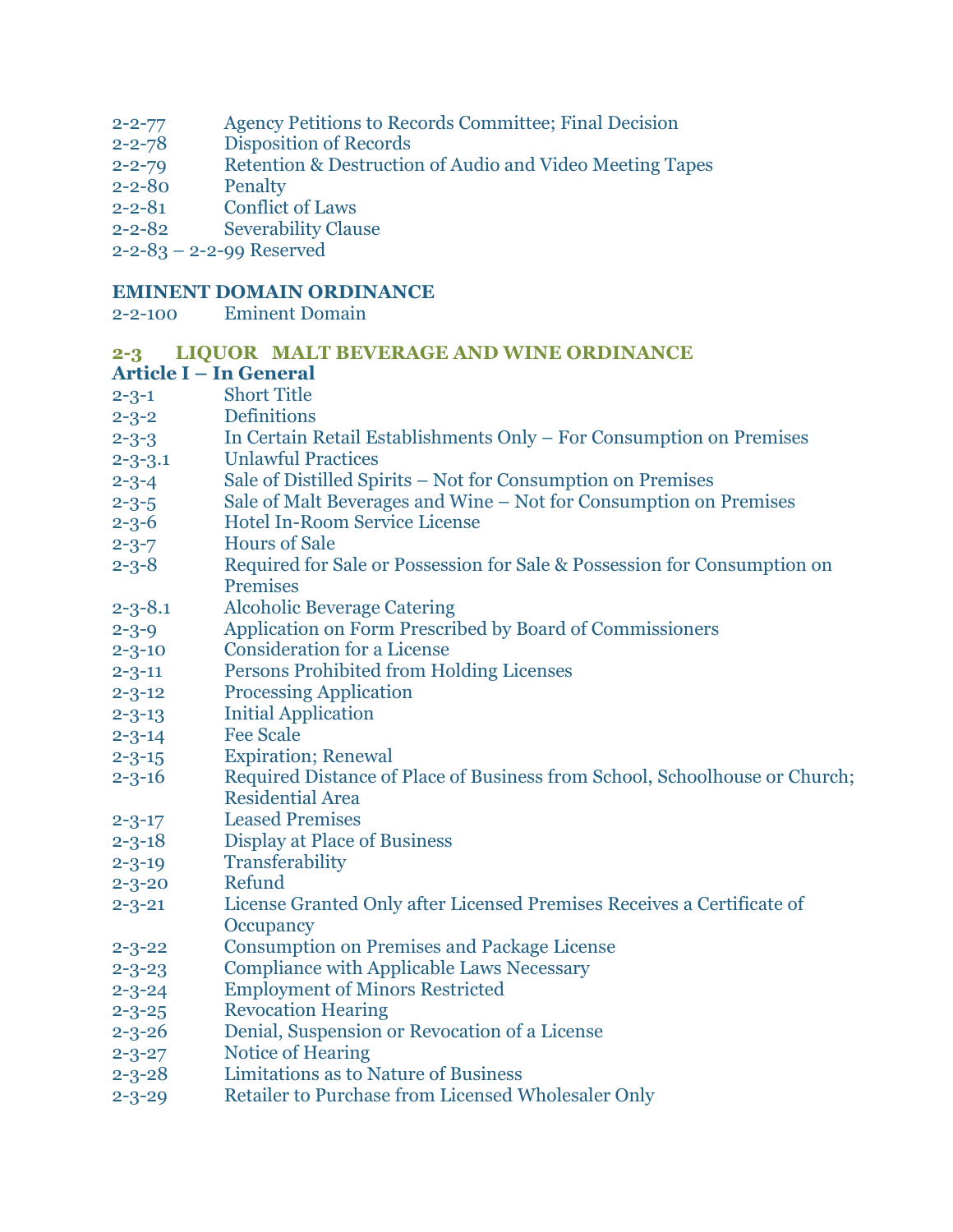- 2-3-30 [Excise Tax on Wholesale Alcoholic Beverages](http://www.glynncounty.org/Archive.aspx?ADID=65)
- 2-3-31 [Excise Tax on Distilled Spirits by the](http://www.glynncounty.org/Archive.aspx?ADID=65) Drink
- 2-3-32 [Excise Tax on Malt Beverages](http://www.glynncounty.org/Archive.aspx?ADID=65)
- 2-3-33 [Per Liter Tax on Wine](http://www.glynncounty.org/Archive.aspx?ADID=65)
- 2-3-34 [License Application; Use of Licensed](http://www.glynncounty.org/Archive.aspx?ADID=65) Vehicle for Delivery, etc.
- 2-3-35 [Rules and Regulations](http://www.glynncounty.org/Archive.aspx?ADID=65)
- 2-3-36 [Outdoor Advertising](http://www.glynncounty.org/Archive.aspx?ADID=65)
- 2-3-37 [Severability Should Any Portion of Ordinance Be Held Invalid](http://www.glynncounty.org/Archive.aspx?ADID=65)
- 2-3-38 [Airport Property](http://www.glynncounty.org/Archive.aspx?ADID=65)

### **[2-4 DOMESTIC ANIMALS](http://www.glynncounty.org/Archive.aspx?ADID=66)**

#### **Article I – [Domestic Animal Control](http://www.glynncounty.org/Archive.aspx?ADID=66)**

- 2-4-1 [Authority](http://www.glynncounty.org/Archive.aspx?ADID=66) Name
- 2-4-2 [Animal Control Unit](http://www.glynncounty.org/Archive.aspx?ADID=66)
- 2-4-3 [Definitions](http://www.glynncounty.org/Archive.aspx?ADID=66)
- 2-4-4 [Animal Control Advisory Board](http://www.glynncounty.org/Archive.aspx?ADID=66)
- 2-4-5 [Violations](http://www.glynncounty.org/Archive.aspx?ADID=66)
- 2-4-6 [Dangerous Dog Control Law](http://www.glynncounty.org/Archive.aspx?ADID=66)
- 2-4-7 [Impoundment Provisions](http://www.glynncounty.org/Archive.aspx?ADID=66)
- 2-4-8 [Rabies Certificate](http://www.glynncounty.org/Archive.aspx?ADID=66)
- 2-4-9 [Enforcement](http://www.glynncounty.org/Archive.aspx?ADID=66)
- 2-4-10 [Disposition of Impounded Animals](http://www.glynncounty.org/Archive.aspx?ADID=66)
- 2-4-11 [Adoption Procedures](http://www.glynncounty.org/Archive.aspx?ADID=66)
- 2-4-12 [Humane Disposition](http://www.glynncounty.org/Archive.aspx?ADID=66)
- 2-4-13 [Appeal of Nuisance Classification](http://www.glynncounty.org/Archive.aspx?ADID=66)
- 2-4-14 [Severability Clause](http://www.glynncounty.org/Archive.aspx?ADID=66)
- 2-4-15 [Penalties](http://www.glynncounty.org/Archive.aspx?ADID=66)
- 2-4-16 [Amendment](http://www.glynncounty.org/Archive.aspx?ADID=66)
- 2-4-17 [Dog Control Officer and Dangerous Dog Hearing Board](http://www.glynncounty.org/Archive.aspx?ADID=66)
- 2-4-18 [Classification of Vicious or Dangerous Dog; Notice; Hearing; Judicial Review](http://www.glynncounty.org/Archive.aspx?ADID=66)
- 2-4-19 [Issuance of Certificate of Registration](http://www.glynncounty.org/Archive.aspx?ADID=66)
- 2-14-19.1 [Duties and Prohibitions for Owner of a Classified Dog](http://www.glynncounty.org/Archive.aspx?ADID=66)
- 2-4-20 [Unlawful Acts by Owner of a Dangerous or Vicious Dog; Violations](http://www.glynncounty.org/Archive.aspx?ADID=66)
- 2-4-21 [Confiscation of Dogs; Grounds;](http://www.glynncounty.org/Archive.aspx?ADID=66) Disposition
- 2-4-22 [Violations; Penalties](http://www.glynncounty.org/Archive.aspx?ADID=66)
- 2-4-23 [Liability for Damages](http://www.glynncounty.org/Archive.aspx?ADID=66)
- 2-4-24 [Vicious Animals](http://www.glynncounty.org/Archive.aspx?ADID=66)
- 2-4-25 [Cruelty to Animals](http://www.glynncounty.org/Archive.aspx?ADID=66)

# **[2-5 BUILDINGS AND CONSTRUCTION](http://www.glynncounty.org/Archive.aspx?ADID=67)**

# **Article I – [Reserved](http://www.glynncounty.org/Archive.aspx?ADID=67)**

 $2 - 5 - 1 - 2 - 5 - 19$  Reserved

# **Article II – [Building Code](http://www.glynncounty.org/Archive.aspx?ADID=67)**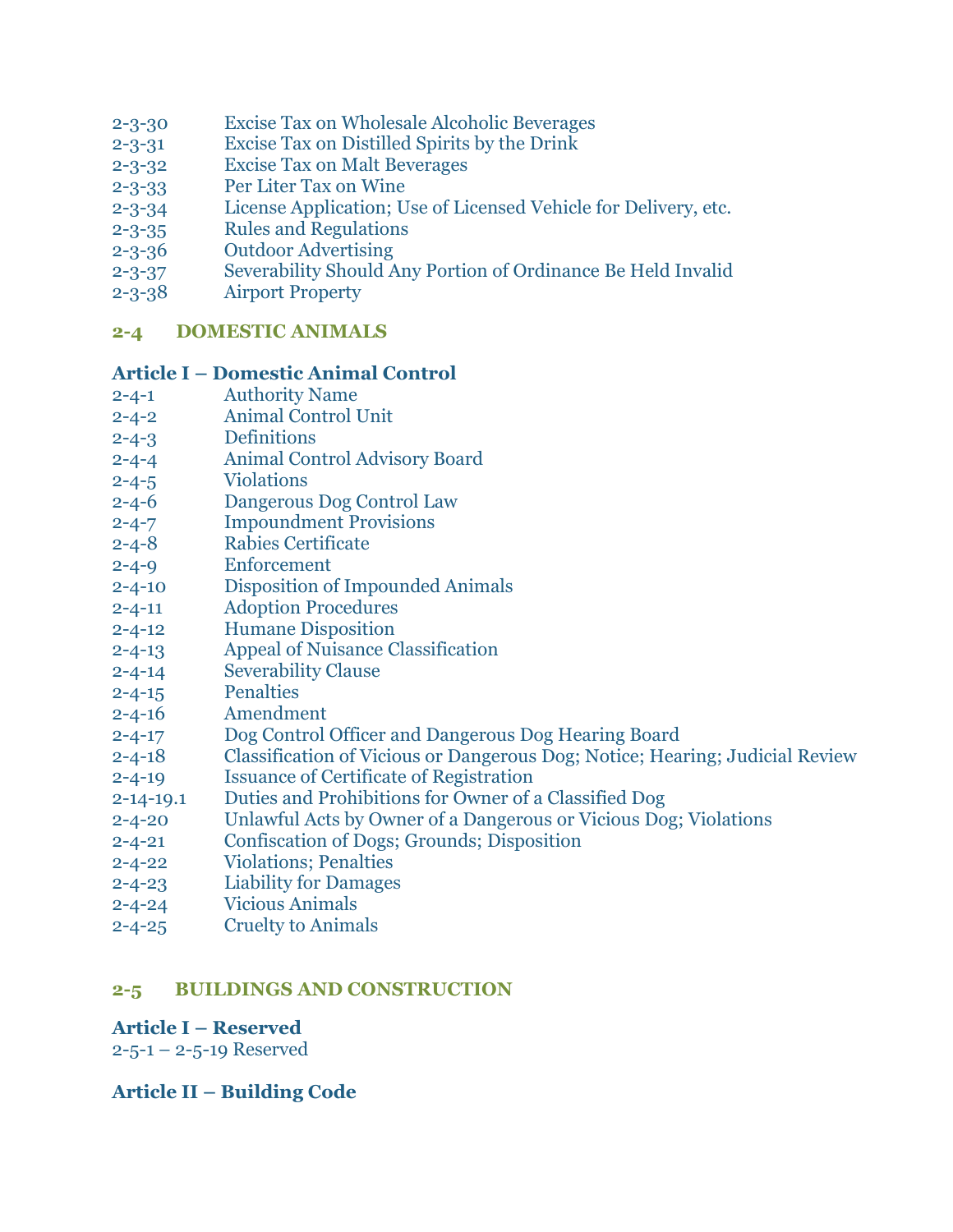- 2-5-20 [Adoption of Building Code](http://www.glynncounty.org/Archive.aspx?ADID=67)
- 2-5-21 [Definitions](http://www.glynncounty.org/Archive.aspx?ADID=67)
- 2-5-22 [Amendments to and Exclusions from the Standard Building Code](http://www.glynncounty.org/Archive.aspx?ADID=67)
- 2-5-23 [Administration and Enforcement](http://www.glynncounty.org/Archive.aspx?ADID=67)
- [2-5-24](http://www.glynncounty.org/Archive.aspx?ADID=67) Fees
- 2-5-25 [Board of Adjustments and Appeals](http://www.glynncounty.org/Archive.aspx?ADID=67)
- 2-5-26 [Other Amendments to the Building Code](http://www.glynncounty.org/Archive.aspx?ADID=67)
- 2-5-27 [Fire Districts Established](http://www.glynncounty.org/Archive.aspx?ADID=67)
- 2-5-28 [Violations and Punishment](http://www.glynncounty.org/Archive.aspx?ADID=67)
- 2-5-29 [Reserved](http://www.glynncounty.org/Archive.aspx?ADID=67)

### **Article III – [Electrical Code](http://www.glynncounty.org/Archive.aspx?ADID=67)**

- [2-5-30](http://www.glynncounty.org/Archive.aspx?ADID=67) Scope
- 2-5-31 [Code Remedial](http://www.glynncounty.org/Archive.aspx?ADID=67)
- 2-5-32 [Definitions](http://www.glynncounty.org/Archive.aspx?ADID=67)
- 2-5-33 [Administration and Enforcement](http://www.glynncounty.org/Archive.aspx?ADID=67)
- 2-5-34 [Duties of Building Official; Identification](http://www.glynncounty.org/Archive.aspx?ADID=67)
- 2-5-35 [Permits](http://www.glynncounty.org/Archive.aspx?ADID=67)
- 2-5-36 [Inspections](http://www.glynncounty.org/Archive.aspx?ADID=67)
- 2-5-37 [Certificate of Approval](http://www.glynncounty.org/Archive.aspx?ADID=67)  When Required
- 2-5-38 Current Permits [Unsafe Installations](http://www.glynncounty.org/Archive.aspx?ADID=67)  Right of Entry
- 2-5-39 [Regulation and Placing of Electrical Wiring, Etc.](http://www.glynncounty.org/Archive.aspx?ADID=67)
- 2-5-40 [Application for Permit](http://www.glynncounty.org/Archive.aspx?ADID=67)
- 2-5-41 [Permits and Drawings to be Kept at Site](http://www.glynncounty.org/Archive.aspx?ADID=67)  Revocation of Permit
- 2-5-42 [National Electrical Code Adopted and Incorporated by Reference](http://www.glynncounty.org/Archive.aspx?ADID=67)
- 2-5-43 [National Electrical Code](http://www.glynncounty.org/Archive.aspx?ADID=67)  Application
- 2-5-44 [Conduits](http://www.glynncounty.org/Archive.aspx?ADID=67)
- 2-5-45 [Breaker Panels](http://www.glynncounty.org/Archive.aspx?ADID=67)
- 2-5-46 [Fire Damage](http://www.glynncounty.org/Archive.aspx?ADID=67)
- 2-5-47 [Creation of Electrical Advisory Board](http://www.glynncounty.org/Archive.aspx?ADID=67)
- 2-5-48 [Authorized Duties of Electrical Board](http://www.glynncounty.org/Archive.aspx?ADID=67)
- 2-5-49 [Reserved](http://www.glynncounty.org/Archive.aspx?ADID=67)
- 2-5-50 [Determination of Qualification and Issuance of Electrical Co](http://www.glynncounty.org/Archive.aspx?ADID=67)ntractor's [Certification Therefore](http://www.glynncounty.org/Archive.aspx?ADID=67)
- 2-5-51 [Violation and Punishment](http://www.glynncounty.org/Archive.aspx?ADID=67)
- 2-5-52 [Preventing Continuation of Unlawful Electrical Installations](http://www.glynncounty.org/Archive.aspx?ADID=67)
- 2-5-53 [2-5-59 Reserved](http://www.glynncounty.org/Archive.aspx?ADID=67)

# **Article IV – [Mechanical Code](http://www.glynncounty.org/Archive.aspx?ADID=67)**

- [2-5-60](http://www.glynncounty.org/Archive.aspx?ADID=67) Scope
- 2-5-61 [International Mechanical Code Adopted and](http://www.glynncounty.org/Archive.aspx?ADID=67) Incorporated by Reference
- 2-5-62 [Application of Mechanical Code](http://www.glynncounty.org/Archive.aspx?ADID=67)
- 2-5-63 [Administration and Enforcement](http://www.glynncounty.org/Archive.aspx?ADID=67)
- 2-5-64 [Duties of Building Official](http://www.glynncounty.org/Archive.aspx?ADID=67)
- 2-5-65 [Conformity to Mechanical Code](http://www.glynncounty.org/Archive.aspx?ADID=67)
- 2-5-66 [Permit Fees](http://www.glynncounty.org/Archive.aspx?ADID=67)
- 2-5-67 [Fee for Reinspection](http://www.glynncounty.org/Archive.aspx?ADID=67)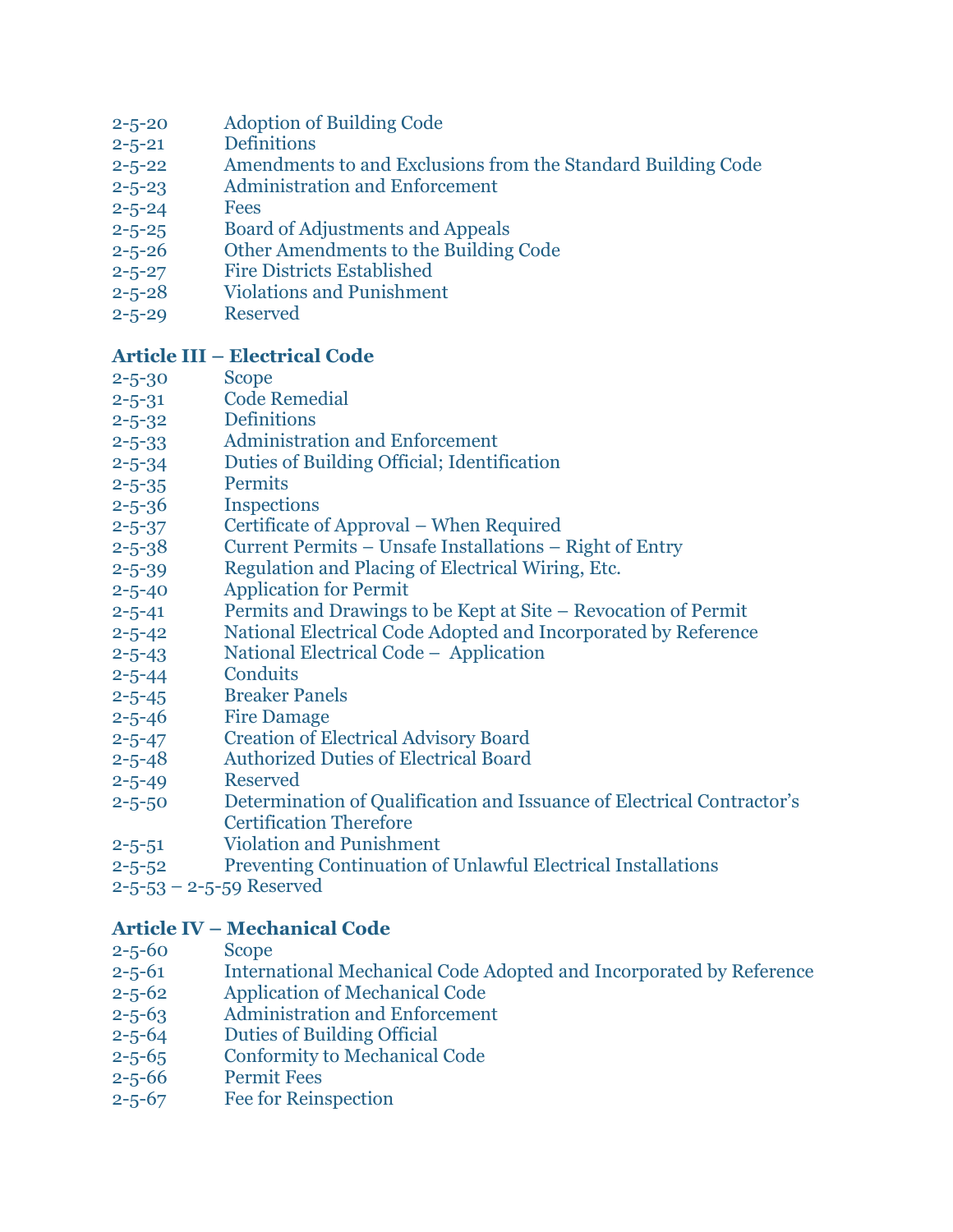- 2-5-68 [Violation and Punishment](http://www.glynncounty.org/Archive.aspx?ADID=67)
- 2-5-69 [Preventing Continuation of Unlawful Mechanical Installations](http://www.glynncounty.org/Archive.aspx?ADID=67)

# **Article V – [Plumbing Code](http://www.glynncounty.org/Archive.aspx?ADID=67)**

- [2-5-70](http://www.glynncounty.org/Archive.aspx?ADID=67) Scope
- 2-5-71 [International Plumbing Code Adopted and Incorporated by Reference](http://www.glynncounty.org/Archive.aspx?ADID=67)
- 2-5-72 [Application of Plumbing Code](http://www.glynncounty.org/Archive.aspx?ADID=67)
- 2-5-73 [Administration and Enforcement](http://www.glynncounty.org/Archive.aspx?ADID=67)
- 2-5-74 [Duties of Building Official](http://www.glynncounty.org/Archive.aspx?ADID=67)
- 2-5-75 [Conformity to Plumbing Code](http://www.glynncounty.org/Archive.aspx?ADID=67)
- 2-5-76 [Permits and Fees](http://www.glynncounty.org/Archive.aspx?ADID=67)
- 2-5-77 [Plans and Specification Required](http://www.glynncounty.org/Archive.aspx?ADID=67)
- 2-5-78 [Regulations Controlling Extension of Water and Sewer Mains on St. Simons](http://www.glynncounty.org/Archive.aspx?ADID=67) [Island and Mainland Sewer Districts](http://www.glynncounty.org/Archive.aspx?ADID=67)
- 2-5-79 [Classification of Plumbers](http://www.glynncounty.org/Archive.aspx?ADID=67)
- 2-5-80 [Creation of Plumbing Board of Adjustments and Appeals](http://www.glynncounty.org/Archive.aspx?ADID=67)
- 2-5-81 [Authorized Duties of Plumbing Board of](http://www.glynncounty.org/Archive.aspx?ADID=67) Adjustments and Appeals
- 2-5-82 [Determination of Qualifications](http://www.glynncounty.org/Archive.aspx?ADID=67) and Issuance of Certificates Therefor
- 2-5-83 [Business License Fees](http://www.glynncounty.org/Archive.aspx?ADID=67)
- 2-5-84 [Amending Plumbing Code](http://www.glynncounty.org/Archive.aspx?ADID=67)
- 2-5-85 [Violation and Punishment](http://www.glynncounty.org/Archive.aspx?ADID=67)
- 2-5-86 [Preventing Continuation of Unlawful Plumbing Installation](http://www.glynncounty.org/Archive.aspx?ADID=67)
- 2-5-87 [Toilets, Shower Heads, and Faucets](http://www.glynncounty.org/Archive.aspx?ADID=67)
- 2-5-88 [2-5-89 Reserved](http://www.glynncounty.org/Archive.aspx?ADID=67)

# **[Article VI](http://www.glynncounty.org/Archive.aspx?ADID=67) – Gas Code**

- [2-5-90](http://www.glynncounty.org/Archive.aspx?ADID=67) Scope
- 2-5-91 [International Fuel Gas Code adopted & incorporated by reference](http://www.glynncounty.org/Archive.aspx?ADID=67)
- 2-5-92 [Application of Gas Code](http://www.glynncounty.org/Archive.aspx?ADID=67)
- 2-5-93 [Administration and Enforcement](http://www.glynncounty.org/Archive.aspx?ADID=67)
- 2-5-94 [Duties of Building Official](http://www.glynncounty.org/Archive.aspx?ADID=67)
- 2-5-95 [Conformity to Gas Code](http://www.glynncounty.org/Archive.aspx?ADID=67)
- 2-5-96 [Permit Fees](http://www.glynncounty.org/Archive.aspx?ADID=67)
- 2-5-97 [Violation and Punishment](http://www.glynncounty.org/Archive.aspx?ADID=67)
- 2-5-98 [Preventing Continuation of Unlawful Gas Installation](http://www.glynncounty.org/Archive.aspx?ADID=67)
- 2-5-99 [Reserved](http://www.glynncounty.org/Archive.aspx?ADID=67)

# **Article VII – [Soil Erosion and Sedimentation Control](http://www.glynncounty.org/Archive.aspx?ADID=67) Ordinance**

- 2-5-100 [Short Title](http://www.glynncounty.org/Archive.aspx?ADID=67)
- 2-5-101 [Definitions](http://www.glynncounty.org/Archive.aspx?ADID=67)
- 2-5-102 [Exemptions](http://www.glynncounty.org/Archive.aspx?ADID=67)
- 2-5-103 [Minimum Requirements for Erosion and](http://www.glynncounty.org/Archive.aspx?ADID=67) Sedimentation and Pollution Control [using Best Management Practices](http://www.glynncounty.org/Archive.aspx?ADID=67)
- 2-5-104 [Application/Permit Process](http://www.glynncounty.org/Archive.aspx?ADID=67)
- 2-5-105 [Inspection and Enforcement](http://www.glynncounty.org/Archive.aspx?ADID=67)
- 2-5-106 [Penalties and Incentives](http://www.glynncounty.org/Archive.aspx?ADID=67)
- 2-5-107 [Education and Certification](http://www.glynncounty.org/Archive.aspx?ADID=67)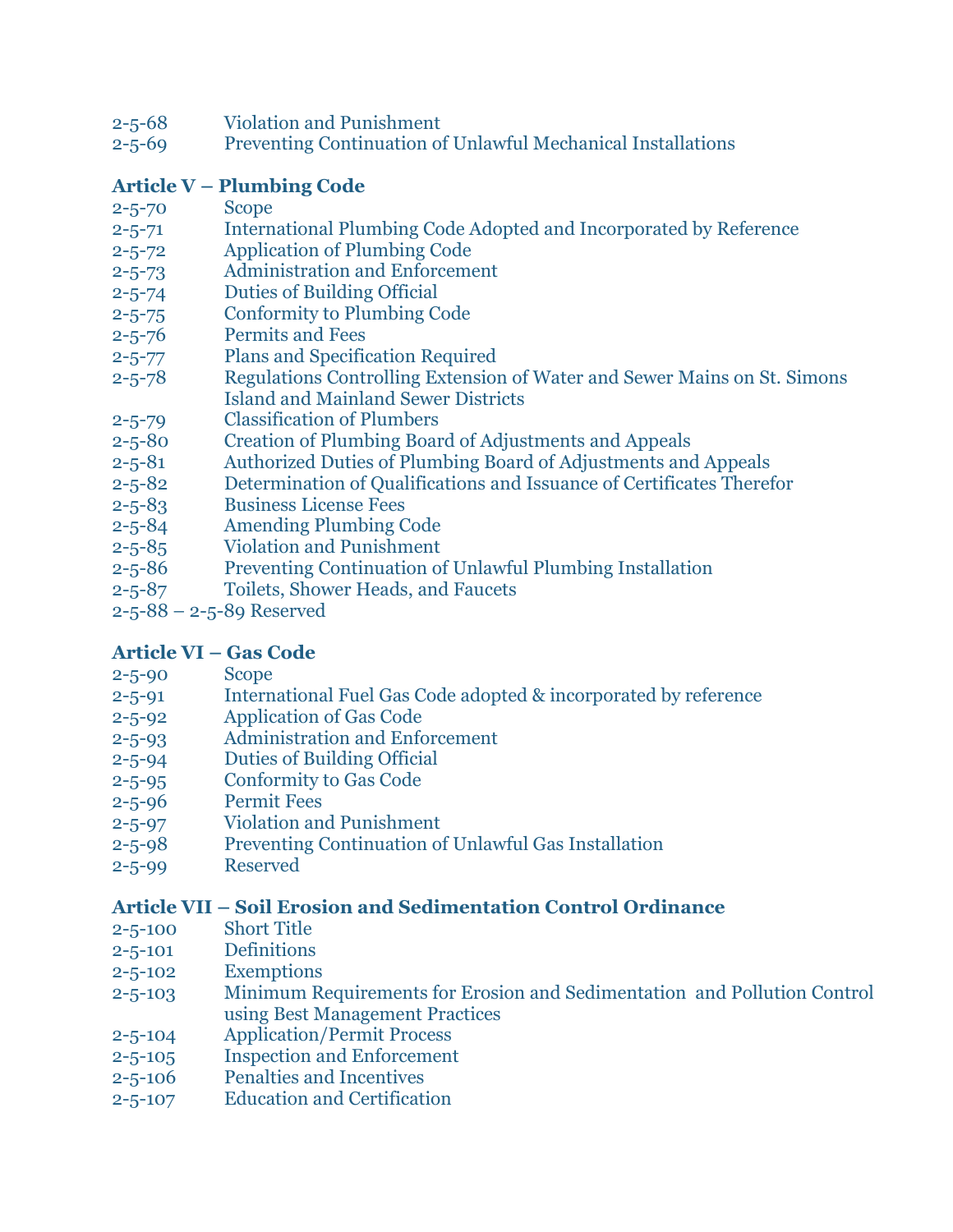- 2-5-108 [Administrative Appeal and](http://www.glynncounty.org/Archive.aspx?ADID=67) Judicial Review
- 2-5-109 [Liability](http://www.glynncounty.org/Archive.aspx?ADID=67)
- 2-5-110 [Validity and Effective Date](http://www.glynncounty.org/Archive.aspx?ADID=67)
- 2-5-111 [2-5-119 Reserved](http://www.glynncounty.org/Archive.aspx?ADID=67)

# **Article VIII – [Flood Damage Prevention](http://www.glynncounty.org/Archive.aspx?ADID=67)**

#### **Division I – [Short Title](http://www.glynncounty.org/Archive.aspx?ADID=67)**

2-5-120 [Short Title](http://www.glynncounty.org/Archive.aspx?ADID=67)

# **Division II – [Statutory Authorization, Findings of Fact, Purpose and Objectives](http://www.glynncounty.org/Archive.aspx?ADID=67)**

- 2-5-121 [Statutory Authorization](http://www.glynncounty.org/Archive.aspx?ADID=67)
- 2-5-122 [Findings of Fact](http://www.glynncounty.org/Archive.aspx?ADID=67)
- 2-5-123 [Statement of Purpose](http://www.glynncounty.org/Archive.aspx?ADID=67)
- 2-5-124 [Objectives](http://www.glynncounty.org/Archive.aspx?ADID=67)

# **[Division III](http://www.glynncounty.org/Archive.aspx?ADID=67) – Definitions**

2-5-125 [Definitions](http://www.glynncounty.org/Archive.aspx?ADID=67)

### **Division IV – [General Provisions](http://www.glynncounty.org/Archive.aspx?ADID=67)**

- 2-5-126 [Lands to Which this Ordinance Applies](http://www.glynncounty.org/Archive.aspx?ADID=67)
- 2-5-127 [Basis for Area of Special Flood Hazard](http://www.glynncounty.org/Archive.aspx?ADID=67)
- 2-5-128 [Establishment of Development Permit](http://www.glynncounty.org/Archive.aspx?ADID=67)
- 2-5-129 [Compliance](http://www.glynncounty.org/Archive.aspx?ADID=67)
- 2-5-130 [Abrogation and Greater Restrictions](http://www.glynncounty.org/Archive.aspx?ADID=67)
- 2-5-131 [Interpretation](http://www.glynncounty.org/Archive.aspx?ADID=67)
- 2-5-132 [Warning and Disclaimer of Liability](http://www.glynncounty.org/Archive.aspx?ADID=67)

# **Division V – [Administration](http://www.glynncounty.org/Archive.aspx?ADID=67)**

- 2-5-133 [Designation of Ordinance Administrator](http://www.glynncounty.org/Archive.aspx?ADID=67)
- 2-5-134 [Permit Procedures](http://www.glynncounty.org/Archive.aspx?ADID=67)
- 2-5-135 [Duties and Responsibilities of the Administrator](http://www.glynncounty.org/Archive.aspx?ADID=67)

# **Division VI – [Provisions for Flood Hazard Reduction](http://www.glynncounty.org/Archive.aspx?ADID=67)**

- 2-5-136 [General Standards](http://www.glynncounty.org/Archive.aspx?ADID=67)
- 2-5-137 [Specific Standards](http://www.glynncounty.org/Archive.aspx?ADID=67)
- 2-5-138 [Building Standards for Streams Without Establishment Base Flood Elevations](http://www.glynncounty.org/Archive.aspx?ADID=67)  [and/or Floodway \(A-Zones\)](http://www.glynncounty.org/Archive.aspx?ADID=67)
- 2-5-139 [Standards for Areas of Shallow Flooding \(AO Zones\)](http://www.glynncounty.org/Archive.aspx?ADID=67)
- 2-5-140 [Coastal High Hazard Areas \(V-Zones\)](http://www.glynncounty.org/Archive.aspx?ADID=67)
- 2-5-141 [Standards for Subdivisions](http://www.glynncounty.org/Archive.aspx?ADID=67)
- 2-5-142 Standards [for Critical Facilities](http://www.glynncounty.org/Archive.aspx?ADID=67)
- 2-5-143 [Variances](http://www.glynncounty.org/Archive.aspx?ADID=67)
- 2-5-144 [Penalties for Violations](http://www.glynncounty.org/Archive.aspx?ADID=67)
- 2-5-145 [Severability](http://www.glynncounty.org/Archive.aspx?ADID=67)
- 2-5-146 2-5-199 [Reserved](http://www.glynncounty.org/Archive.aspx?ADID=67)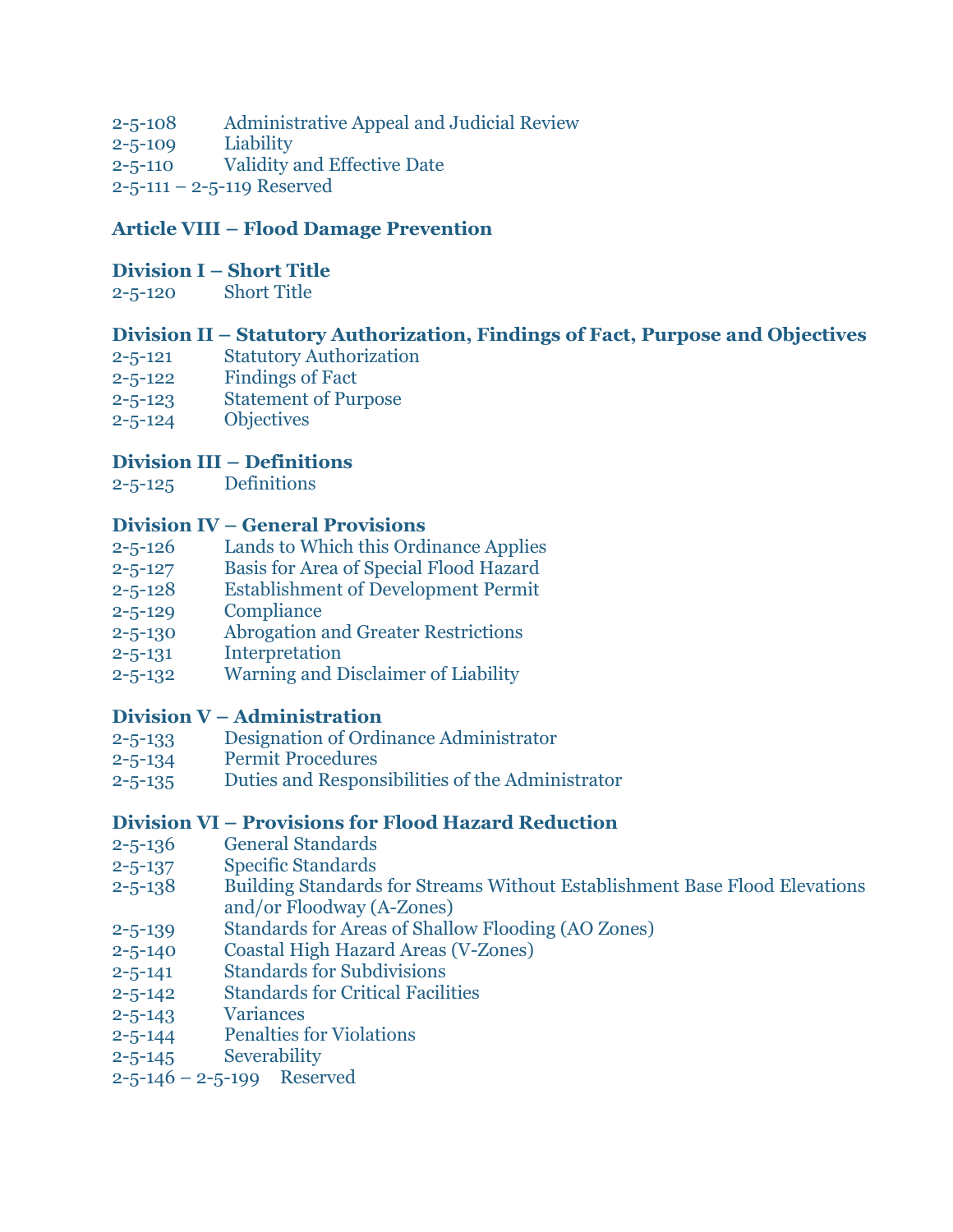### **Article IX – [Glynn County Nuisance Abatement Code](http://www.glynncounty.org/Archive.aspx?ADID=67)**

- 2-5-200 [Title, Scope and Intent](http://www.glynncounty.org/Archive.aspx?ADID=67)
- 2-5-201 [Definitions](http://www.glynncounty.org/Archive.aspx?ADID=67)
- 2-5-202 [Nuisance](http://www.glynncounty.org/Archive.aspx?ADID=67)
- 2-5-203 [Inspection and Notices](http://www.glynncounty.org/Archive.aspx?ADID=67)
- 2-5-204 [Hearing](http://www.glynncounty.org/Archive.aspx?ADID=67)
- 2-5-205 [Orders for Corrective Action](http://www.glynncounty.org/Archive.aspx?ADID=67)
- 2-5-206 [Placarding](http://www.glynncounty.org/Archive.aspx?ADID=67)
- 2-5-207 [Failure to Comply with Order](http://www.glynncounty.org/Archive.aspx?ADID=67)
- 2-5-208 [Nuisance Citation](http://www.glynncounty.org/Archive.aspx?ADID=67)
- 2-5-209 [Demolition](http://www.glynncounty.org/Archive.aspx?ADID=67)
- 2-5-210 [Lien on Property](http://www.glynncounty.org/Archive.aspx?ADID=67)
- 2-5-211 [Procedure for Collection of Amount](http://www.glynncounty.org/Archive.aspx?ADID=67) Due on Lien
- 2-5-212 [Service of Complaints, Orders, or Notices](http://www.glynncounty.org/Archive.aspx?ADID=67)
- 2-5-213 [Appeals](http://www.glynncounty.org/Archive.aspx?ADID=67)
- 2-5-214 [Eminent Domain](http://www.glynncounty.org/Archive.aspx?ADID=67)
- 2-5-215 [Right to Enter and Inspect](http://www.glynncounty.org/Archive.aspx?ADID=67)
- 2-5-216 [Construction](http://www.glynncounty.org/Archive.aspx?ADID=67)
- 2-5-217 [Code of Georgia](http://www.glynncounty.org/Archive.aspx?ADID=67)
- 2-5-218 [Severability](http://www.glynncounty.org/Archive.aspx?ADID=67)
- 2-5-219 [Headnotes](http://www.glynncounty.org/Archive.aspx?ADID=67)
- 2-5-220 [Repealer](http://www.glynncounty.org/Archive.aspx?ADID=67)

### **Article X – [County Addressing System](http://www.glynncounty.org/Archive.aspx?ADID=67)**

- 2-5-250 [Title, Scope, Intent and Administration](http://www.glynncounty.org/Archive.aspx?ADID=67)
- 2-5-251 [Definitions](http://www.glynncounty.org/Archive.aspx?ADID=67)
- 2-5-252 [Naming System](http://www.glynncounty.org/Archive.aspx?ADID=67)
- 2-5-253 [Numbering System](http://www.glynncounty.org/Archive.aspx?ADID=67)
- 2-5-254 [Designation of Numbers and Duty to Display](http://www.glynncounty.org/Archive.aspx?ADID=67)
- 2-5-255 [Construction, Subdivisions, and Business Licenses](http://www.glynncounty.org/Archive.aspx?ADID=67)
- 2-5-256 [Effective Date, Notification, Compliance](http://www.glynncounty.org/Archive.aspx?ADID=67)
- 2-5-257 [Violations and Penalties](http://www.glynncounty.org/Archive.aspx?ADID=67)
- 2-5-258 [Enforcement](http://www.glynncounty.org/Archive.aspx?ADID=67)
- 2-5-259 [Construction](http://www.glynncounty.org/Archive.aspx?ADID=67)
- 2-5-260 [Severability](http://www.glynncounty.org/Archive.aspx?ADID=67)
- 2-5-261 [Headnotes](http://www.glynncounty.org/Archive.aspx?ADID=67)
- 2-5-262 [Repealer](http://www.glynncounty.org/Archive.aspx?ADID=67)

# **[2-6 OCCUPATION TAX ORDINANCE](http://www.glynncounty.org/ArchiveCenter/ViewFile/Item/68)**

#### **[Article I](http://www.glynncounty.org/ArchiveCenter/ViewFile/Item/68)**

- 2-6-1 [Occupation Tax Required; Occupation Tax Required for Business Dealings](http://www.glynncounty.org/ArchiveCenter/ViewFile/Item/68) [Within the Unincorporated Area of the County](http://www.glynncounty.org/ArchiveCenter/ViewFile/Item/68)
- 2-6-2 [Construction of Terms; Definitions](http://www.glynncounty.org/ArchiveCenter/ViewFile/Item/68)
- 2-6-3 [Administrative and Regulatory Fee Structure](http://www.glynncounty.org/ArchiveCenter/ViewFile/Item/68)
- 2-6-4 [Occupation Tax Levied; Restrictions; Refunds](http://www.glynncounty.org/ArchiveCenter/ViewFile/Item/68)
- 2-6-5 [Paying Occupation Tax of Business With No Location in Georgia](http://www.glynncounty.org/ArchiveCenter/ViewFile/Item/68)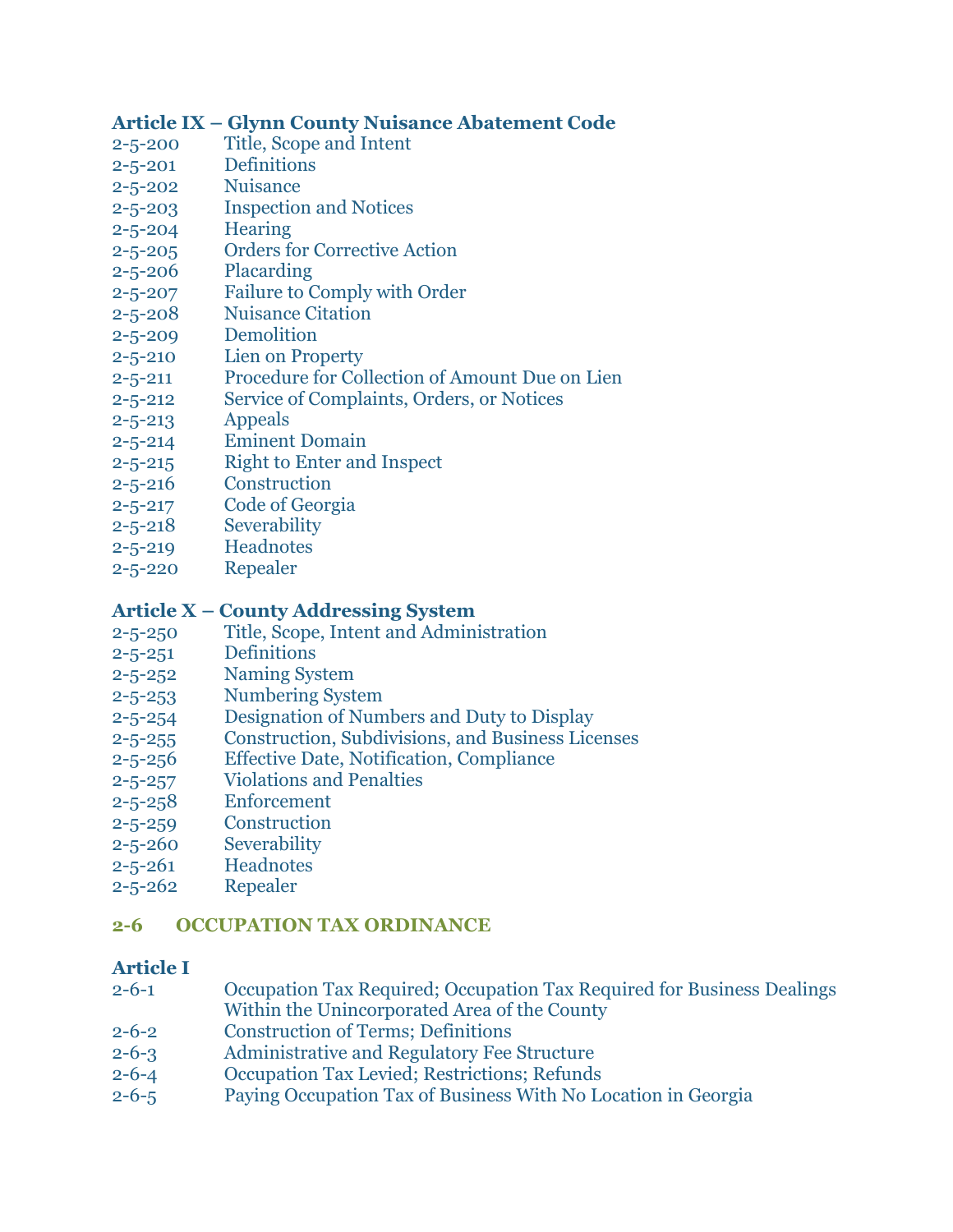| $2 - 6 - 6$  | Dominant Line of Business to be Identified on Business Registration                                                           |
|--------------|-------------------------------------------------------------------------------------------------------------------------------|
| $2 - 6 - 7$  | The Number of Businesses Considered Operating in the County                                                                   |
| $2 - 6 - 8$  | Professionals as Classified in O.C.G.A. § 48-13-9(c)                                                                          |
| $2 - 6 - 9$  | Practitioners Exclusively Practicing for the Government                                                                       |
| $2 - 6 - 10$ | <b>Purpose and Scope of Tax</b>                                                                                               |
| $2 - 6 - 11$ | When Tax Due and Payable; Effect of Transacting Business When Tax                                                             |
|              | Delinquent                                                                                                                    |
| $2 - 6 - 12$ | Allocation of Employees of Businesses with Multiple Intrastate or Interstate                                                  |
|              | Locations                                                                                                                     |
| $2 - 6 - 13$ | Exemption on Grounds that Business Operated for Charitable Purpose                                                            |
| $2 - 6 - 14$ | Evidence of Compliance, with State Law or Regulation Required if Applicable;<br><b>Evidence of Compliance to be Displayed</b> |
| $2 - 6 - 15$ | <b>Evidence of Qualification Required if Applicable</b>                                                                       |
| $2 - 6 - 16$ | Liability of Officers and Agents; Registration Required; Failure to Obtain                                                    |
| $2 - 6 - 17$ | When Registration and Tax Due and Payable; Effect of Transacting Business                                                     |
|              | <b>When Tax Delinquent</b>                                                                                                    |
| $2 - 6 - 18$ | <b>Penalty of Ordinance Violation</b>                                                                                         |
| $2 - 6 - 19$ | Occupation Tax Officer - Occupation Tax Inspector                                                                             |
| $2 - 6 - 20$ | <b>Businesses Not Covered by This Ordinance</b>                                                                               |
| $2 - 6 - 21$ | Occupation Tax Inapplicable Where Prohibited by Law or Provided for                                                           |
|              | <b>Pursuant to Other Existing Law</b>                                                                                         |
| $2 - 6 - 22$ | Occupation Taxes Levied on Business to be Transacted During Calendar Year;                                                    |
|              | Filing of Returns Showing Number of Employees During Preceding Calendar                                                       |
|              | Year                                                                                                                          |
| $2 - 6 - 23$ | When Occupation Tax Due and Payable, Display of Occupation Tax                                                                |
|              | Certification                                                                                                                 |
| $2 - 6 - 24$ | Payment of Occupation Tax by Newly Established Businesses                                                                     |
| $2 - 6 - 25$ | <b>More Than One Place of Business</b>                                                                                        |
| $2 - 6 - 26$ | <b>Returns Confidential</b>                                                                                                   |
| $2 - 6 - 27$ | <b>Inspection of Books and Records</b>                                                                                        |
| $2 - 6 - 28$ | Tax Certificate to be Revoked for Failure to Pay Tax, File Returns, Permit                                                    |
|              | <b>Inspection of Books</b>                                                                                                    |
| $2 - 6 - 29$ | Effect of Failure to Comply with Ordinance Provisions; Continuing in Business                                                 |
|              | after Tax Certificate Revocation                                                                                              |
| $2 - 6 - 30$ | Lien Taken for Delinquent Occupation Tax                                                                                      |
| $2 - 6 - 31$ | <b>Amendment, Repeal of Provision</b>                                                                                         |
| $2 - 6 - 32$ | Applications of Provisions to Prior Ordinance                                                                                 |
| $2 - 6 - 33$ | <b>Enforcement of Provision</b>                                                                                               |
| $2 - 6 - 34$ | Provisions to Remain in Full Force and Effect Until Changed by the Glynn                                                      |
|              | <b>County Board of Commissioners</b>                                                                                          |
| $2 - 6 - 35$ | <b>Requirement of Public Hearing Before Tax Increase</b>                                                                      |
| $2 - 6 - 36$ | Option to Establish Exemption of Reduction in Occupation Tax                                                                  |
| $2 - 6 - 37$ | <b>Conflicts Between Specific and General Provisions</b>                                                                      |
| $2 - 6 - 38$ | Occupation Tax Certificate Not Transferable                                                                                   |
| $2 - 6 - 39$ | Duty to Keep Information Current                                                                                              |
| $2 - 6 - 40$ | <b>Compliance with Other Ordinances and Laws</b>                                                                              |

 $2-6-41 - 2-6-49$  Reserved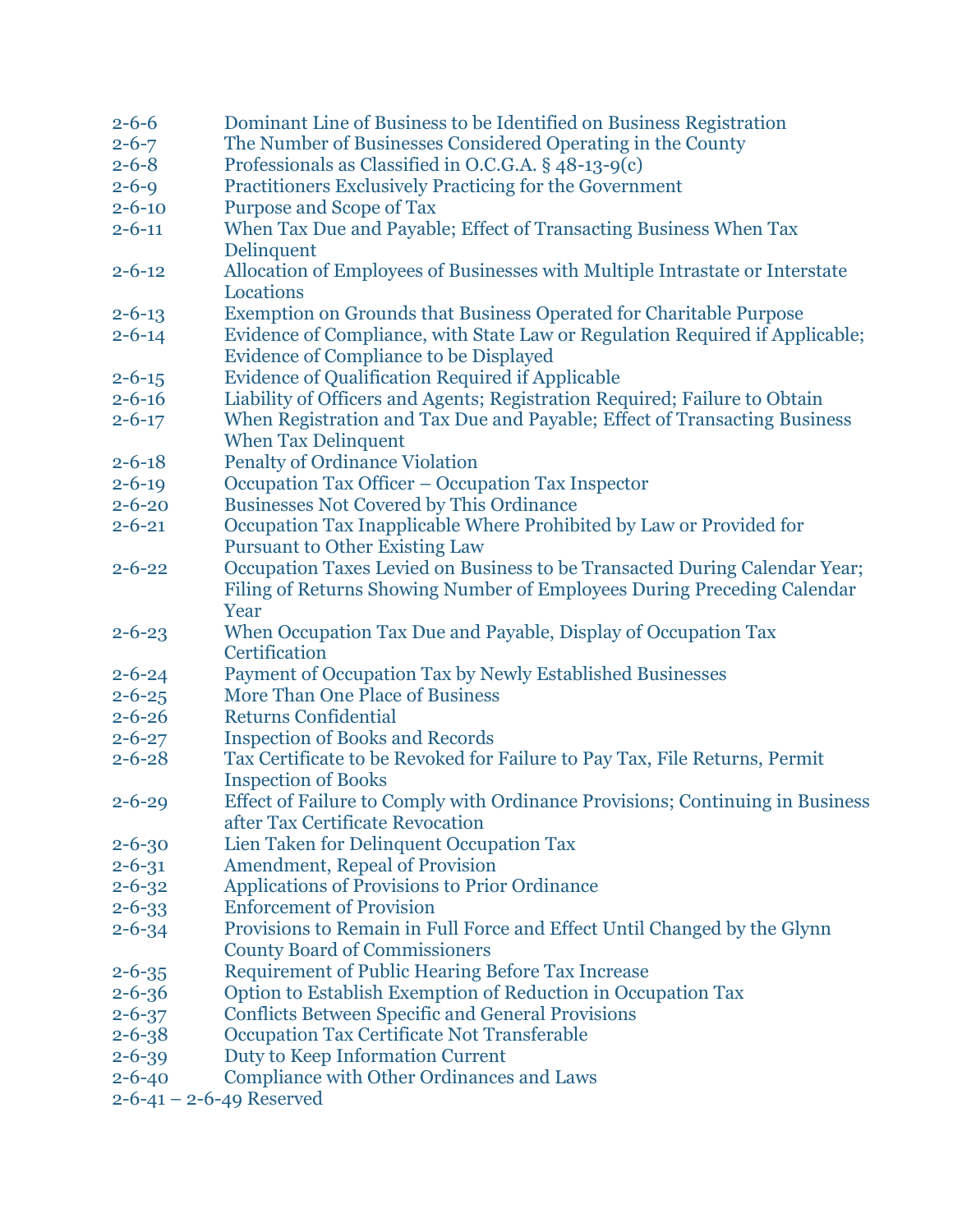2-6-50 [Festivals](http://www.glynncounty.org/ArchiveCenter/ViewFile/Item/68)

#### **[Article II](http://www.glynncounty.org/ArchiveCenter/ViewFile/Item/68)**

[Repealed Ordinances](http://www.glynncounty.org/ArchiveCenter/ViewFile/Item/68)

# **[Article III](http://www.glynncounty.org/ArchiveCenter/ViewFile/Item/68)**

["If any portion of this Ordinance shall be held to be invalid or unconstitutional…"](http://www.glynncounty.org/ArchiveCenter/ViewFile/Item/68)

### **[Article IV](http://www.glynncounty.org/ArchiveCenter/ViewFile/Item/68)**

["The Ordinance is enacted as an amendment…"](http://www.glynncounty.org/ArchiveCenter/ViewFile/Item/68)

### **[Article V](http://www.glynncounty.org/ArchiveCenter/ViewFile/Item/68)**

["The effective date of this Ordinance shall be…."](http://www.glynncounty.org/ArchiveCenter/ViewFile/Item/68)

#### **[2-6.5 BUSINESS ORDINANCE](http://www.glynncounty.org/ArchiveCenter/ViewFile/Item/68)**

[\\*\[There is no section marked "Division 1"\]](http://www.glynncounty.org/ArchiveCenter/ViewFile/Item/68) [No ordinances numbered  $2-6.5-1-2-6.5-30$  and  $2-6.5-32$  2-6.5-55]]

2-6.5-31 [Service Providers in Homes and Businesses](http://www.glynncounty.org/ArchiveCenter/ViewFile/Item/68)

### **Division 2 – [Peddlers and Solicitors](http://www.glynncounty.org/ArchiveCenter/ViewFile/Item/68)**

- 2-6.5-56 [Permitted Roadside Locations](http://www.glynncounty.org/ArchiveCenter/ViewFile/Item/68)  Scope
- 2-6.5-57 Same [Designated Areas](http://www.glynncounty.org/ArchiveCenter/ViewFile/Item/68)
- 2-6.5-58 Same [Maintenance of Area; Mobility; Removal Time](http://www.glynncounty.org/ArchiveCenter/ViewFile/Item/68)
- 2-6.5-59 Same [Violation and Punishment](http://www.glynncounty.org/ArchiveCenter/ViewFile/Item/68)
- $2-6.5-60 2-6.5-65$  Reserved

#### **Division 3 – [Jewelry and Other Precious Metals Dealers](http://www.glynncounty.org/ArchiveCenter/ViewFile/Item/68)**

- 2-6.5-66 [Short Title](http://www.glynncounty.org/ArchiveCenter/ViewFile/Item/68)
- 2-6.5-67 [Definitions](http://www.glynncounty.org/ArchiveCenter/ViewFile/Item/68)
- 2-6.5-68 [Declaration of Purpose; Policy](http://www.glynncounty.org/ArchiveCenter/ViewFile/Item/68)
- 2-6.5-69 [Business License and Dealer Permit Required](http://www.glynncounty.org/ArchiveCenter/ViewFile/Item/68)
- 2-6.5-70 [Application](http://www.glynncounty.org/ArchiveCenter/ViewFile/Item/68)
- 
- [2-6.5-71](http://www.glynncounty.org/ArchiveCenter/ViewFile/Item/68) Records<br>2-6.5-72 Display [Display of Permit](http://www.glynncounty.org/ArchiveCenter/ViewFile/Item/68)
- 2-6.5-73 [Revocation](http://www.glynncounty.org/ArchiveCenter/ViewFile/Item/68)
- 2-6.5-74 [Violations; Penalties](http://www.glynncounty.org/ArchiveCenter/ViewFile/Item/68)
- 2-6.5-75 [2-6.5-99 Reserved](http://www.glynncounty.org/ArchiveCenter/ViewFile/Item/68)

#### **Division 4 – [Going-Out-Of-Business Sales](http://www.glynncounty.org/ArchiveCenter/ViewFile/Item/68)**

- 2-6.5-100 "Going-Out-Of-[Business Sale" Defined](http://www.glynncounty.org/ArchiveCenter/ViewFile/Item/68)
- 2-6.5-101 [License Required](http://www.glynncounty.org/ArchiveCenter/ViewFile/Item/68)
- 2-6.5-102 [Inventory to be Filed](http://www.glynncounty.org/ArchiveCenter/ViewFile/Item/68)
- 2-6.5-103 [Time Limitation on Sale](http://www.glynncounty.org/ArchiveCenter/ViewFile/Item/68)
- 2-6.5-104 [Sale of Goods Not in Inventory Prohibited](http://www.glynncounty.org/ArchiveCenter/ViewFile/Item/68)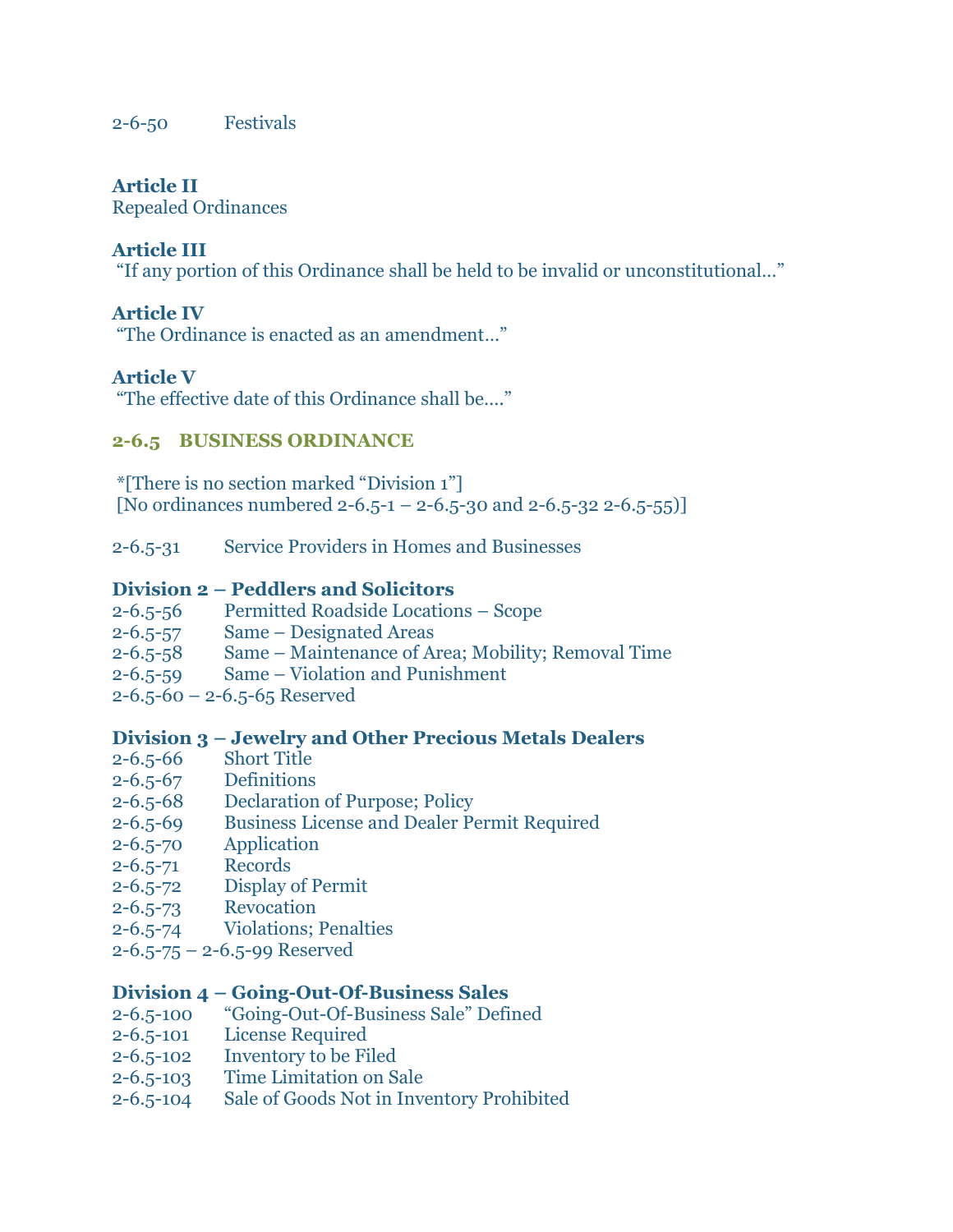- 2-6.5-105 [Replenishment of Stock Prohibited](http://www.glynncounty.org/ArchiveCenter/ViewFile/Item/68)
- 2-6.5-106 [Record of Articles Sold](http://www.glynncounty.org/ArchiveCenter/ViewFile/Item/68)
- 2-6.5-107 [Continuing Business Beyond License Period](http://www.glynncounty.org/ArchiveCenter/ViewFile/Item/68)
- 2-6.5-108 [License Fee](http://www.glynncounty.org/ArchiveCenter/ViewFile/Item/68)
- 2-6.5-109 [Judicial Sales, Etc., Excepted](http://www.glynncounty.org/ArchiveCenter/ViewFile/Item/68)
- [2-6.5-110](http://www.glynncounty.org/ArchiveCenter/ViewFile/Item/68) Penalty

#### **Division 5 – Financial Institutions Business License Tax**

- [2-6.5-111](http://www.glynncounty.org/ArchiveCenter/ViewFile/Item/68) Levied
- 2-6.5-112 [Definitions](http://www.glynncounty.org/ArchiveCenter/ViewFile/Item/68)
- 2-6.5-113 [Filing of return](http://www.glynncounty.org/ArchiveCenter/ViewFile/Item/68)
- 2-6.5-114 [Due date of taxes](http://www.glynncounty.org/ArchiveCenter/ViewFile/Item/68)
- 2-6.5-115 [Violations and interest](http://www.glynncounty.org/ArchiveCenter/ViewFile/Item/68)

#### **Division 6 – Door-to-Door Commercial Solicitation**

- 2-6.5-116 [Short Title](http://www.glynncounty.org/ArchiveCenter/ViewFile/Item/68)
- 2-6.5-117 [Intent and Purpose](http://www.glynncounty.org/ArchiveCenter/ViewFile/Item/68)
- 2-6.5-118 [Definitions](http://www.glynncounty.org/ArchiveCenter/ViewFile/Item/68)
- 2-6.5-119 [Exemptions](http://www.glynncounty.org/ArchiveCenter/ViewFile/Item/68)
- 2-6.5-120 [Solicitor's Permit Application Req](http://www.glynncounty.org/ArchiveCenter/ViewFile/Item/68)uirements
- 2-6.5-121 [Investigation, Fees and Issuance](http://www.glynncounty.org/ArchiveCenter/ViewFile/Item/68)
- 2-6.5-122 [Grounds for Denial, Suspension or Revocation of Solicitor's Permit](http://www.glynncounty.org/ArchiveCenter/ViewFile/Item/68)
- 2-6.5-123 [Expiration](http://www.glynncounty.org/ArchiveCenter/ViewFile/Item/68)
- [2-6.5-124](http://www.glynncounty.org/ArchiveCenter/ViewFile/Item/68) Appeals
- 2-6.5-125 [No Solicitation List](http://www.glynncounty.org/ArchiveCenter/ViewFile/Item/68)
- 2-6.5-126 [Prohibited Activities](http://www.glynncounty.org/ArchiveCenter/ViewFile/Item/68)
- 2-6.5-127 [Violations](http://www.glynncounty.org/ArchiveCenter/ViewFile/Item/68)
- 2-6.5-128 [Effective Date](http://www.glynncounty.org/ArchiveCenter/ViewFile/Item/68)

#### **Division 7 – [Pawnbrokers](http://www.glynncounty.org/ArchiveCenter/ViewFile/Item/68)**

- 2-6.5-129 [Short Title](http://www.glynncounty.org/ArchiveCenter/ViewFile/Item/68)
- 2-6.5-130 [Intent and Purpose](http://www.glynncounty.org/ArchiveCenter/ViewFile/Item/68)
- 2-6.5-131 [Definitions](http://www.glynncounty.org/ArchiveCenter/ViewFile/Item/68)
- 2-6.5-132 [Article Regulations Supplemental to State Law](http://www.glynncounty.org/ArchiveCenter/ViewFile/Item/68)
- 2-6.5-133 [Reporting Requirements](http://www.glynncounty.org/ArchiveCenter/ViewFile/Item/68)
- 2-6.5-134 [Photograph Requirements](http://www.glynncounty.org/ArchiveCenter/ViewFile/Item/68)
- 2-6.5-135 [Violations; Penalties](http://www.glynncounty.org/ArchiveCenter/ViewFile/Item/68)
- 2-6.5-136 [Enforcement](http://www.glynncounty.org/ArchiveCenter/ViewFile/Item/68)

#### **[2-7 FIRE PROTECTION AND PREVENTION](http://www.glynncounty.org/Archive.aspx?ADID=69)**

- 2-7-1 [Adoption of Fire Prevention Code](http://www.glynncounty.org/Archive.aspx?ADID=69)
- 2-7-2 [Establishment of Duties of Fire Marshal](http://www.glynncounty.org/Archive.aspx?ADID=69)
- 2-7-3 [Definitions](http://www.glynncounty.org/Archive.aspx?ADID=69)
- 2-7-4 [Storage Tanks](http://www.glynncounty.org/Archive.aspx?ADID=69)
- 2-7-5 [Modification](http://www.glynncounty.org/Archive.aspx?ADID=69)
- 2-7-6 [Appeals](http://www.glynncounty.org/Archive.aspx?ADID=69)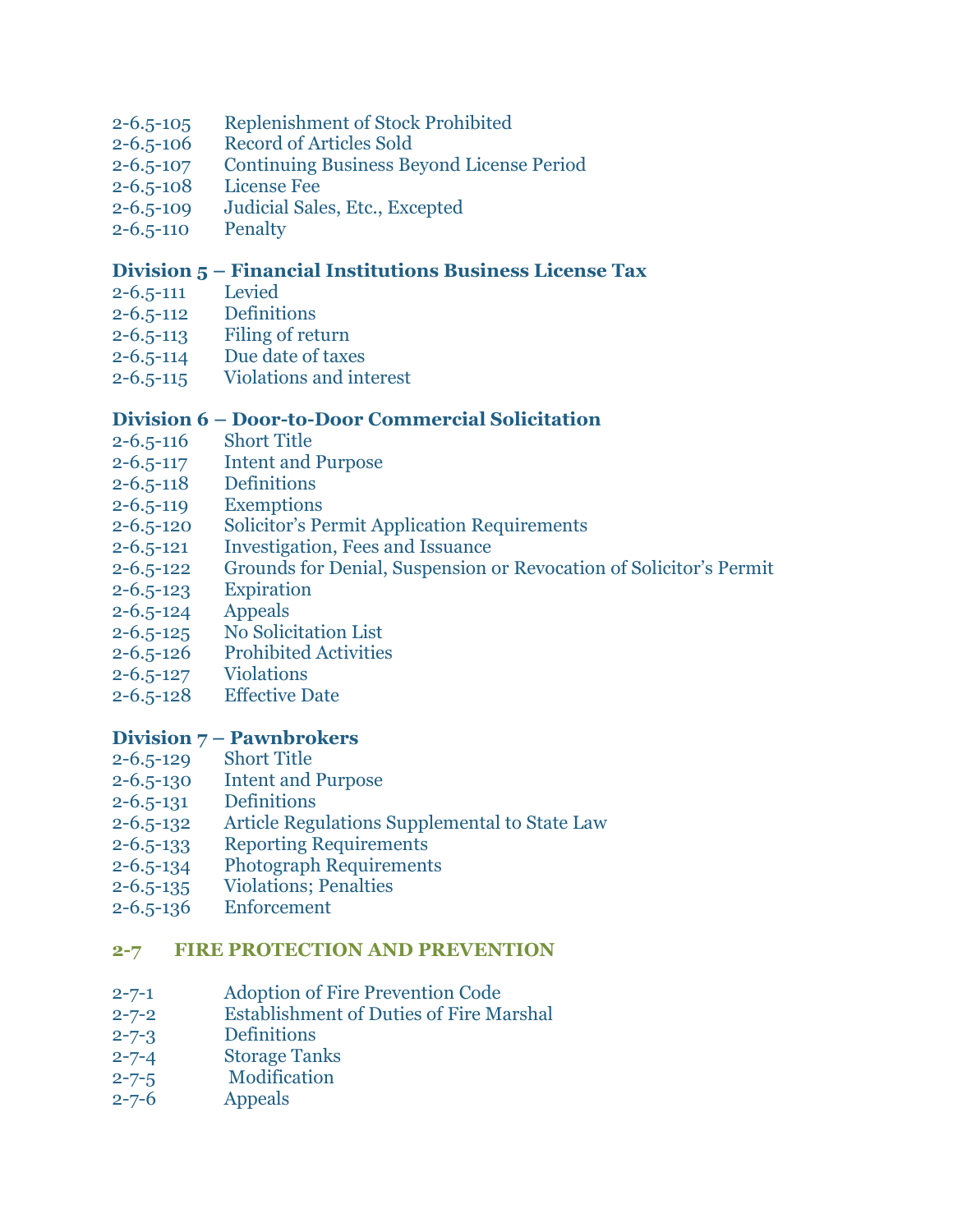- 2-7-7 [New Materials, Processes, or Occupancies Which May Require Permits](http://www.glynncounty.org/Archive.aspx?ADID=69)
- 2-7-8 [Penalties](http://www.glynncounty.org/Archive.aspx?ADID=69)
- [2-7-9 Open Burning](http://www.glynncounty.org/Archive.aspx?ADID=69)
- 2-7-10 [Fire Protection Components](http://www.glynncounty.org/Archive.aspx?ADID=69)
- 2-7-11 [Plans and Specifications for Certain Buildings](http://www.glynncounty.org/Archive.aspx?ADID=69)
- [2-7-12 Powers and Authority of Fire \(Arson\) Investigators](http://www.glynncounty.org/Archive.aspx?ADID=69)
- 2-7-13– 2-7-14 [Reserved](http://www.glynncounty.org/Archive.aspx?ADID=69)

### **[UNSAFE BUILDINGS](http://www.glynncounty.org/Archive.aspx?ADID=69)**

- [2-7-15](http://www.glynncounty.org/Archive.aspx?ADID=69) Title
- 2-7-16 [Statements of Necessity](http://www.glynncounty.org/Archive.aspx?ADID=69)
- 2-7-17 [Definitions](http://www.glynncounty.org/Archive.aspx?ADID=69)
- 2-7-18 [Violation](http://www.glynncounty.org/Archive.aspx?ADID=69)
- 2-7-19 [Duties of Fire Marshal](http://www.glynncounty.org/Archive.aspx?ADID=69)
- 2-7-20 [Court Action](http://www.glynncounty.org/Archive.aspx?ADID=69)
- 2-7-21 [Remedy of Unsafe Condition](http://www.glynncounty.org/Archive.aspx?ADID=69)
- 2-7-22 [Penalty](http://www.glynncounty.org/Archive.aspx?ADID=69)
- 2-7-23 [Severability](http://www.glynncounty.org/Archive.aspx?ADID=69)
- 2-7-24 [Effective Date](http://www.glynncounty.org/Archive.aspx?ADID=69)
- 2-7-25 [General Repealer](http://www.glynncounty.org/Archive.aspx?ADID=69)
- 2-7-26 [2-7-29 Reserved](http://www.glynncounty.org/Archive.aspx?ADID=69)

# **Article I – [False Alarm Ordinance](http://www.glynncounty.org/Archive.aspx?ADID=69)**

- 2-7-30 [Prohibited Activities](http://www.glynncounty.org/Archive.aspx?ADID=69)
- 2-7-31 [Definitions](http://www.glynncounty.org/Archive.aspx?ADID=69)
- 2-7-32 False Alarms: [Requirements and Penalties](http://www.glynncounty.org/Archive.aspx?ADID=69)
- 2-7-33 False Alarms: Requirements and [Penalties for Alarm Contractors](http://www.glynncounty.org/Archive.aspx?ADID=69)
- 2-7-34 [General Penalty Provision, Effect on](http://www.glynncounty.org/Archive.aspx?ADID=69) Other Remedies
- 2-7-35 [Defenses](http://www.glynncounty.org/Archive.aspx?ADID=69)

# **[Article II](http://www.glynncounty.org/Archive.aspx?ADID=69)**

["The unconstitutionality or invalidity of any word…."](http://www.glynncounty.org/Archive.aspx?ADID=69)

# **[Article III](http://www.glynncounty.org/Archive.aspx?ADID=69)**

["This Ordinance shall become effective…"](http://www.glynncounty.org/Archive.aspx?ADID=69)

# **[2-8 AIRPORT COMMISSION ORDINANCE](http://www.glynncounty.org/Archive.aspx?ADID=70)**

- 2-8-1 [Short Title](http://www.glynncounty.org/Archive.aspx?ADID=70)
- 2-8-2 [Glynn County Airport Commission](http://www.glynncounty.org/Archive.aspx?ADID=70)
- 2-8-3 [Determination of Need for the Commission](http://www.glynncounty.org/Archive.aspx?ADID=70)
- 2-8-4 [Declaration of Purposes](http://www.glynncounty.org/Archive.aspx?ADID=70)
- 2-8-5 [Definitions](http://www.glynncounty.org/Archive.aspx?ADID=70)
- 2-8-6 [Members of Commission and Terms of Office](http://www.glynncounty.org/Archive.aspx?ADID=70)
- 2-8-7 [Election of Officers, Quorum, By-Laws, Procedures and Meeting](http://www.glynncounty.org/Archive.aspx?ADID=70)
- 2-8-8 [Compensation](http://www.glynncounty.org/Archive.aspx?ADID=70) of Members
- 2-8-9 [Vacancies in Commissions](http://www.glynncounty.org/Archive.aspx?ADID=70)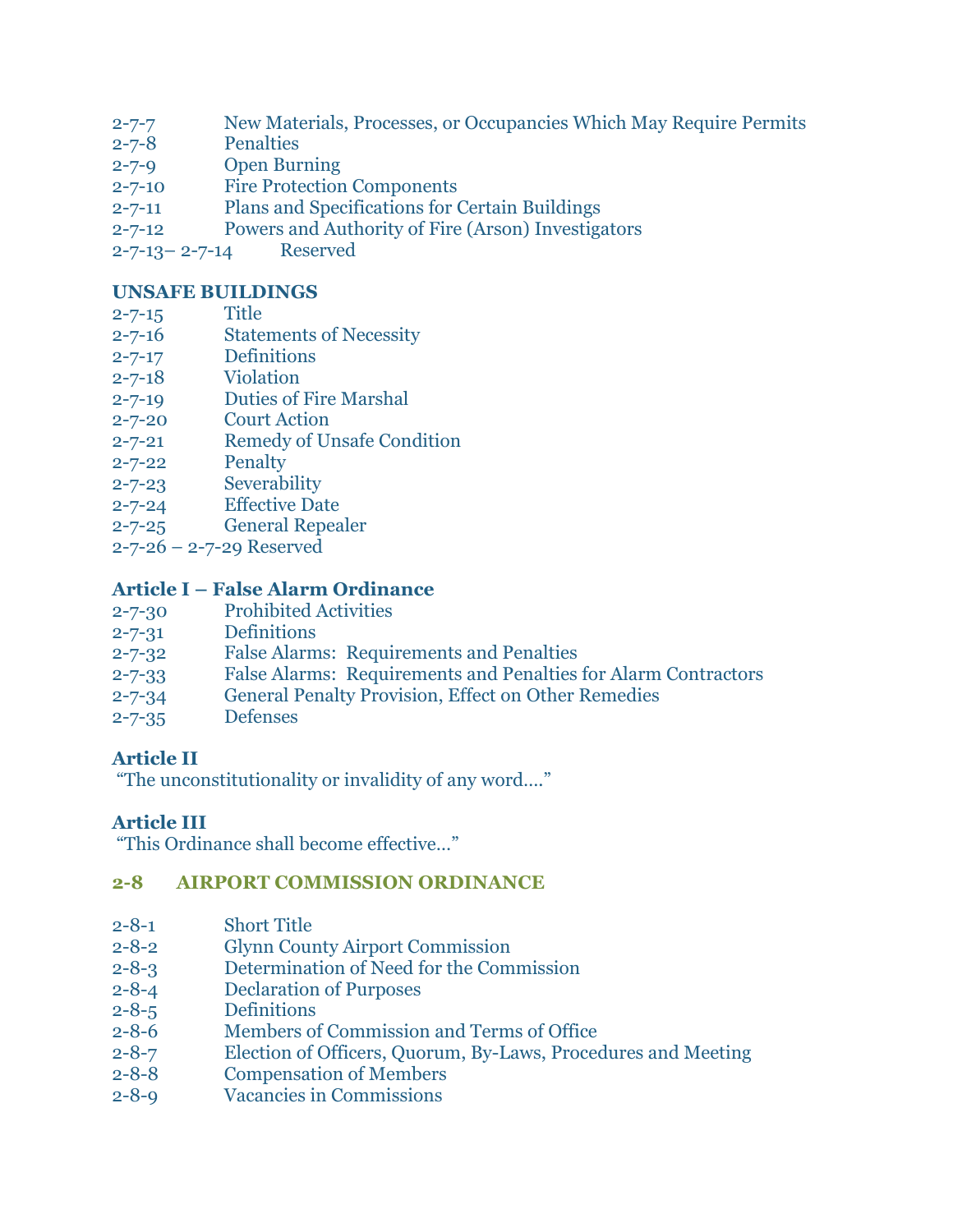- 2-8-10 [Removal of Members](http://www.glynncounty.org/Archive.aspx?ADID=70)
- 2-8-11 [Managing Director and Other Administrative Officers and Employees](http://www.glynncounty.org/Archive.aspx?ADID=70)
- 2-8-12 [Conflicts of Interests](http://www.glynncounty.org/Archive.aspx?ADID=70)
- 2-8-13 [Powers of the Commission](http://www.glynncounty.org/Archive.aspx?ADID=70)
- [2-8-14](http://www.glynncounty.org/Archive.aspx?ADID=70) Funds
- 2-8-15 [Bidding Process](http://www.glynncounty.org/Archive.aspx?ADID=70)
- 2-8-16 [Monies Considered Trust Fund](http://www.glynncounty.org/Archive.aspx?ADID=70)
- 2-8-17 [Property of Commission Deemed to be Public Property](http://www.glynncounty.org/Archive.aspx?ADID=70)
- 2-8-18 [Disposition of Property upon Dissolution](http://www.glynncounty.org/Archive.aspx?ADID=70)
- 2-8-19 [Immunity from Certain Liability](http://www.glynncounty.org/Archive.aspx?ADID=70)
- 2-8-20 [Severability Should Any Portion of Ordinance be Held Invalid](http://www.glynncounty.org/Archive.aspx?ADID=70)
- 2-8-21 [Amendment](http://www.glynncounty.org/Archive.aspx?ADID=70)
- 2-8-22 [Effective Date](http://www.glynncounty.org/Archive.aspx?ADID=70)
- 2-8-23 [Repeal of Conflicting Laws](http://www.glynncounty.org/Archive.aspx?ADID=70)
- 2-8-24 [2-8-50 Reserved](http://www.glynncounty.org/Archive.aspx?ADID=70)

### **[AIRPORT RULES AND REGULATIONS ORDINANCE](http://www.glynncounty.org/Archive.aspx?ADID=70)**

#### **Article I – [General Articles and Provisions](http://www.glynncounty.org/Archive.aspx?ADID=70)**

- 2-8-51 [Amendments to Rules and Regulations](http://www.glynncounty.org/Archive.aspx?ADID=70)
- 2-8-52 [Enforcement](http://www.glynncounty.org/Archive.aspx?ADID=70)
- 2-8-53 [Previous Rules and Regulations](http://www.glynncounty.org/Archive.aspx?ADID=70)
- 2-8-54 [Special Rules, Regulations, Notices or Directives](http://www.glynncounty.org/Archive.aspx?ADID=70)
- 2-8-55 [Definitions](http://www.glynncounty.org/Archive.aspx?ADID=70)
- 2-8-56 [Violation of Rules and Regulations](http://www.glynncounty.org/Archive.aspx?ADID=70)
- 2-8-57 [Building Requirements](http://www.glynncounty.org/Archive.aspx?ADID=70)
- 2-8-58 [Non-liability of Glynn County Airport Commission & County of Glynn County](http://www.glynncounty.org/Archive.aspx?ADID=70)
- 2-8-59 [Managing Director Designated; Powers and Duties Generally](http://www.glynncounty.org/Archive.aspx?ADID=70)
- 2-8-60 [Accident Reports](http://www.glynncounty.org/Archive.aspx?ADID=70)
- 2-8-61 [Demonstrations](http://www.glynncounty.org/Archive.aspx?ADID=70)
- 2-8-62 [Use of Sound Amplifying Devices](http://www.glynncounty.org/Archive.aspx?ADID=70)
- 2-6-63 [Airport Highways, Airport Roads and Walks](http://www.glynncounty.org/Archive.aspx?ADID=70)
- 2-8-64 [Restricted Areas \(General\)](http://www.glynncounty.org/Archive.aspx?ADID=70)
- 2-8-65 [Abandoned or](http://www.glynncounty.org/Archive.aspx?ADID=70) Lost Property

# **[Article II](http://www.glynncounty.org/Archive.aspx?ADID=70) – Vehicles**

- 2-8-66 [Licensing and Registration](http://www.glynncounty.org/Archive.aspx?ADID=70)
- 2-8-67 [Rules of Operation](http://www.glynncounty.org/Archive.aspx?ADID=70)
- 2-8-68 [Parking](http://www.glynncounty.org/Archive.aspx?ADID=70)
- 2-8-69 [Authority to Prohibit Parking](http://www.glynncounty.org/Archive.aspx?ADID=70)
- 2-8-70 [Repair of Vehicles](http://www.glynncounty.org/Archive.aspx?ADID=70)<br>2-8-71 Taxicabs, Limousin
- [Taxicabs, Limousines, Buses](http://www.glynncounty.org/Archive.aspx?ADID=70)
- 2-8-72 [Radio Equipment](http://www.glynncounty.org/Archive.aspx?ADID=70)

# **Article III – [Aircraft Operations](http://www.glynncounty.org/Archive.aspx?ADID=70)**

- 2-8-73 [Rules, Regulations; Instructions, Guidance Lines](http://www.glynncounty.org/Archive.aspx?ADID=70)
- 2-8-74 [Prohibiting Landings and Take-offs](http://www.glynncounty.org/Archive.aspx?ADID=70)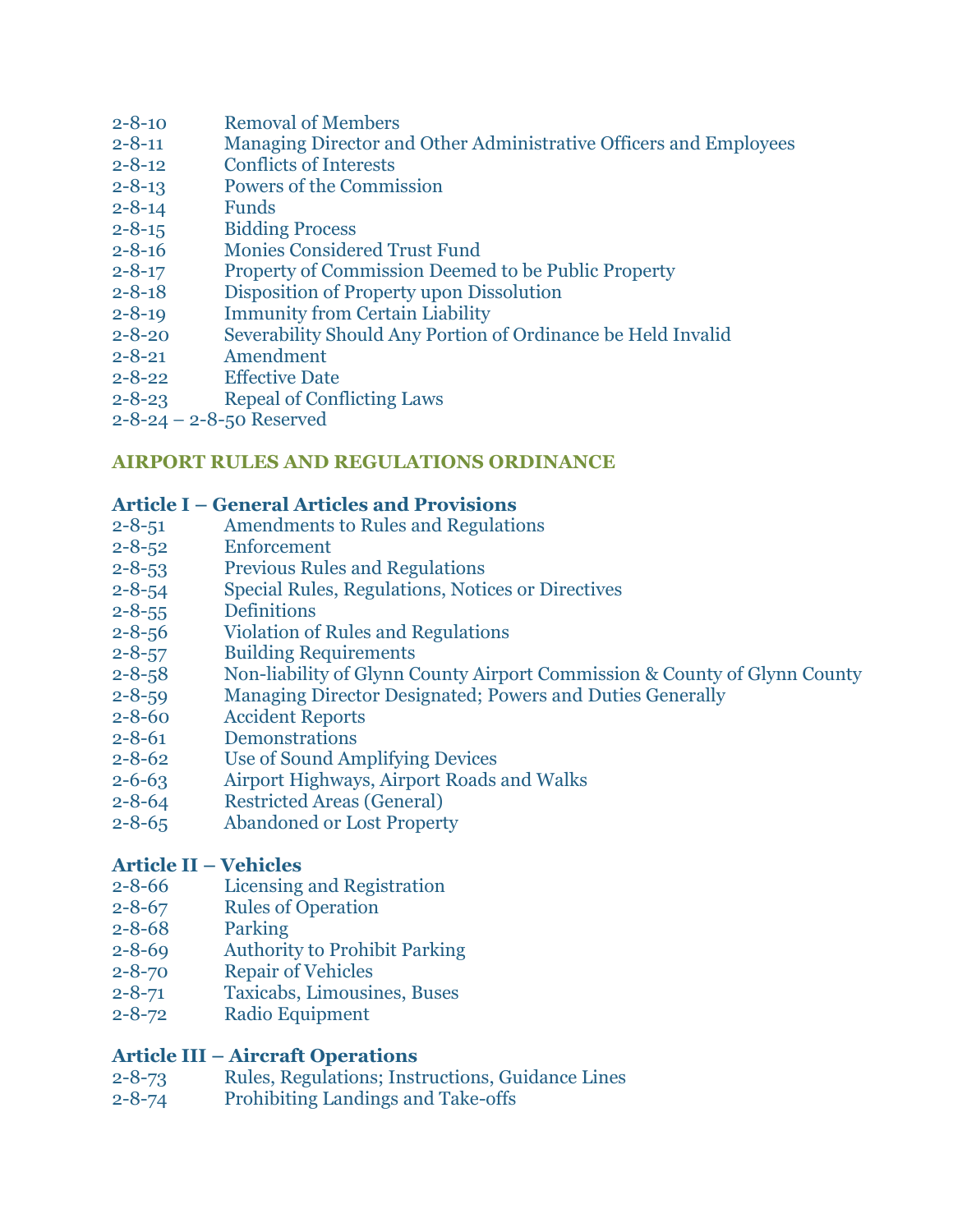# 2-8-75 [Restrictions](http://www.glynncounty.org/Archive.aspx?ADID=70)

- 2-8-76 [Conditions of Airport](http://www.glynncounty.org/Archive.aspx?ADID=70)
- 2-8-77 [Engines; Noise; Personnel](http://www.glynncounty.org/Archive.aspx?ADID=70)
- 2-8-78 [Parking Aircraft](http://www.glynncounty.org/Archive.aspx?ADID=70)
- 2-8-79 [Private Aircraft; Commercial Permits](http://www.glynncounty.org/Archive.aspx?ADID=70)
- 2-8-80 [Repairs, Fueling](http://www.glynncounty.org/Archive.aspx?ADID=70)
- 2-8-81 [Experimental Flights, Etc](http://www.glynncounty.org/Archive.aspx?ADID=70)
- 2-8-82 [Report of Damage](http://www.glynncounty.org/Archive.aspx?ADID=70)
- 2-8-83 [Aircraft Equipment Rules](http://www.glynncounty.org/Archive.aspx?ADID=70)
- 2-8-84 [Taxiing Rules](http://www.glynncounty.org/Archive.aspx?ADID=70)
- 2-8-85 [Landing and Take-off](http://www.glynncounty.org/Archive.aspx?ADID=70)
- 2-8-86 [Abandoned and Disabled Aircraft](http://www.glynncounty.org/Archive.aspx?ADID=70)
- 2-8-87 [Damage to Airport](http://www.glynncounty.org/Archive.aspx?ADID=70)
- 2-8-88 [Security of Aircraft](http://www.glynncounty.org/Archive.aspx?ADID=70)
- 2-8-89 [Stunt Flying; Acrobatics](http://www.glynncounty.org/Archive.aspx?ADID=70)

# **Article IV – [Fueling and Inflammables](http://www.glynncounty.org/Archive.aspx?ADID=70)**

- 2-8-90 [General Use and Procedures](http://www.glynncounty.org/Archive.aspx?ADID=70)
- 2-8-91 [Fueling Operations](http://www.glynncounty.org/Archive.aspx?ADID=70)
- 2-8-92 [Fueling and Defueling Aircraft](http://www.glynncounty.org/Archive.aspx?ADID=70)
- 2-8-93 [Storage in Apron Area](http://www.glynncounty.org/Archive.aspx?ADID=70)
- 2-8-94 [Liquid Disposal](http://www.glynncounty.org/Archive.aspx?ADID=70)
- 2-8-95 [Cleaning Floors and Drip Pans](http://www.glynncounty.org/Archive.aspx?ADID=70)
- 2-8-96 [Compressed Gases](http://www.glynncounty.org/Archive.aspx?ADID=70)
- 2-8-97 [Explosives and Other Dangerous Articles](http://www.glynncounty.org/Archive.aspx?ADID=70)
- 2-8-98 [Fuel Storage](http://www.glynncounty.org/Archive.aspx?ADID=70)

# **Article V – [Public and Tenant Usage](http://www.glynncounty.org/Archive.aspx?ADID=70)**

- 2-8-99 [Disorderly Conduct](http://www.glynncounty.org/Archive.aspx?ADID=70)
- 2-8-100 [Sanitation](http://www.glynncounty.org/Archive.aspx?ADID=70)
- 2-8-101 [Preservation of Property](http://www.glynncounty.org/Archive.aspx?ADID=70)
- 2-8-102 [Weapons, Explosives and Inflammable Materials](http://www.glynncounty.org/Archive.aspx?ADID=70)
- 2-8-103 [Interfering or Tampering with Aircraft](http://www.glynncounty.org/Archive.aspx?ADID=70)
- 2-8-104 [Restricted Areas](http://www.glynncounty.org/Archive.aspx?ADID=70)
- 2-8-105 [Roads and Walks](http://www.glynncounty.org/Archive.aspx?ADID=70)
- 2-8-106 [Animals](http://www.glynncounty.org/Archive.aspx?ADID=70)
- 2-8-107 [Loitering and Refusal to Comply](http://www.glynncounty.org/Archive.aspx?ADID=70)
- 2-8-108 [Use of Shop Areas](http://www.glynncounty.org/Archive.aspx?ADID=70)
- 2-8-109 [Conduct of Business or Commercial Activity](http://www.glynncounty.org/Archive.aspx?ADID=70)
- 2-8-110 [Open Flame Operations](http://www.glynncounty.org/Archive.aspx?ADID=70)
- 2-8-111 [Smoking](http://www.glynncounty.org/Archive.aspx?ADID=70)
- 2-8-112 [Trash Containers](http://www.glynncounty.org/Archive.aspx?ADID=70)
- 2-8-113 [Storage of Equipment](http://www.glynncounty.org/Archive.aspx?ADID=70)
- 2-8-114 [Maintenance](http://www.glynncounty.org/Archive.aspx?ADID=70)
- 2-8-115 [Fire Equipment](http://www.glynncounty.org/Archive.aspx?ADID=70)
- 2-8-116 [Structural and Decorative Changes](http://www.glynncounty.org/Archive.aspx?ADID=70)
- 2-8-117 [Damages](http://www.glynncounty.org/Archive.aspx?ADID=70)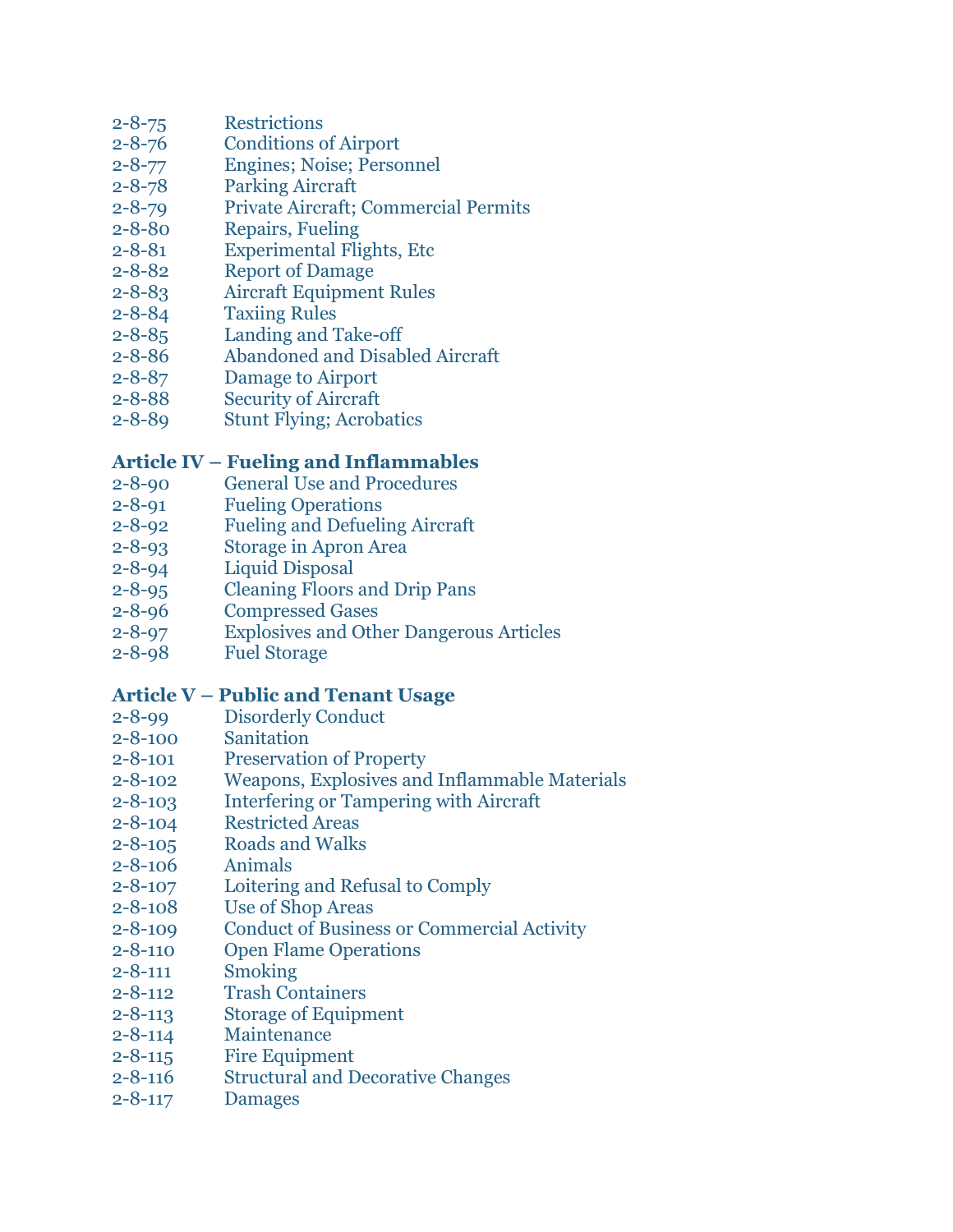- 2-8-118 [Default of Obligations](http://www.glynncounty.org/Archive.aspx?ADID=70)
- 2-8-119 [Use of Law Enforcement Agencies](http://www.glynncounty.org/Archive.aspx?ADID=70)
- 2-8-120 [Registration of Person Stationed or Employed On or Operating From Airport](http://www.glynncounty.org/Archive.aspx?ADID=70)
- 2-8-121 [Schedule of Charges](http://www.glynncounty.org/Archive.aspx?ADID=70)

### **Article VI – [Minimum Standards for Fixed-Base Operations](http://www.glynncounty.org/Archive.aspx?ADID=70)**

- 2-8-122 [Definition](http://www.glynncounty.org/Archive.aspx?ADID=70)
- 2-8-123 [Lease Agreement](http://www.glynncounty.org/Archive.aspx?ADID=70)
- 2-8-124 [Financial Solvency](http://www.glynncounty.org/Archive.aspx?ADID=70)
- 2-8-125 [Insurance](http://www.glynncounty.org/Archive.aspx?ADID=70)
- 2-8-126 [Minimum Performance Standards](http://www.glynncounty.org/Archive.aspx?ADID=70)
- 2-8-127 [Subleasing](http://www.glynncounty.org/Archive.aspx?ADID=70)

#### **Article VII – [Aircraft Sales, Flight Instruction Centers,](http://www.glynncounty.org/Archive.aspx?ADID=70) and [Miscellaneous Aeronautical](http://www.glynncounty.org/Archive.aspx?ADID=70) Activities**

- 2-8-128 [Aircraft Sales Centers](http://www.glynncounty.org/Archive.aspx?ADID=70)
- 2-8-129 [Flight Instruction Centers](http://www.glynncounty.org/Archive.aspx?ADID=70)
- 2-8-130 [Miscellaneous Aeronautical Activities](http://www.glynncounty.org/Archive.aspx?ADID=70)

### **Article VIII – [Minimum Standards for Scheduled Air Carriers](http://www.glynncounty.org/Archive.aspx?ADID=70)**

- 2-8-131 [Definition](http://www.glynncounty.org/Archive.aspx?ADID=70)
- 2-8-132 [Requirements for General Customer Services](http://www.glynncounty.org/Archive.aspx?ADID=70)
- 2-8-133 [Requirements for Passenger Services](http://www.glynncounty.org/Archive.aspx?ADID=70)
- 2-8-134 [Airline Performance Requirements](http://www.glynncounty.org/Archive.aspx?ADID=70)

#### **Article IX – [Regulated Businesses](http://www.glynncounty.org/Archive.aspx?ADID=70)**

- 2-8-135 [Definition](http://www.glynncounty.org/Archive.aspx?ADID=70)
- 2-8-136 [Written Authorities](http://www.glynncounty.org/Archive.aspx?ADID=70)

#### **Article X – [Civil Rights Act of 1964 and Equal Employment](http://www.glynncounty.org/Archive.aspx?ADID=70)**

- 2-8-137 [Civil Rights Act of 1964](http://www.glynncounty.org/Archive.aspx?ADID=70)
- 2-8-138 [2-8-150 Reserved](http://www.glynncounty.org/Archive.aspx?ADID=70)

#### **[2-9 IMPROVEMENT DISTRICTS](http://www.glynncounty.org/Archive.aspx?ADID=71)**

- 2-9-1 [Special Improvement Districts](http://www.glynncounty.org/Archive.aspx?ADID=71)  Established; Authority
- 2-9-2 [Special Improvement Fire Protection District](http://www.glynncounty.org/Archive.aspx?ADID=71)
- 2-9-3 [Special Police Protection District](http://www.glynncounty.org/Archive.aspx?ADID=71)
- 2-9-4 [Urban Service Tax District](http://www.glynncounty.org/Archive.aspx?ADID=71)

[no ordinances numbered  $2-9-5-2-9-49$ ]

#### **[NOISE](http://www.glynncounty.org/Archive.aspx?ADID=71)**

- 2-9-50 [Authority, Name; Findings](http://www.glynncounty.org/Archive.aspx?ADID=71)
- 2-9-51 [Definitions](http://www.glynncounty.org/Archive.aspx?ADID=71)
- 2-9-52 [Exceptions](http://www.glynncounty.org/Archive.aspx?ADID=71)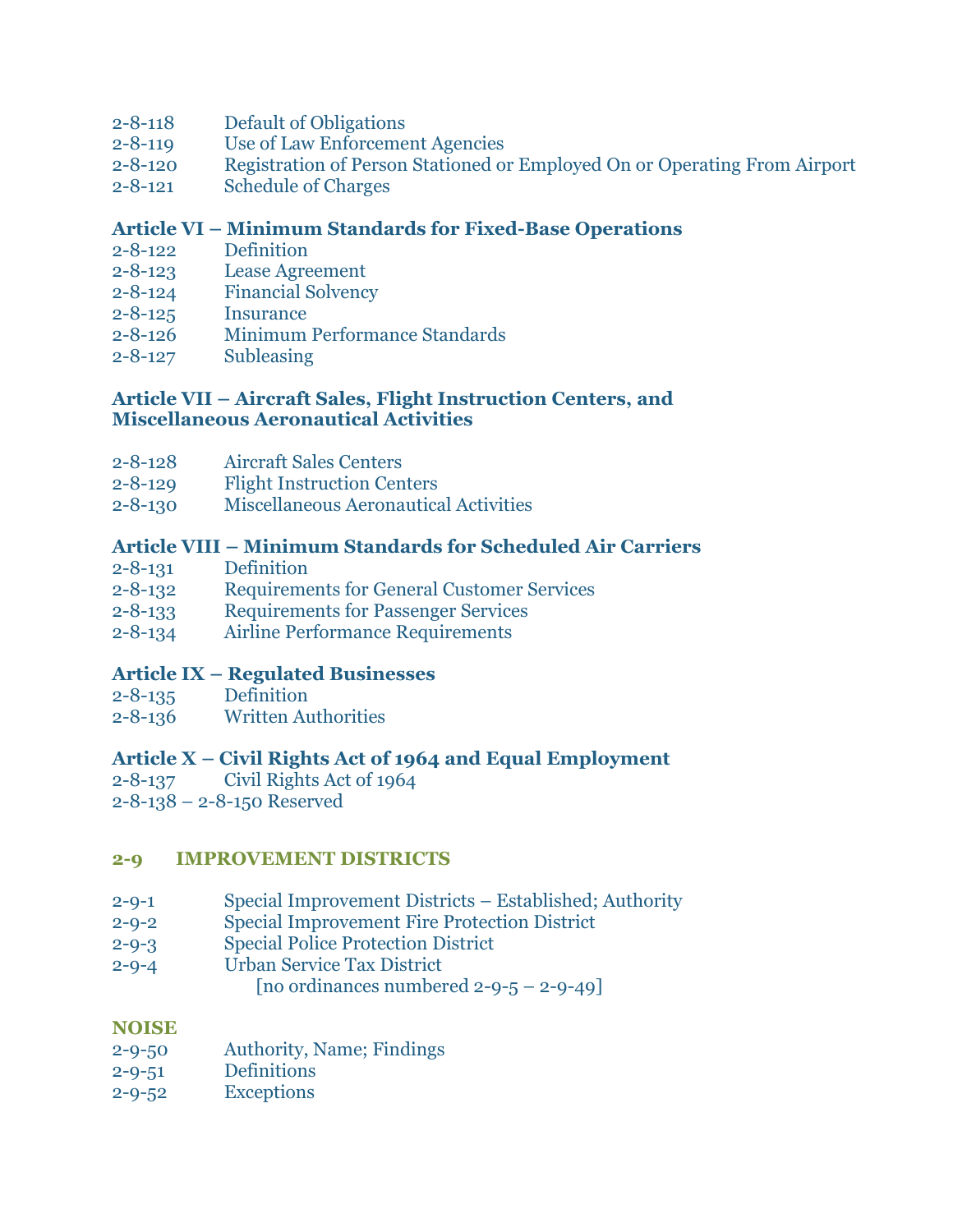- 2-9-53 [Noise Disturbance Prohibited](http://www.glynncounty.org/Archive.aspx?ADID=71)
- 2-9-54 [Specific Activities Prohibited](http://www.glynncounty.org/Archive.aspx?ADID=71)
- 2-9-55 Regulation of Sound Equipment and [Sound Amplifying Equipment](http://www.glynncounty.org/Archive.aspx?ADID=71)
- 2-9-56 [Construction](http://www.glynncounty.org/Archive.aspx?ADID=71)
- 2-9-57 [Animals and Birds](http://www.glynncounty.org/Archive.aspx?ADID=71)
- 2-9-58 [Variance](http://www.glynncounty.org/Archive.aspx?ADID=71)
- 2-9-59 [Administration Appeals and Penalties](http://www.glynncounty.org/Archive.aspx?ADID=71)

#### **[2-10 LAW ENFORCEMENT](http://www.glynncounty.org/Archive.aspx?ADID=72)**

- 2-10-1 [Scramblers](http://www.glynncounty.org/Archive.aspx?ADID=72)  Definition
- 2-10-2 Same [Purchase or use of monitors](http://www.glynncounty.org/Archive.aspx?ADID=72)
- 2-10-3 Same [Agreement prerequisite to sale](http://www.glynncounty.org/Archive.aspx?ADID=72)
- 2-10-4 Same [Alteration of radio to receive calls](http://www.glynncounty.org/Archive.aspx?ADID=72)
- 2-10-5 Same [Intent of restrictions](http://www.glynncounty.org/Archive.aspx?ADID=72)
- 2-10-6 2-10-9 [Reserved](http://www.glynncounty.org/Archive.aspx?ADID=72)
- 2-10-10 [Curfew for Minors](http://www.glynncounty.org/Archive.aspx?ADID=72)

### **[2-11 PARKS AND RECREATION](http://www.glynncounty.org/Archive.aspx?ADID=73)**

#### **Article I – [Park Use Ordinance](http://www.glynncounty.org/Archive.aspx?ADID=73)**

- 2-11-1 ["For the Purpose of Chapter 2](http://www.glynncounty.org/Archive.aspx?ADID=73)-11, the following terms…"
- 2-11-2 [Legal Right to Use Park and St. Simons Island Pier](http://www.glynncounty.org/Archive.aspx?ADID=73)
- 2-11-3 [Alteration of Real or Personal Property](http://www.glynncounty.org/Archive.aspx?ADID=73)
- 2-11-4 [Speed Limit for Vehicles in the Park](http://www.glynncounty.org/Archive.aspx?ADID=73)
- 2-11-5 [Restriction on Use of Park, etc.](http://www.glynncounty.org/Archive.aspx?ADID=73)
- 2-11-6 [Use of Alcoholic Beverages](http://www.glynncounty.org/Archive.aspx?ADID=73)
- 2-11-7 [Explosives and Weapons](http://www.glynncounty.org/Archive.aspx?ADID=73)
- 2-11-8 [Refusal to Leave Park or St. Simons](http://www.glynncounty.org/Archive.aspx?ADID=73) Island Pier
- 2-11-9 [Parking limited to Park Users](http://www.glynncounty.org/Archive.aspx?ADID=73)
- 2-11-10 [Penalty for Violation](http://www.glynncounty.org/Archive.aspx?ADID=73)
- 2-11-11 [Hours of Public Access to Parks](http://www.glynncounty.org/Archive.aspx?ADID=73)

# **Article II – [Glynn County Park Abandonment Procedure](http://www.glynncounty.org/Archive.aspx?ADID=73)**

#### **Article III – [Beach Control](http://www.glynncounty.org/Archive.aspx?ADID=73)**

- 2-11-12 [Short Title](http://www.glynncounty.org/Archive.aspx?ADID=73)
- 2-11-13 [Definitions](http://www.glynncounty.org/Archive.aspx?ADID=73)
- 2-11-14 [Jurisdiction of Ordinance](http://www.glynncounty.org/Archive.aspx?ADID=73)
- 2-11-15 [Permit Required](http://www.glynncounty.org/Archive.aspx?ADID=73)
- 2-11-16 [Driving or Parking on Beaches](http://www.glynncounty.org/Archive.aspx?ADID=73)
- 2-11-17 [Prohibition as to Certain Type of](http://www.glynncounty.org/Archive.aspx?ADID=73) Containers
- 2-11-18 [Receptacles to be Provided](http://www.glynncounty.org/Archive.aspx?ADID=73)
- 2-11-19 [Police Patrols](http://www.glynncounty.org/Archive.aspx?ADID=73)
- 2-11-20 [Use of Beaches for Commercial Purposes](http://www.glynncounty.org/Archive.aspx?ADID=73)
- 2-11-21 [The Following Areas are Hereby Established as Boating Safety Zones](http://www.glynncounty.org/Archive.aspx?ADID=73)
- 2-11-22 [Authority](http://www.glynncounty.org/Archive.aspx?ADID=73)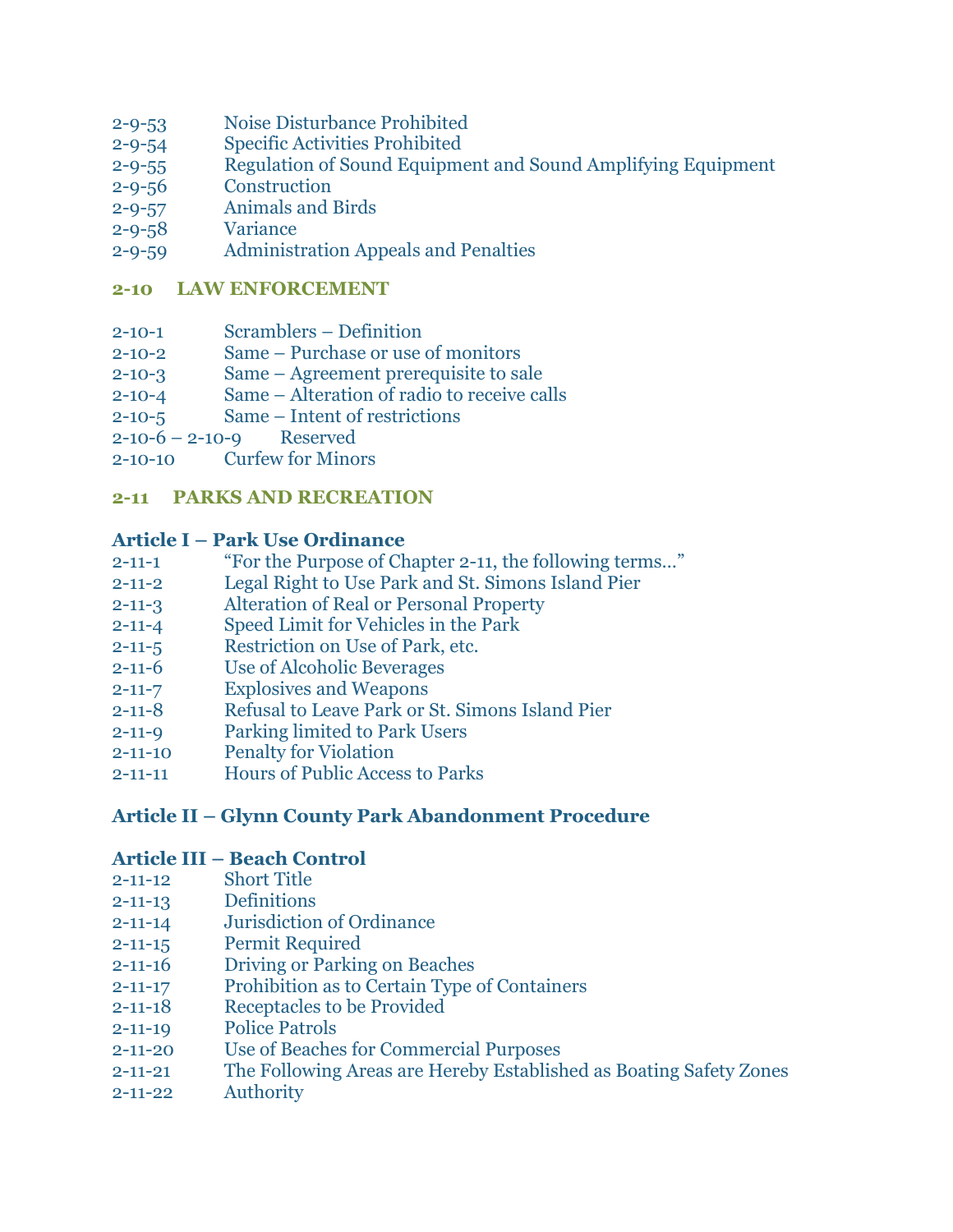- 2-11-23 Violations [Punishment](http://www.glynncounty.org/Archive.aspx?ADID=73)
- 2-11-24 [2-11-30 Reserved](http://www.glynncounty.org/Archive.aspx?ADID=73)

# **Article IV – [Boat Safety](http://www.glynncounty.org/Archive.aspx?ADID=73)**

- 2-11-31 [Short Title](http://www.glynncounty.org/Archive.aspx?ADID=73)
- [2-11-32](http://www.glynncounty.org/Archive.aspx?ADID=73) Scope
- 2-11-33 [Definitions](http://www.glynncounty.org/Archive.aspx?ADID=73)
- 2-11-34 [Methods of Operation](http://www.glynncounty.org/Archive.aspx?ADID=73)
- 2-11-35 [No Wake Zone](http://www.glynncounty.org/Archive.aspx?ADID=73)
- 2-11-36 [Restricted Use of Public Waters](http://www.glynncounty.org/Archive.aspx?ADID=73)
- 2-11-37 [No Wake Zone](http://www.glynncounty.org/Archive.aspx?ADID=73)
- 2-11-38 [Additional No Wake Zones](http://www.glynncounty.org/Archive.aspx?ADID=73)
- 2-11-39 [2-11-49 Reserved](http://www.glynncounty.org/Archive.aspx?ADID=73)

#### **[2-12 PERSONNEL](http://www.glynncounty.org/Archive.aspx?ADID=74)**

#### **Article I – [In General](http://www.glynncounty.org/Archive.aspx?ADID=74)**

- 2-12-1 [Authority, Name](http://www.glynncounty.org/Archive.aspx?ADID=74)
- 2-12-2 [Definitions](http://www.glynncounty.org/Archive.aspx?ADID=74)
- 2-12-3 [Affirmative Action Plan Adopted](http://www.glynncounty.org/Archive.aspx?ADID=74)
- 2-12-4 [2-12-19 Reserved](http://www.glynncounty.org/Archive.aspx?ADID=74)

#### **Article II – [Personnel System](http://www.glynncounty.org/Archive.aspx?ADID=74)**

- 2-12-20 [General Purpose; Merit Principles](http://www.glynncounty.org/Archive.aspx?ADID=74)
- 2-12-21 [Scope of System](http://www.glynncounty.org/Archive.aspx?ADID=74)
- 2-12-22 [Administration](http://www.glynncounty.org/Archive.aspx?ADID=74)
- [2-12-23](http://www.glynncounty.org/Archive.aspx?ADID=74) Policy
- 2-12-24 [Administrative Review System](http://www.glynncounty.org/Archive.aspx?ADID=74)
- 2-12-25 [Informal Administrative Review](http://www.glynncounty.org/Archive.aspx?ADID=74)
- 2-12-26 [Formal Administrative Review](http://www.glynncounty.org/Archive.aspx?ADID=74)
- 2-12-27 [Exceptions to Procedural Steps](http://www.glynncounty.org/Archive.aspx?ADID=74)
- 2-12-28 [Adverse Action](http://www.glynncounty.org/Archive.aspx?ADID=74)
- 2-12-29 [Conduct Warranting Adverse Action](http://www.glynncounty.org/Archive.aspx?ADID=74)
- 2-12-30 [Reports](http://www.glynncounty.org/Archive.aspx?ADID=74)
- [2-12-31](http://www.glynncounty.org/Archive.aspx?ADID=74) Notice
- 2-12-32 [Employee Response Procedure](http://www.glynncounty.org/Archive.aspx?ADID=74)
- 2-12-33 [Determination of Final Action](http://www.glynncounty.org/Archive.aspx?ADID=74)
- 2-12-34 [Emergency Situation](http://www.glynncounty.org/Archive.aspx?ADID=74)
- 2-12-35 [Appeals of Minor Adverse Action](http://www.glynncounty.org/Archive.aspx?ADID=74)
- 2-12-36 [Appeal, Other Adverse Action](http://www.glynncounty.org/Archive.aspx?ADID=74)
- 2-12-37 [Waiver of Appeal Rights](http://www.glynncounty.org/Archive.aspx?ADID=74)
- 2-12-38 [Hearing Procedures for Minor Adverse Action](http://www.glynncounty.org/Archive.aspx?ADID=74)
- 2-12-39 [Hearing Procedures](http://www.glynncounty.org/Archive.aspx?ADID=74)
- 2-12-40 [Decision](http://www.glynncounty.org/Archive.aspx?ADID=74)
- 2-12-41 [Probationary Employees](http://www.glynncounty.org/Archive.aspx?ADID=74)
- 2-12-42 [County Officer's Employees](http://www.glynncounty.org/Archive.aspx?ADID=74)
- [2-12-43](http://www.glynncounty.org/Archive.aspx?ADID=74) Time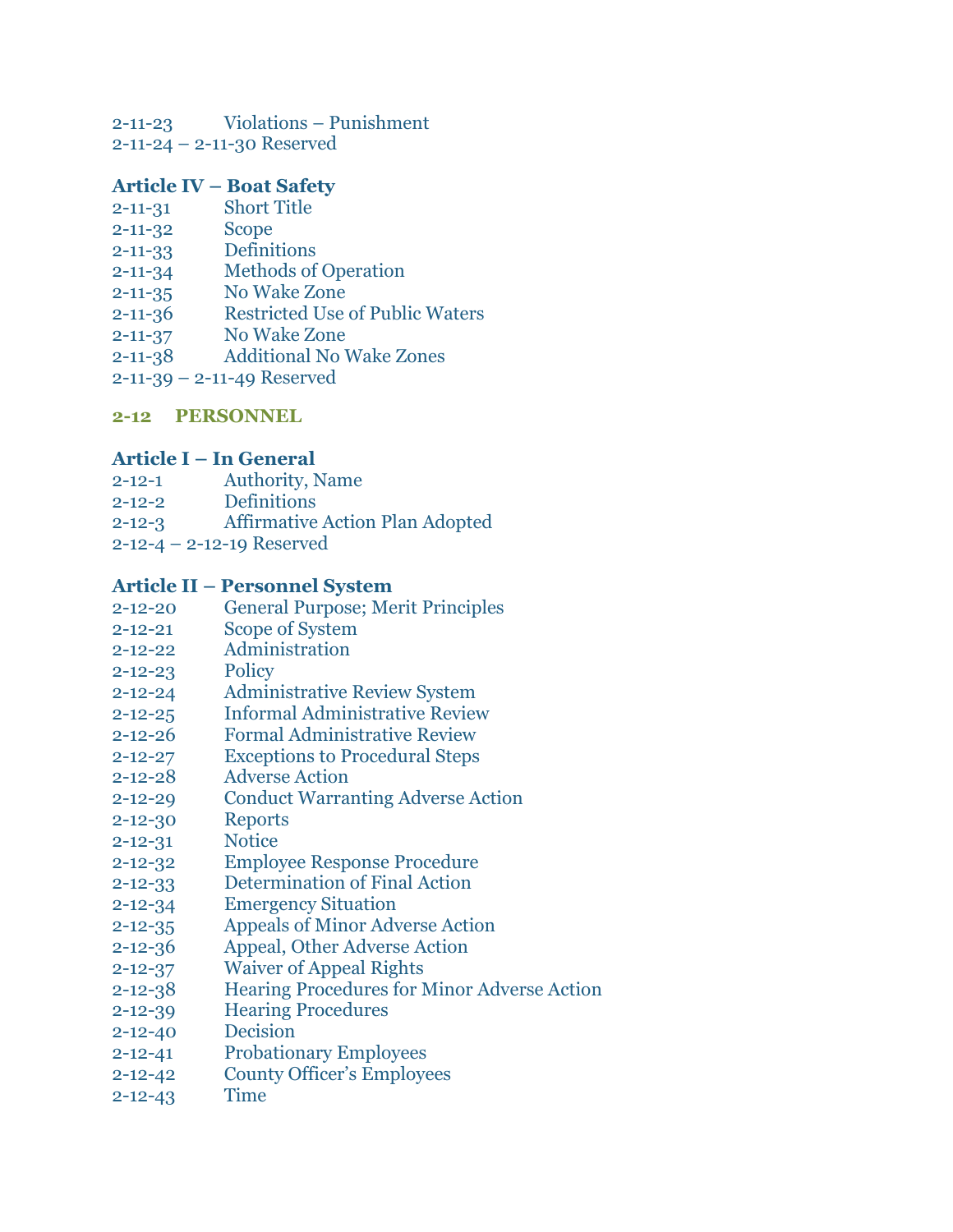- 2-12-44 [Equipment, etc., Agreements Authorized; Intergovernmental Cooperation](http://www.glynncounty.org/Archive.aspx?ADID=74)
- 2-12-45 [Political Activities](http://www.glynncounty.org/Archive.aspx?ADID=74)
- 2-12-46 [Nepotism](http://www.glynncounty.org/Archive.aspx?ADID=74)
- 2-12-47 [Equal Employment Opportunity Guaranteed](http://www.glynncounty.org/Archive.aspx?ADID=74)
- 2-12-48 [Unlawful Acts](http://www.glynncounty.org/Archive.aspx?ADID=74)
- 2-12-49 [Penalties](http://www.glynncounty.org/Archive.aspx?ADID=74)
- 2-12-50 [Status of Present Employees](http://www.glynncounty.org/Archive.aspx?ADID=74)
- 2-12-51 [Time Off or Pay for Work on Holidays](http://www.glynncounty.org/Archive.aspx?ADID=74)
- 2-12-52 [2-12-75 Reserved](http://www.glynncounty.org/Archive.aspx?ADID=74)

### **Article III – [Personnel Review Board](http://www.glynncounty.org/Archive.aspx?ADID=74)**

- 2-12-76 [Short Title](http://www.glynncounty.org/Archive.aspx?ADID=74)
- 2-12-77 [Glynn County Personnel Review Board](http://www.glynncounty.org/Archive.aspx?ADID=74)
- 2-12-78 [Declaration of Purposes](http://www.glynncounty.org/Archive.aspx?ADID=74)
- 2-12-79 [Definitions](http://www.glynncounty.org/Archive.aspx?ADID=74)
- 2-12-80 [Members of Board and Terms of Office](http://www.glynncounty.org/Archive.aspx?ADID=74)
- 2-21-81 [Election of Officers, Quorum, Bylaws, Procedures and Meetings](http://www.glynncounty.org/Archive.aspx?ADID=74)
- 2-12-82 [Compensation of Members](http://www.glynncounty.org/Archive.aspx?ADID=74)
- 2-12-83 [Vacancies in Authority](http://www.glynncounty.org/Archive.aspx?ADID=74)
- 2-12-84 [Removal of Members](http://www.glynncounty.org/Archive.aspx?ADID=74)
- 2-12-85 [Conflicts of Interests](http://www.glynncounty.org/Archive.aspx?ADID=74)
- 2-12-86 [Powers and Function of the Board](http://www.glynncounty.org/Archive.aspx?ADID=74)
- 2-12-87 [Severability Should Any Portion of Ordinance be Held Invalid](http://www.glynncounty.org/Archive.aspx?ADID=74)
- 2-12-88 [Amendment](http://www.glynncounty.org/Archive.aspx?ADID=74)
- 2-12-89 [Effective Date](http://www.glynncounty.org/Archive.aspx?ADID=74)
- 2-12-90 [Repeal of Conflicting Laws](http://www.glynncounty.org/Archive.aspx?ADID=74)

#### **[2-13 RIGHTS OF WAY](http://www.glynncounty.org/Archive.aspx?ADID=75)**

#### **Article I - [Street Improvement Ordinance](http://www.glynncounty.org/Archive.aspx?ADID=75)**

- 2-13-1 [Short Title](http://www.glynncounty.org/Archive.aspx?ADID=75)
- 2-13-2 [Declaration of Purpose](http://www.glynncounty.org/Archive.aspx?ADID=75)
- 2-13-3 [Authority](http://www.glynncounty.org/Archive.aspx?ADID=75)
- 2-13-4 [Definitions](http://www.glynncounty.org/Archive.aspx?ADID=75)
- 2-13-5 [Procedure](http://www.glynncounty.org/Archive.aspx?ADID=75)
- 2-13-6 [Basis of Assessment](http://www.glynncounty.org/Archive.aspx?ADID=75)
- 2-13-7 [Procedure Applicable to Major Arterial Streets, Minor Arterial Streets and](http://www.glynncounty.org/Archive.aspx?ADID=75) [Collector Streets](http://www.glynncounty.org/Archive.aspx?ADID=75)
- 2-13-8 [Adoption of Resolution](http://www.glynncounty.org/Archive.aspx?ADID=75)
- 2-13-9 [Record of Cost of Improvements](http://www.glynncounty.org/Archive.aspx?ADID=75)
- 2-13-10 [Notice to Owners of the Cost of the Improvements](http://www.glynncounty.org/Archive.aspx?ADID=75)
- 2-13-11 [Time and Manner of Payment of Assessments Generally](http://www.glynncounty.org/Archive.aspx?ADID=75)
- 2-13-12 [Payment of Installments](http://www.glynncounty.org/Archive.aspx?ADID=75)
- 2-13-13 [Additional Assessment](http://www.glynncounty.org/Archive.aspx?ADID=75)
- 2-13-14 [Proportional Assessment](http://www.glynncounty.org/Archive.aspx?ADID=75)
- 2-13-15 [Notice of Due Date](http://www.glynncounty.org/Archive.aspx?ADID=75)
- 2-13-16 [Lien of Assessment](http://www.glynncounty.org/Archive.aspx?ADID=75)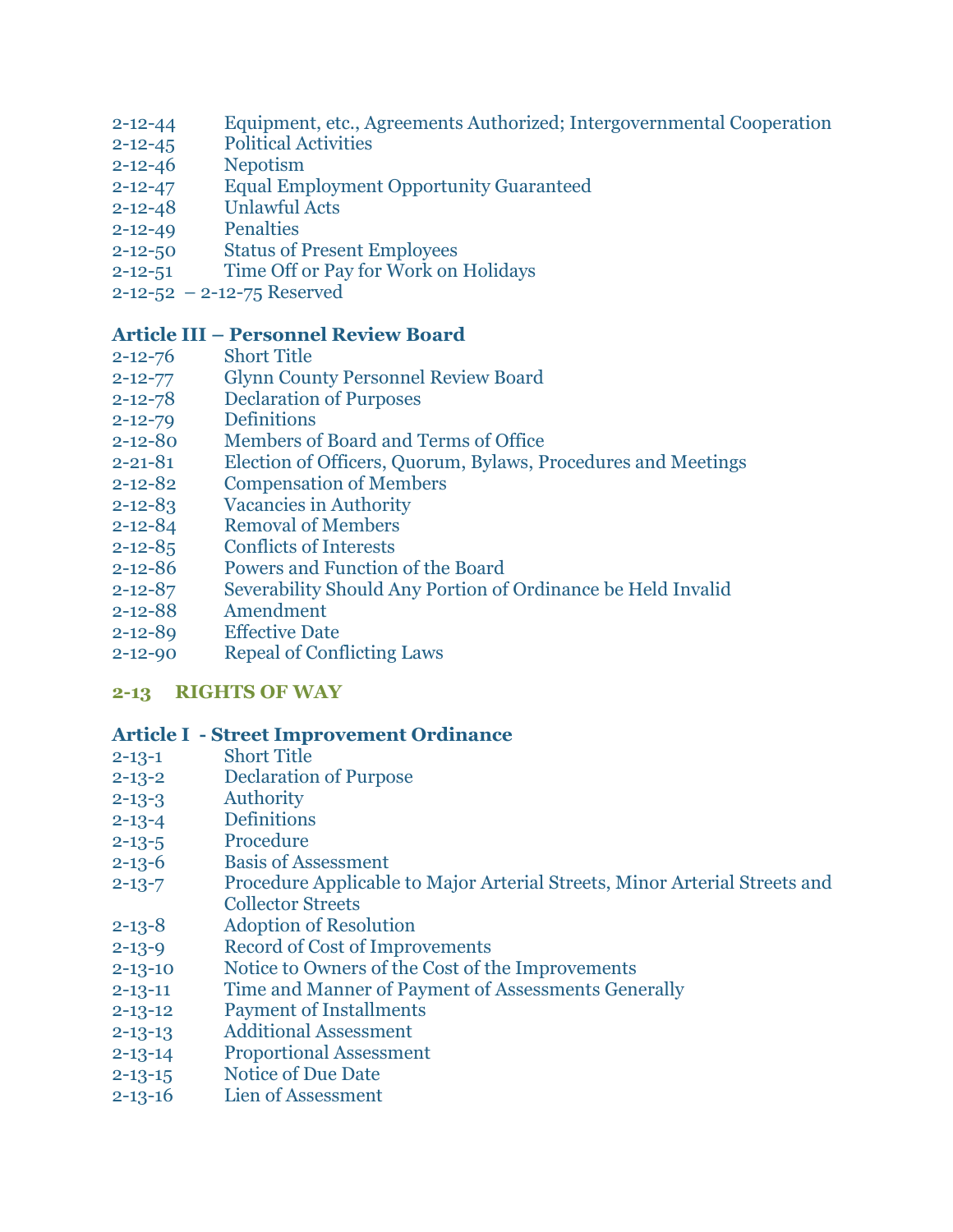- 2-13-17 [Execution, Levy and Sale](http://www.glynncounty.org/Archive.aspx?ADID=75)
- 2-13-18 [Use of Assessments and Docket](http://www.glynncounty.org/Archive.aspx?ADID=75)
- 2-13-19 [Severability](http://www.glynncounty.org/Archive.aspx?ADID=75)
- [2-13-20](http://www.glynncounty.org/Archive.aspx?ADID=75) Repeal

#### **Article II – [Use of Public Rights-of-Way](http://www.glynncounty.org/Archive.aspx?ADID=75)**

- 2-13-21 [Definitions](http://www.glynncounty.org/Archive.aspx?ADID=75)
- 2-13-22 [Authority and Enactment](http://www.glynncounty.org/Archive.aspx?ADID=75)
- 2-13-23 [Jurisdiction and Application](http://www.glynncounty.org/Archive.aspx?ADID=75)
- 2-13-24 [Permit; Unlawful Conduct](http://www.glynncounty.org/Archive.aspx?ADID=75)
- 2-13-25 ["It shall be the continuing duty and obligation…"](http://www.glynncounty.org/Archive.aspx?ADID=75)
- 2-13-26 [Application; site inspection; fee](http://www.glynncounty.org/Archive.aspx?ADID=75)
- 2-13-27 [Time for Making Application before Work; Repair Standards](http://www.glynncounty.org/Archive.aspx?ADID=75)
- 2-13-28 [Requirements](http://www.glynncounty.org/Archive.aspx?ADID=75)
- 2-13-29 [Additional Requirements](http://www.glynncounty.org/Archive.aspx?ADID=75)
- 2-13-30 [Qualifications](http://www.glynncounty.org/Archive.aspx?ADID=75)
- [2-13-31](http://www.glynncounty.org/Archive.aspx?ADID=75) Waiver
- 2-13-32 [Moving of Buildings](http://www.glynncounty.org/Archive.aspx?ADID=75)
- [2-13-33](http://www.glynncounty.org/Archive.aspx?ADID=75) Same Display
- 2-13-34 [Bond or Security and Warranty for](http://www.glynncounty.org/Archive.aspx?ADID=75) Surface Restoration Required
- 2-13-35 Same [Conviction to Release](http://www.glynncounty.org/Archive.aspx?ADID=75)
- 2-13-36 [Insurance](http://www.glynncounty.org/Archive.aspx?ADID=75)
- 2-13-37 [Standards](http://www.glynncounty.org/Archive.aspx?ADID=75)
- 2-13-38 [Traffic Controls](http://www.glynncounty.org/Archive.aspx?ADID=75)
- 2-13-39 Violations [Punishment](http://www.glynncounty.org/Archive.aspx?ADID=75)
- 2-13-40 [Ordering Removal of Equipment, etc.](http://www.glynncounty.org/Archive.aspx?ADID=75)
- 2-13-41 [Injunction; Restraining Order](http://www.glynncounty.org/Archive.aspx?ADID=75)
- 2-13-42 [Enforcement](http://www.glynncounty.org/Archive.aspx?ADID=75)

#### **Article III – [Road Abandonment](http://www.glynncounty.org/Archive.aspx?ADID=75)**

- 2-13-43 [Application](http://www.glynncounty.org/Archive.aspx?ADID=75)
- [2-13-44](http://www.glynncounty.org/Archive.aspx?ADID=75) Review
- 2-13-45 [Determination by the County Commission](http://www.glynncounty.org/Archive.aspx?ADID=75)
- [2-13-46](http://www.glynncounty.org/Archive.aspx?ADID=75) Fee
- [County Attorney Memo as Referred to in § 2-13-44](http://www.glynncounty.org/Archive.aspx?ADID=75)
- 2-13-47 [2-13-50 Reserved](http://www.glynncounty.org/Archive.aspx?ADID=75)
- 2-13-51 [Jay Walking](http://www.glynncounty.org/Archive.aspx?ADID=75)
- 2-13-52 [Disposal of Yard Refuse and Litter on Public Rights-of-Way](http://www.glynncounty.org/Archive.aspx?ADID=75)
- 2-13-53 [Leaks or Spills from Commercial Vehicles](http://www.glynncounty.org/Archive.aspx?ADID=75)
- 2-13-54 [Reserved](http://www.glynncounty.org/Archive.aspx?ADID=75)

#### **Article IV – [Sidewalks](http://www.glynncounty.org/Archive.aspx?ADID=75)**

- 2-13-55 ["No person shall operate any wheeled conveyance on…"](http://www.glynncounty.org/Archive.aspx?ADID=75)
- 2-13-56 "[Operation of Motorized Vehicles on Sidewalks, Bicycle Paths and](http://www.glynncounty.org/Archive.aspx?ADID=75)  [Bicycle Routes Prohibited](http://www.glynncounty.org/Archive.aspx?ADID=75)"
- 2-13-57 [2-13-59 Reserved](http://www.glynncounty.org/Archive.aspx?ADID=75)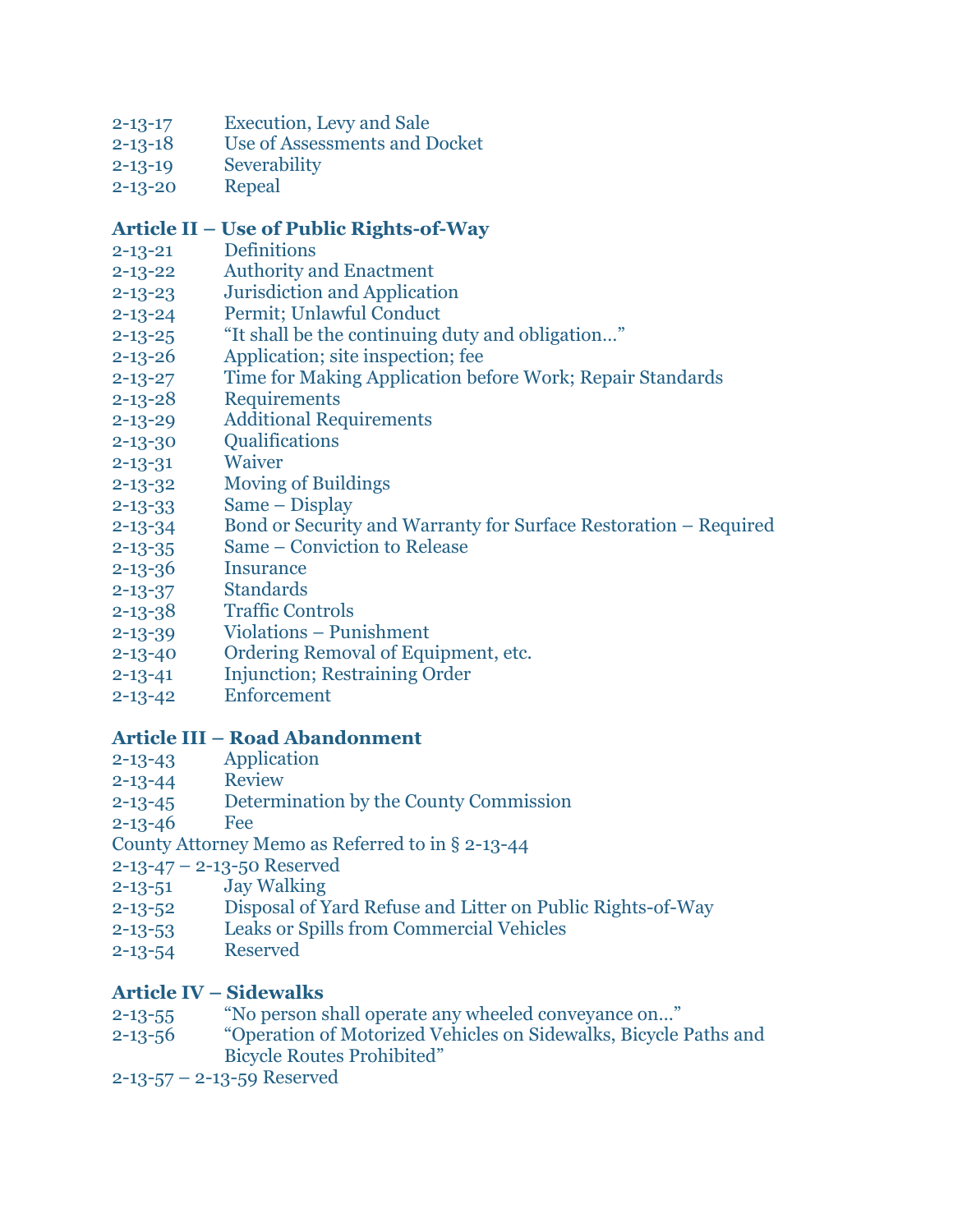#### **Article V – [Enforcement of Handicap Parking Law](http://www.glynncounty.org/Archive.aspx?ADID=75)**

2-13-60 [Handicap Parking Enforcement](http://www.glynncounty.org/Archive.aspx?ADID=75)

# **[2-14 TAXATION](http://www.glynncounty.org/Archive.aspx?ADID=76)**

### **Article I – [In General](http://www.glynncounty.org/Archive.aspx?ADID=76)**

- [2-14-1 Local Sales and Use Tax Levied](http://www.glynncounty.org/Archive.aspx?ADID=76)
- 2-14-2 [2-14-19 Reserved](http://www.glynncounty.org/Archive.aspx?ADID=76)

### **Article II – [Lodging Tax](http://www.glynncounty.org/Archive.aspx?ADID=76)**

- 2-14-20 [Definitions](http://www.glynncounty.org/Archive.aspx?ADID=76)
- 2-14-21 [Imposition and Rate of Tax](http://www.glynncounty.org/Archive.aspx?ADID=76)
- 2-14-22 [Persons Liable for Tax; Extinguishment of Liability](http://www.glynncounty.org/Archive.aspx?ADID=76)
- 2-14-23 [Collection of Tax by Operator; Receipt to Occupant; Rules for Collection](http://www.glynncounty.org/Archive.aspx?ADID=76)  [Schedules](http://www.glynncounty.org/Archive.aspx?ADID=76)
- 2-14-24 [Unlawful Advertising Regarding Tax](http://www.glynncounty.org/Archive.aspx?ADID=76)
- 2-14-25 [Exemptions](http://www.glynncounty.org/Archive.aspx?ADID=76)
- 2-14-26 [Registration of Operator; Form and Contents; Execution; Certificate of](http://www.glynncounty.org/Archive.aspx?ADID=76)  [Authority](http://www.glynncounty.org/Archive.aspx?ADID=76)
- 2-14-27 [Determination, Returns and Payments](http://www.glynncounty.org/Archive.aspx?ADID=76)
- 2-14-28 [Deficiency Determinations](http://www.glynncounty.org/Archive.aspx?ADID=76)
- 2-14-29 [Determination if No Return Made](http://www.glynncounty.org/Archive.aspx?ADID=76)
- 2-14-30 [Penalties and Interest for Failure to Pay](http://www.glynncounty.org/Archive.aspx?ADID=76) Tax
- 2-14-31 [Collection of Tax](http://www.glynncounty.org/Archive.aspx?ADID=76)
- 2-14-32 [Administrator of Ordinance](http://www.glynncounty.org/Archive.aspx?ADID=76)
- 2-14-33 [Severability](http://www.glynncounty.org/Archive.aspx?ADID=76)
- 2-14-34 [Violations](http://www.glynncounty.org/Archive.aspx?ADID=76)
- 2-14-35 [Effective Date](http://www.glynncounty.org/Archive.aspx?ADID=76)
- 2-14-36 [Repealer Clause](http://www.glynncounty.org/Archive.aspx?ADID=76)
	- [\[No ordinances numbered 2-14-37](http://www.glynncounty.org/Archive.aspx?ADID=76)  2-14-39]

# **Article III – [Mobile Home Permits](http://www.glynncounty.org/Archive.aspx?ADID=76)**

- 2-14-40 [Definitions](http://www.glynncounty.org/Archive.aspx?ADID=76)
- 2-14-41 [Permit to Locate in the County](http://www.glynncounty.org/Archive.aspx?ADID=76)
- 2-14-42 [Permit to Relocate Within or Beyond the Limits of the County](http://www.glynncounty.org/Archive.aspx?ADID=76)
- 2-14-43 [Issuance of Permit](http://www.glynncounty.org/Archive.aspx?ADID=76)
- 2-14-44 [Decals for Each Mobile Home or Relocatable Home](http://www.glynncounty.org/Archive.aspx?ADID=76)
- 2-14-45 [Existing Mobile Homes or Relocatable Homes](http://www.glynncounty.org/Archive.aspx?ADID=76)
- 2-14-46 [Time Limit for Obtaining Permit](http://www.glynncounty.org/Archive.aspx?ADID=76)
- 2-14-47 [Building Permits Withheld](http://www.glynncounty.org/Archive.aspx?ADID=76)
- 2-14-48 [Acquisition of Previously Registered Mobile or Relocatable Homes](http://www.glynncounty.org/Archive.aspx?ADID=76)
- 2-14-49 [Violations](http://www.glynncounty.org/Archive.aspx?ADID=76)

# **[2-15 TRAFFIC CONTROL](http://www.glynncounty.org/Archive.aspx?ADID=77)**

# **Article I – [In General](http://www.glynncounty.org/Archive.aspx?ADID=77)**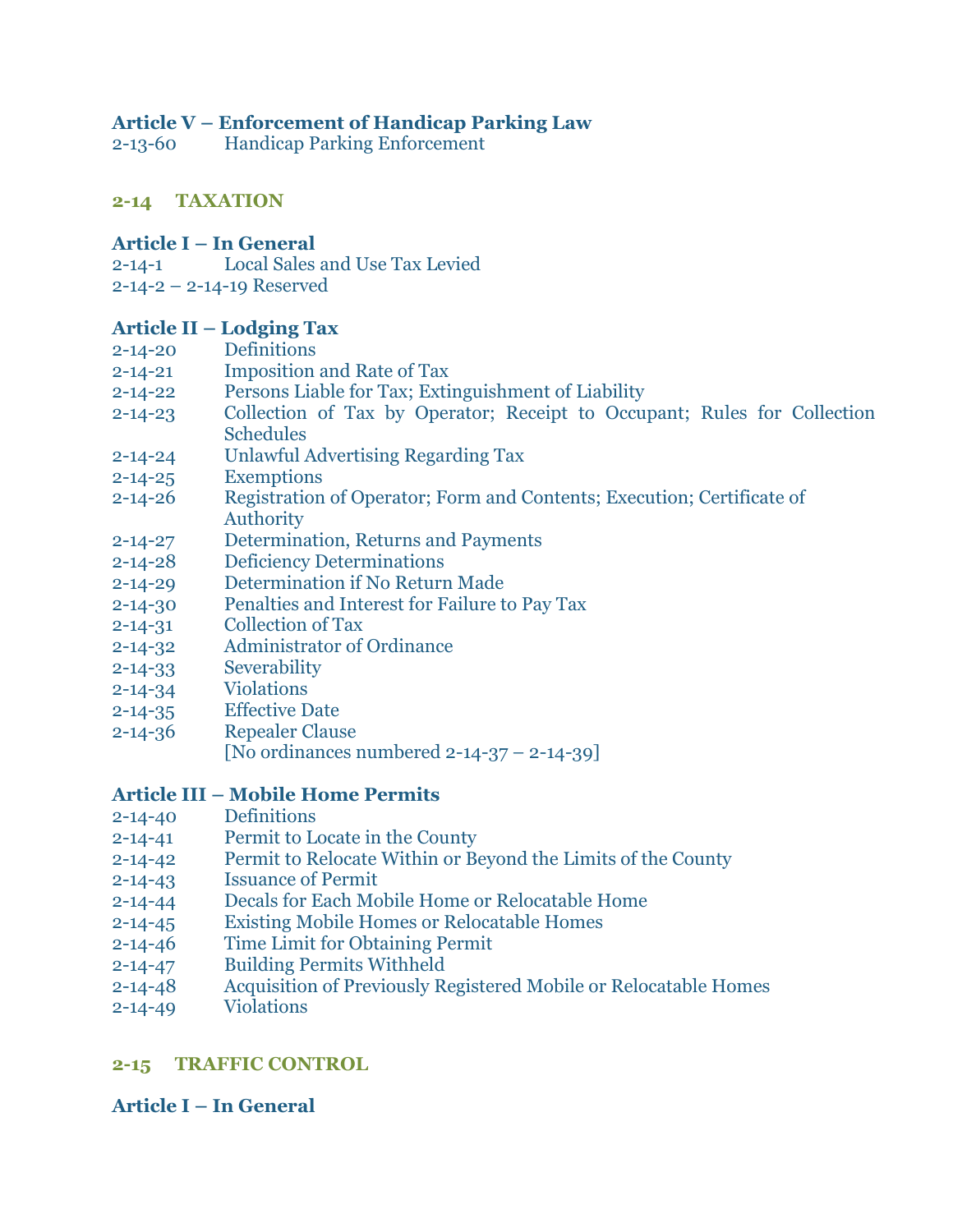- 2-15-1 [Definitions](http://www.glynncounty.org/Archive.aspx?ADID=77)
- 2-15-2 [Adoption of Uniform Rules of the Road](http://www.glynncounty.org/Archive.aspx?ADID=77)
- 2-15-3 [Speed Limits](http://www.glynncounty.org/Archive.aspx?ADID=77)  Schedule
- 2-15-4 Same [Violation and Punishment](http://www.glynncounty.org/Archive.aspx?ADID=77)
- 2-15-5 [Driving or Parking on Portion of Beach on St. Simons Island](http://www.glynncounty.org/Archive.aspx?ADID=77)
- 2-15-6 [St. Simons Island Parking Restrictions](http://www.glynncounty.org/Archive.aspx?ADID=77)
- 2-15-7 [No Parking Tow Away Zones on Certain Streets on the Mainland](http://www.glynncounty.org/Archive.aspx?ADID=77)
- 2-15-8 ["One way traffic on the loop section …"](http://www.glynncounty.org/Archive.aspx?ADID=77)
- 2-15-9 [Overnight Parking in Medians Except for Emergency Parking and](http://www.glynncounty.org/Archive.aspx?ADID=77) [Punishment for Violation](http://www.glynncounty.org/Archive.aspx?ADID=77)

[No ordinances numbered  $2-15-10-2-15-49$ ]

# **Article II – [Open Container Ordinance](http://www.glynncounty.org/Archive.aspx?ADID=77)**

- [2-15-50](http://www.glynncounty.org/Archive.aspx?ADID=77) Title
- 2-15-51 [Definitions](http://www.glynncounty.org/Archive.aspx?ADID=77)
- 2-15-52 [Operation of Motor Vehicle](http://www.glynncounty.org/Archive.aspx?ADID=77)
- 2-15-53 [Occupancy of Motor Vehicle](http://www.glynncounty.org/Archive.aspx?ADID=77)
- 2-15-54 [Exceptions](http://www.glynncounty.org/Archive.aspx?ADID=77)
- 2-15-55 [Severability](http://www.glynncounty.org/Archive.aspx?ADID=77)
- [2-15-56](http://www.glynncounty.org/Archive.aspx?ADID=77) Repeal
- 2-15-57 [Effective](http://www.glynncounty.org/Archive.aspx?ADID=77)

# **[2-16 UTILITIES AND SERVICES -](http://www.glynncounty.org/Archive.aspx?ADID=78) WATER AND SEWER ORDINANCE**

#### **Article I – [General Provisions](http://www.glynncounty.org/Archive.aspx?ADID=78)**

- 2-16-1 [Short Title](http://www.glynncounty.org/Archive.aspx?ADID=78)
- 2-16-2 [Scope; the Utility](http://www.glynncounty.org/Archive.aspx?ADID=78)
- 2-16-3 [Purpose and Policy](http://www.glynncounty.org/Archive.aspx?ADID=78)
- 2-16-4 [Director of Water and Wastewater Utility](http://www.glynncounty.org/Archive.aspx?ADID=78)
- 2-16-5 [Definitions](http://www.glynncounty.org/Archive.aspx?ADID=78)
- 2-16-6 [Abbreviations](http://www.glynncounty.org/Archive.aspx?ADID=78)
- 2-16-7 [Water and Sewer Requirements](http://www.glynncounty.org/Archive.aspx?ADID=78)
- 2-16-7.1 [Water on Separate Meter Used for Landscape Irrigation Only](http://www.glynncounty.org/Archive.aspx?ADID=78)
- 2-16-8 [Application and Connection to Water and Sewer Service](http://www.glynncounty.org/Archive.aspx?ADID=78)
- 2-16-9 [Private Wastewater Disposal](http://www.glynncounty.org/Archive.aspx?ADID=78)
- 2-16-10 [Metering](http://www.glynncounty.org/Archive.aspx?ADID=78)
- 2-16-11 [Curb Stop or Cutoff Valve Requirements](http://www.glynncounty.org/Archive.aspx?ADID=78)
- 2-16-12 [Service to Fire Suppression Systems](http://www.glynncounty.org/Archive.aspx?ADID=78)
- 2-16-13 [Fire Hydrants](http://www.glynncounty.org/Archive.aspx?ADID=78)
- 2-16-14 [Backflow Prevention; Public Water Supply](http://www.glynncounty.org/Archive.aspx?ADID=78)
- 2-16-15 [Satellite System](http://www.glynncounty.org/Archive.aspx?ADID=78)
- 2-16-16 [Unserved Areas](http://www.glynncounty.org/Archive.aspx?ADID=78)
- 2-16-17 2-16-20 [Reserved](http://www.glynncounty.org/Archive.aspx?ADID=78)

# **Article II – [Commercial Waste Handling \(Fats, Oils and Grease\)](http://www.glynncounty.org/Archive.aspx?ADID=78)**

2-16-21 [Purpose](http://www.glynncounty.org/Archive.aspx?ADID=78)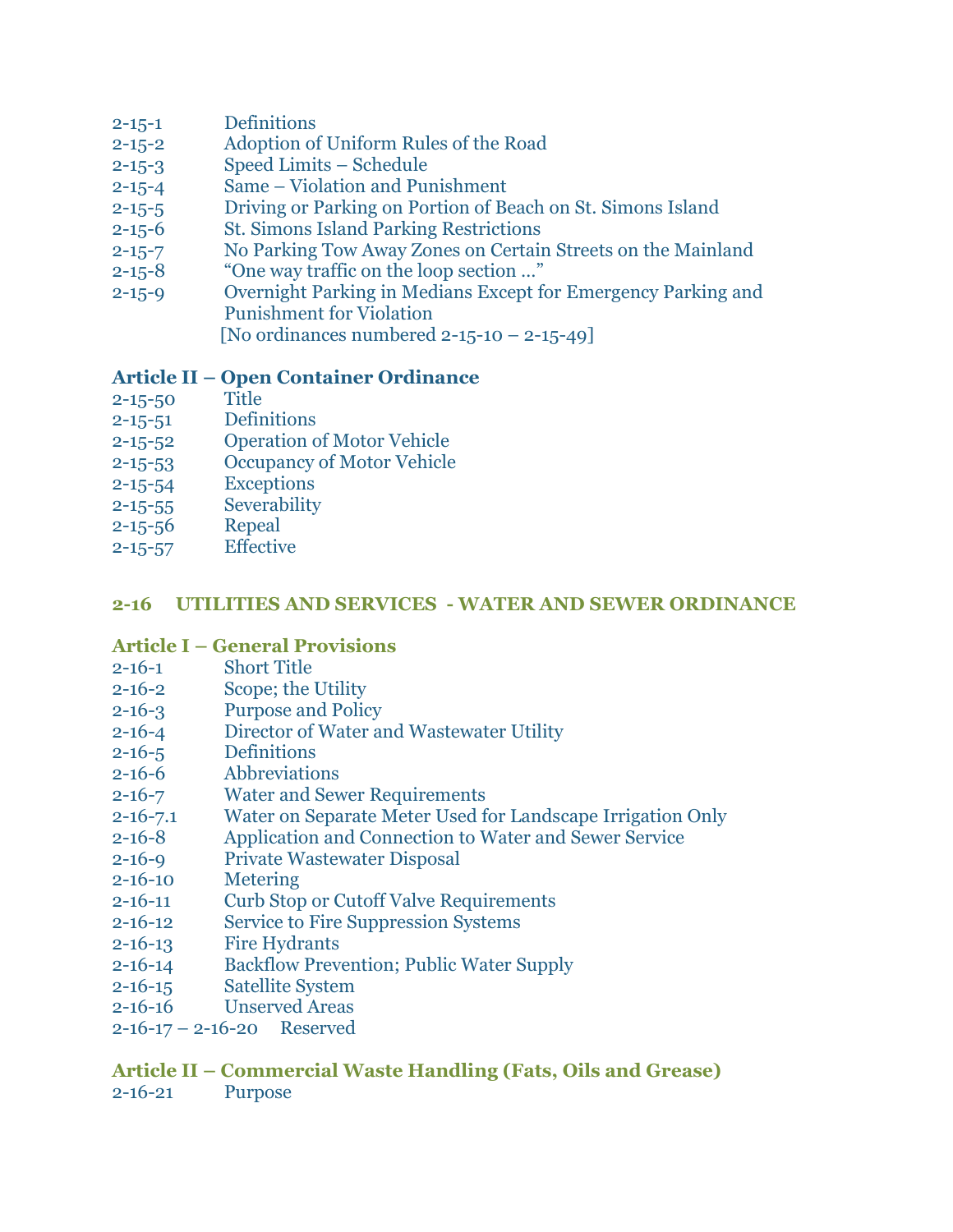- 2-16-22 [Coverage and Exclusions](http://www.glynncounty.org/Archive.aspx?ADID=78)
- 2-16-23 [Requirements](http://www.glynncounty.org/Archive.aspx?ADID=78)
- 2-16-24 [Manifests](http://www.glynncounty.org/Archive.aspx?ADID=78)
- 2-16-25 [Food Service Establishments](http://www.glynncounty.org/Archive.aspx?ADID=78)
- 2-16-26 [Maintenance and Service Facilities](http://www.glynncounty.org/Archive.aspx?ADID=78)
- 2-16-27 [Interceptor Requirements](http://www.glynncounty.org/Archive.aspx?ADID=78)
- 2-16-28 [Transporter Permits](http://www.glynncounty.org/Archive.aspx?ADID=78)
- 2-16-29 [Enforcement](http://www.glynncounty.org/Archive.aspx?ADID=78)
- $2-16-30 2-16-35$  [Reserved](http://www.glynncounty.org/Archive.aspx?ADID=78)

### **Article III – [Pretreatment Standards and Enforcement](http://www.glynncounty.org/Archive.aspx?ADID=78)**

- 2-16-36 [Restricted Use of the Public Sewers](http://www.glynncounty.org/Archive.aspx?ADID=78)
- 2-16-37 [Local Discharge Limits](http://www.glynncounty.org/Archive.aspx?ADID=78)
- 2-16-38 [National Categorical Pretreatment Standards](http://www.glynncounty.org/Archive.aspx?ADID=78)
- 2-16-39 [Pretreatment of Wastewater](http://www.glynncounty.org/Archive.aspx?ADID=78)
- 2-16-40 [Wastewater Discharge Permits](http://www.glynncounty.org/Archive.aspx?ADID=78)
- 2-16-41 Wastewater [Discharge Permit Issuance](http://www.glynncounty.org/Archive.aspx?ADID=78)
- 2-16-42 [Reporting Requirements](http://www.glynncounty.org/Archive.aspx?ADID=78)
- 2-16-43 [Compliance Monitoring](http://www.glynncounty.org/Archive.aspx?ADID=78)
- 2-16-44 [Confidential Information](http://www.glynncounty.org/Archive.aspx?ADID=78)
- 2-16-45 [Publication of Significant Noncompliance](http://www.glynncounty.org/Archive.aspx?ADID=78)
- 2-16-46 [Service Charges](http://www.glynncounty.org/Archive.aspx?ADID=78)
- 2-16-47 [Administrative Enforcement Remedies](http://www.glynncounty.org/Archive.aspx?ADID=78)
- 2-16-48 [Judicial Remedies](http://www.glynncounty.org/Archive.aspx?ADID=78)
- 2-16-49 [Supplemental Enforcement Remedies](http://www.glynncounty.org/Archive.aspx?ADID=78)
- 2-16-50 [Affirmative Defenses](http://www.glynncounty.org/Archive.aspx?ADID=78)
- [2-16-51 to 60](http://www.glynncounty.org/Archive.aspx?ADID=78) Reserved

#### **Article IV – [Rates and Fees](http://www.glynncounty.org/Archive.aspx?ADID=78)**

- 2-16-61 [User Charge System](http://www.glynncounty.org/Archive.aspx?ADID=78)
- 2-16-62 [Other Rates, Fees and Charges](http://www.glynncounty.org/Archive.aspx?ADID=78)
- 2-16-63 [Adjustments in Billing](http://www.glynncounty.org/Archive.aspx?ADID=78)
- 2-16-64 [Discontinuance of Service](http://www.glynncounty.org/Archive.aspx?ADID=78)
- 2-16-65 [Establishing or Increasing Fees](http://www.glynncounty.org/Archive.aspx?ADID=78)
- [2-16-66 to 70Reserved](http://www.glynncounty.org/Archive.aspx?ADID=78)

# **Article V – [Penalties and Administration](http://www.glynncounty.org/Archive.aspx?ADID=78)**

- 2-16-71 [Penalties](http://www.glynncounty.org/Archive.aspx?ADID=78)
- 2-16-72 [Injunctions](http://www.glynncounty.org/Archive.aspx?ADID=78)
- [2-16-73](http://www.glynncounty.org/Archive.aspx?ADID=78) Liens
- 2-16-74 [Unauthorized Obligation of Utility](http://www.glynncounty.org/Archive.aspx?ADID=78)
- 2-16-75 [Amendment](http://www.glynncounty.org/Archive.aspx?ADID=78)
- 2-16-76 [Severability](http://www.glynncounty.org/Archive.aspx?ADID=78)
- 2-16-77 [Repeal of Conflicting Laws](http://www.glynncounty.org/Archive.aspx?ADID=78)
- 2-16-78 [Effective Date](http://www.glynncounty.org/Archive.aspx?ADID=78)
- [2-16-79 -](http://www.glynncounty.org/Archive.aspx?ADID=78) 2-16-99 Reserved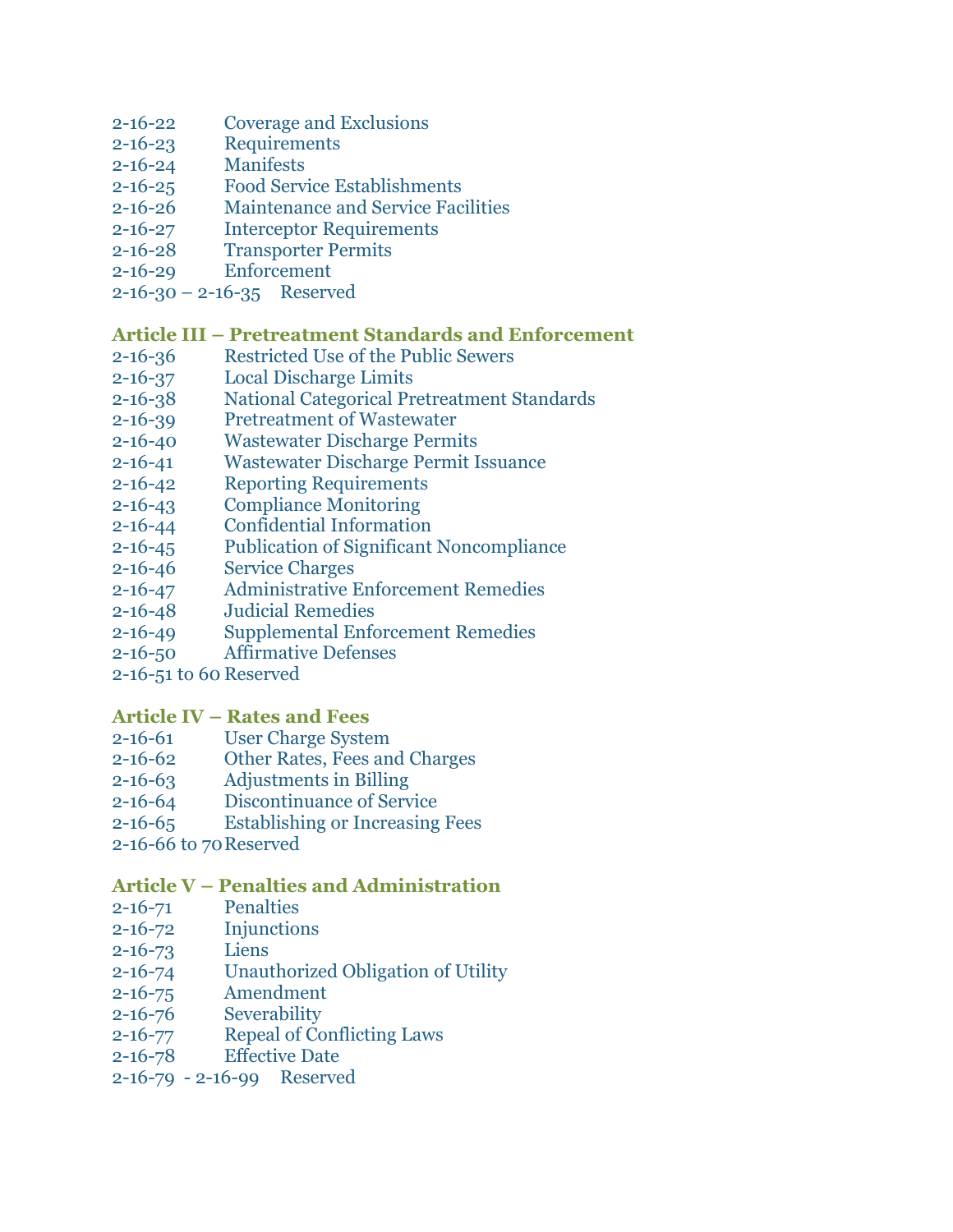[No ordinances numbered 2-16-100](http://www.glynncounty.org/Archive.aspx?ADID=78) – 2-16-149]

#### **[SCRAP TIRE AND SOLID WASTE MANAGEMENT ORDINANCE](http://www.glynncounty.org/Archive.aspx?ADID=78)**

#### **Article III – [Scrap Tire and Solid Waste Management Ordinance](http://www.glynncounty.org/Archive.aspx?ADID=78)**

- 2-16-150 [Short Title](http://www.glynncounty.org/Archive.aspx?ADID=78)
- [2-16-151](http://www.glynncounty.org/Archive.aspx?ADID=78) Purpose
- 2-16-152 [Applicability](http://www.glynncounty.org/Archive.aspx?ADID=78)
- 2-16-153 [Definitions](http://www.glynncounty.org/Archive.aspx?ADID=78)
- 2-16-154 [Retail Tire Dealers](http://www.glynncounty.org/Archive.aspx?ADID=78)
- 2-16-155 [Scrap Tire Generators](http://www.glynncounty.org/Archive.aspx?ADID=78)
- 2-16-156 [Scrap Tire Carriers](http://www.glynncounty.org/Archive.aspx?ADID=78)
- 2-16-157 [Scrap Tire Processors](http://www.glynncounty.org/Archive.aspx?ADID=78)
- 2-16-158 [Scrap Tire Sorters](http://www.glynncounty.org/Archive.aspx?ADID=78)
- 2-16-159 [Scrap Tire Disposal](http://www.glynncounty.org/Archive.aspx?ADID=78)
- 2-16-160 [Transporting of Solid Waste](http://www.glynncounty.org/Archive.aspx?ADID=78)
- 2-16-161 [Solid Waste Violations](http://www.glynncounty.org/Archive.aspx?ADID=78)
- 2-16-162 [Open Burning](http://www.glynncounty.org/Archive.aspx?ADID=78)
- 2-16-163 [Penalty for Violations of This Ordinance](http://www.glynncounty.org/Archive.aspx?ADID=78)
- 2-16-164 [Severability](http://www.glynncounty.org/Archive.aspx?ADID=78)
- 2-16-165 [Repeal of Conflicting Resolutions or](http://www.glynncounty.org/Archive.aspx?ADID=78) Ordinances
- [\[No ordinances numbered 2-16-166](http://www.glynncounty.org/Archive.aspx?ADID=78)  2-16-230]

# **Article IV – [Clean Community](http://www.glynncounty.org/Archive.aspx?ADID=78) Ordinance**

- **Division 1 – [In General](http://www.glynncounty.org/Archive.aspx?ADID=78)**
- 2-16-231 [Short title](http://www.glynncounty.org/Archive.aspx?ADID=78)
- 2-16-232 [Declaration of Intent](http://www.glynncounty.org/Archive.aspx?ADID=78)
- 2-16-233 [Definitions](http://www.glynncounty.org/Archive.aspx?ADID=78)
- 2-16-234 [Transportation of Refuse Generally](http://www.glynncounty.org/Archive.aspx?ADID=78)
- 2-16-235 [Maintenance of Property](http://www.glynncounty.org/Archive.aspx?ADID=78)
- 2-16-236 [Special Refuse Disposal](http://www.glynncounty.org/Archive.aspx?ADID=78)
- 2-16-237 [Nuisances Designated](http://www.glynncounty.org/Archive.aspx?ADID=78)
- 2-16-238 [Trash and Weeds; Duty of Person Responsible](http://www.glynncounty.org/Archive.aspx?ADID=78)
- 2-16-239 [Abandoned Motor Vehicles](http://www.glynncounty.org/Archive.aspx?ADID=78)
- [2-16-240](http://www.glynncounty.org/Archive.aspx?ADID=78) Littering
- 2-16-241 [2-16-244 Reserved](http://www.glynncounty.org/Archive.aspx?ADID=78)

#### **Division 2 – [Administration and Enforcement](http://www.glynncounty.org/Archive.aspx?ADID=78)**

- 2-16-245 [Director of Utilities Management](http://www.glynncounty.org/Archive.aspx?ADID=78)
- 2-16-246 [Collections](http://www.glynncounty.org/Archive.aspx?ADID=78)
- 2-16-247 [Receptacles and Containers](http://www.glynncounty.org/Archive.aspx?ADID=78)
- 2-16-248 [Responsible Enforcing Agency, Violations and Penalties](http://www.glynncounty.org/Archive.aspx?ADID=78)
- 2-16-249 [Punishment](http://www.glynncounty.org/Archive.aspx?ADID=78)
- 2-16-250 [2-16-253 Reserved](http://www.glynncounty.org/Archive.aspx?ADID=78)

#### **[Division 3](http://www.glynncounty.org/Archive.aspx?ADID=78) – Collection**

[2-16-254 Precollection Practices](http://www.glynncounty.org/Archive.aspx?ADID=78) - Generally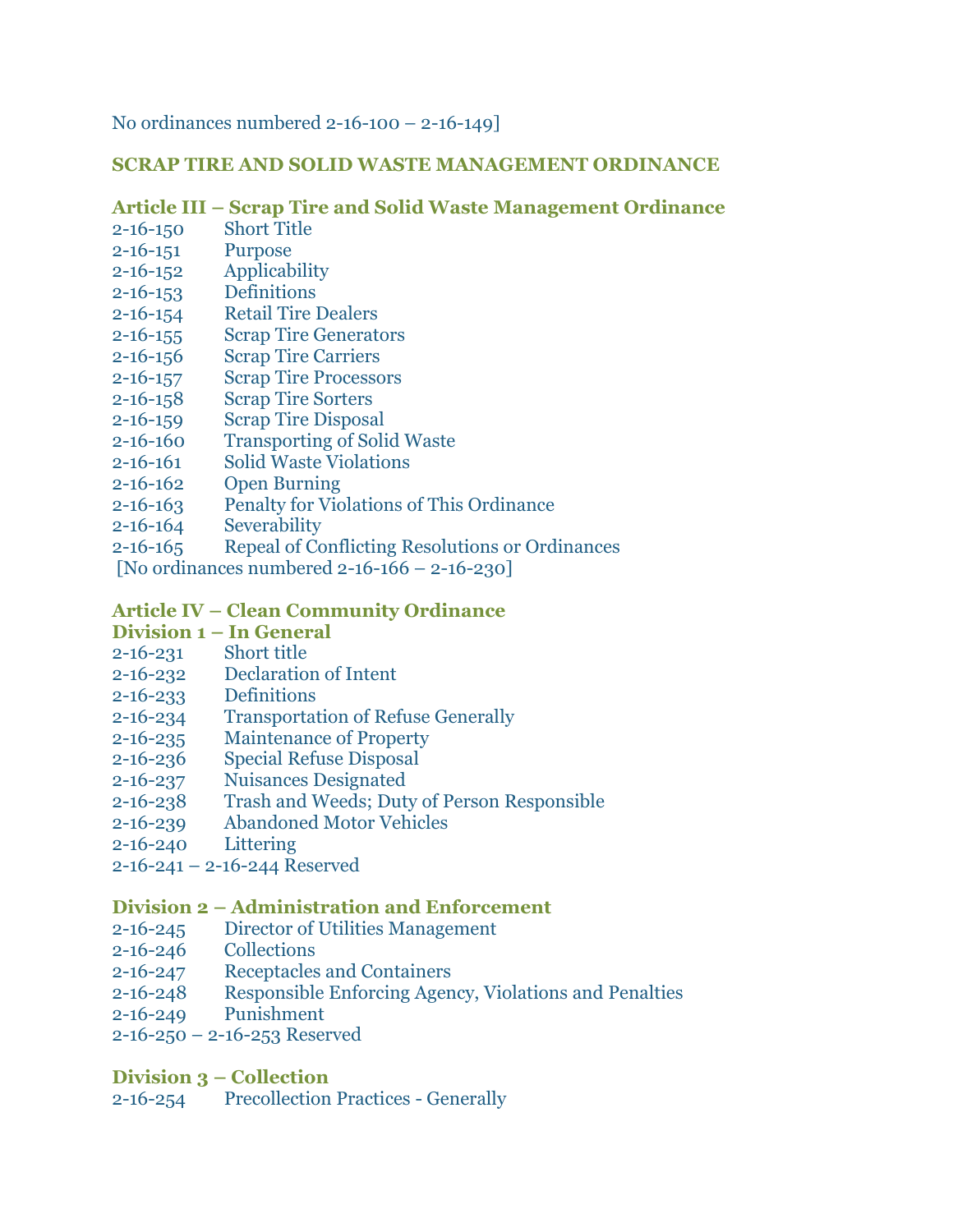- 2-16-255 Same [Prohibited Activities](http://www.glynncounty.org/Archive.aspx?ADID=78)  Generally
- 2-16-256 Same [Handbills and Advertising Matter](http://www.glynncounty.org/Archive.aspx?ADID=78)
- 2-16-257 [Residential Collection Generally](http://www.glynncounty.org/Archive.aspx?ADID=78)
- 2-16-258 [Commercial Establishments Generally](http://www.glynncounty.org/Archive.aspx?ADID=78)
- 2-16-259 [Bulk Containers](http://www.glynncounty.org/Archive.aspx?ADID=78)
- [2-16-260](http://www.glynncounty.org/Archive.aspx?ADID=78) Holidays
- 2-16-261 [Special Refuse and Wastes](http://www.glynncounty.org/Archive.aspx?ADID=78)
- 2-16-262 [Solid Waste Collection Ordinance](http://www.glynncounty.org/Archive.aspx?ADID=78)
- 2-16-263– [2-16-266 Reserved](http://www.glynncounty.org/Archive.aspx?ADID=78)

#### **Division 4 – [Commercial Establishments](http://www.glynncounty.org/Archive.aspx?ADID=78)**

- 2-16-267 [Use of Bulk Containers](http://www.glynncounty.org/Archive.aspx?ADID=78)
- 2-16-268 [Loading and Unloading Areas](http://www.glynncounty.org/Archive.aspx?ADID=78)
- 2-16-269 [Parking Lots](http://www.glynncounty.org/Archive.aspx?ADID=78)
- 2-16-270 [Construction Sites and Demolition Sites](http://www.glynncounty.org/Archive.aspx?ADID=78)
- 2-16-271 [2-16-275 Reserved](http://www.glynncounty.org/Archive.aspx?ADID=78)

#### **Division 5 – [Disposal Sites](http://www.glynncounty.org/Archive.aspx?ADID=78)**

- 2-16-276 [Permit Required for Private Sites](http://www.glynncounty.org/Archive.aspx?ADID=78)
- 2-16-277 [General Maintenance](http://www.glynncounty.org/Archive.aspx?ADID=78)
- 2-16-278 [Right to Enter to Inspect](http://www.glynncounty.org/Archive.aspx?ADID=78)
- 2-16-279 [Burning Prohibited](http://www.glynncounty.org/Archive.aspx?ADID=78)

# **Division 6 – [Surface Drainage](http://www.glynncounty.org/Archive.aspx?ADID=78)**

- 2-16-280 [Restrictions](http://www.glynncounty.org/Archive.aspx?ADID=78)
- 2-16-281 [Punishment](http://www.glynncounty.org/Archive.aspx?ADID=78)
- 2-16-282 [Reimbursement of Costs](http://www.glynncounty.org/Archive.aspx?ADID=78)
- 2-16-283 [2-16-292 Reserved](http://www.glynncounty.org/Archive.aspx?ADID=78)

#### **Division 7 – [Annual Solid Waste Service Fees](http://www.glynncounty.org/Archive.aspx?ADID=78)**

- 2-16-293 [Residential Curbside Reinstatement Fees](http://www.glynncounty.org/Archive.aspx?ADID=78)
- [2-16-294](http://www.glynncounty.org/Archive.aspx?ADID=78)  2-16-300 Reserved

#### **[TREE ORDINANCE](http://www.glynncounty.org/Archive.aspx?ADID=78)**

#### **Article V – [Tree Ordinance](http://www.glynncounty.org/Archive.aspx?ADID=78)**

- 2-16-301 [Purpose and Intent](http://www.glynncounty.org/Archive.aspx?ADID=78)
- 2-16-302 [Definitions](http://www.glynncounty.org/Archive.aspx?ADID=78)
- 2-16-303 [Creation and Establishment of a Tree Board](http://www.glynncounty.org/Archive.aspx?ADID=78)
- 2-16-304 [Duties and Responsibilities](http://www.glynncounty.org/Archive.aspx?ADID=78)
- 2-16-305 [Operation of Tree Board](http://www.glynncounty.org/Archive.aspx?ADID=78)
- 2-16-306 [Care of Public Trees](http://www.glynncounty.org/Archive.aspx?ADID=78)
- 2-16-307 [Proper Pruning Practices](http://www.glynncounty.org/Archive.aspx?ADID=78)
- [2-16-308](http://www.glynncounty.org/Archive.aspx?ADID=78) Spacing
- 2-16-309 [Distance from Curbs or Sidewalks](http://www.glynncounty.org/Archive.aspx?ADID=78)
- 2-16-310 [Distance from Street Corners and Fireplugs](http://www.glynncounty.org/Archive.aspx?ADID=78)
- [2-16-311](http://www.glynncounty.org/Archive.aspx?ADID=78) Utilities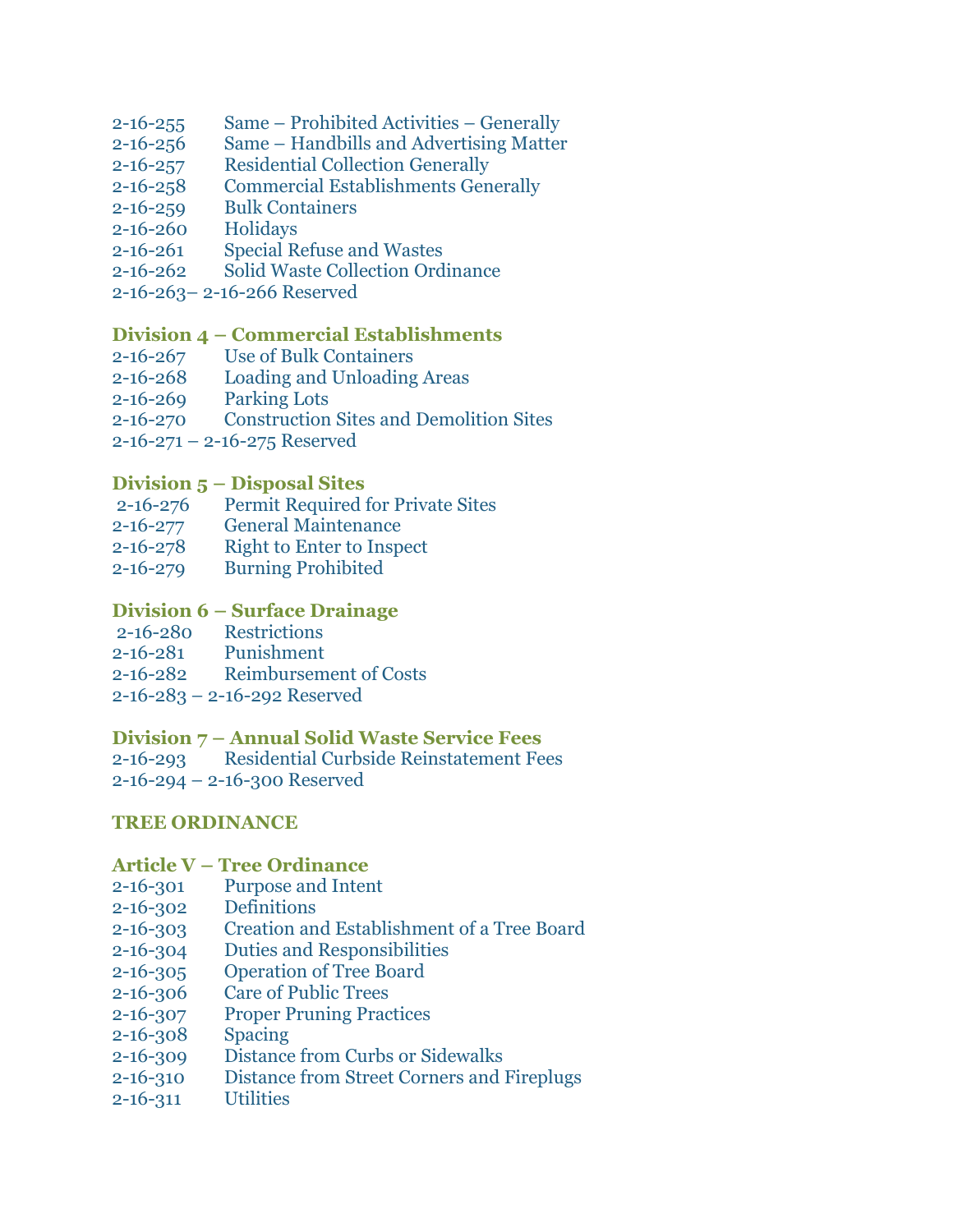- 2-16-312 [Dead or Diseased Tree Removal on Private Property](http://www.glynncounty.org/Archive.aspx?ADID=78)
- 2-16-313 [Removal of Stumps](http://www.glynncounty.org/Archive.aspx?ADID=78)
- 2-16-314 [Specimen Trees](http://www.glynncounty.org/Archive.aspx?ADID=78)
- 2-16-315 [Interference with Tree Board](http://www.glynncounty.org/Archive.aspx?ADID=78)
- [2-16-316](http://www.glynncounty.org/Archive.aspx?ADID=78) Appeals
- 2-16-317 [Review by Board of Commissioners of Tree Board Actions](http://www.glynncounty.org/Archive.aspx?ADID=78)
- 2-16-318 [Emergency Conditions](http://www.glynncounty.org/Archive.aspx?ADID=78)
- 2-16-319 [Excepted Trees](http://www.glynncounty.org/Archive.aspx?ADID=78)
- 2-16-320 [Roadway Improvement Projects](http://www.glynncounty.org/Archive.aspx?ADID=78)
- 2-16-321 [Violations](http://www.glynncounty.org/Archive.aspx?ADID=78)

# **[2-17 VEHICLES FOR HIRE](http://www.glynncounty.org/Archive.aspx?ADID=79)**

**Article I – [In General](http://www.glynncounty.org/Archive.aspx?ADID=79)** 2-17-1 – [2-17-18 Reserved](http://www.glynncounty.org/Archive.aspx?ADID=79)

# **Article II – [Wrecker Service](http://www.glynncounty.org/Archive.aspx?ADID=79)**

**[Division 1](http://www.glynncounty.org/Archive.aspx?ADID=79) – Generally**

2-17-19 [Short Title](http://www.glynncounty.org/Archive.aspx?ADID=79) 2-17-20 [Definitions](http://www.glynncounty.org/Archive.aspx?ADID=79) 2-17-21 – [2-17-29 Reserved](http://www.glynncounty.org/Archive.aspx?ADID=79)

#### **Division 2 – [Registration](http://www.glynncounty.org/Archive.aspx?ADID=79)**

- 2-17-30 [License and Registration with Glynn County Police Department Required;](http://www.glynncounty.org/Archive.aspx?ADID=79) [Information for Registration](http://www.glynncounty.org/Archive.aspx?ADID=79)
- 2-17-31 [Registration Fee; Expiration and Renewal Dates of Registration](http://www.glynncounty.org/Archive.aspx?ADID=79)
- 2-17-32 [Reserved](http://www.glynncounty.org/Archive.aspx?ADID=79)
- 2-17-33 [Required Information to be Printed on](http://www.glynncounty.org/Archive.aspx?ADID=79) Side of Vehicle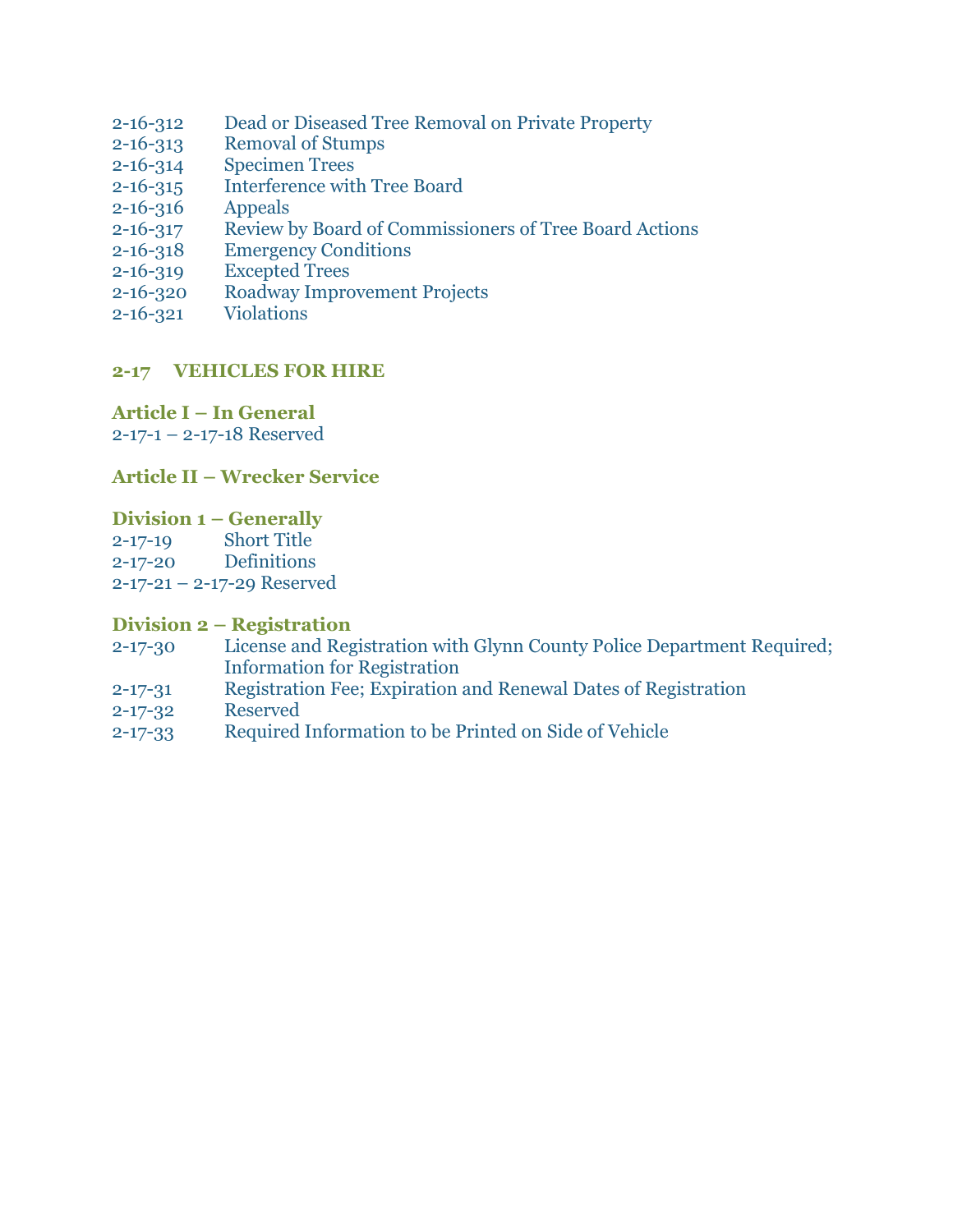#### **Division 3 – [Unlawful Conduct](http://www.glynncounty.org/Archive.aspx?ADID=79)**

- 2-17-34 [Compliance with Ordinance](http://www.glynncounty.org/Archive.aspx?ADID=79)
- 2-17-35 [Monitoring Police Calls](http://www.glynncounty.org/Archive.aspx?ADID=79)
- 2-17-36 [Solicitation for Business by County Employee Prohibited](http://www.glynncounty.org/Archive.aspx?ADID=79)
- 2-17-37 [Parking for Purpose of Soliciting Towing Work](http://www.glynncounty.org/Archive.aspx?ADID=79)
- 2-17-38 [Scene of an Accident](http://www.glynncounty.org/Archive.aspx?ADID=79)
- 2-17-39 [2-17-49 Reserved](http://www.glynncounty.org/Archive.aspx?ADID=79)

### **Division 4 – [Information](http://www.glynncounty.org/Archive.aspx?ADID=79)**

- 2-17-50 ["Notification of Police Department upon removal…"](http://www.glynncounty.org/Archive.aspx?ADID=79)
- 2-17-51 [Records](http://www.glynncounty.org/Archive.aspx?ADID=79)

# **Division 5 – [Rotation Call List](http://www.glynncounty.org/Archive.aspx?ADID=79)**

- 2-17-52 [Rotational Call List](http://www.glynncounty.org/Archive.aspx?ADID=79)
- 2-17-53 [Use of Rotational Call List](http://www.glynncounty.org/Archive.aspx?ADID=79)
- 2-17-54 [Qualification, Duties, etc.](http://www.glynncounty.org/Archive.aspx?ADID=79)
- 2-17-55 [Regulations](http://www.glynncounty.org/Archive.aspx?ADID=79)
- 2-17-56 [Rotational Call System for Calling Wreckers](http://www.glynncounty.org/Archive.aspx?ADID=79)
- 2-17-57 [Maximum Charges Allowed](http://www.glynncounty.org/Archive.aspx?ADID=79)
- 2-17-58 [2-17-59 Reserved](http://www.glynncounty.org/Archive.aspx?ADID=79)

#### **Division 6 – [Enforcement](http://www.glynncounty.org/Archive.aspx?ADID=79)**

- 2-17-60 [Removal or Suspension from Rotational Call List](http://www.glynncounty.org/Archive.aspx?ADID=79)
- 2-17-61 [Speeding to an Accident](http://www.glynncounty.org/Archive.aspx?ADID=79)
- 2-17-62 [Revocation of Registration](http://www.glynncounty.org/Archive.aspx?ADID=79)
- 2-17-63 [2-17-69 Reserved](http://www.glynncounty.org/Archive.aspx?ADID=79)
- [2-17-70](http://www.glynncounty.org/Archive.aspx?ADID=79) Penalty
- 2-17-71 [2-17-79 Reserved](http://www.glynncounty.org/Archive.aspx?ADID=79)

#### **[2-18 CABLE TELEVISION FRANCHISE](http://www.glynncounty.org/Archive.aspx?ADID=80)**

- 2-18-1 [Short Title](http://www.glynncounty.org/Archive.aspx?ADID=80)
- 2-18-2 [Definitions](http://www.glynncounty.org/Archive.aspx?ADID=80)
- 2-18-3 [Grant of Authority](http://www.glynncounty.org/Archive.aspx?ADID=80)
- 2-18-4 [Compliance with Applicable Laws and](http://www.glynncounty.org/Archive.aspx?ADID=80) Ordinances
- 2-18-5 [Indemnification](http://www.glynncounty.org/Archive.aspx?ADID=80)
- 2-18-6 [Construction Standards](http://www.glynncounty.org/Archive.aspx?ADID=80)
- 2-18-7 [Road Vacation or Abandonment](http://www.glynncounty.org/Archive.aspx?ADID=80)
- 2-18-8 [Conditions on Street Occupancy](http://www.glynncounty.org/Archive.aspx?ADID=80)
- 2-18-9 [Police Use](http://www.glynncounty.org/Archive.aspx?ADID=80)
- 2-18-10 [Employment Practices](http://www.glynncounty.org/Archive.aspx?ADID=80)
- 2-18-11 [Reserved Channel](http://www.glynncounty.org/Archive.aspx?ADID=80)
- 2-18-12 [Regulation](http://www.glynncounty.org/Archive.aspx?ADID=80)
- [2-18-13](http://www.glynncounty.org/Archive.aspx?ADID=80) Rates
- 2-18-14 [Payment in the County](http://www.glynncounty.org/Archive.aspx?ADID=80)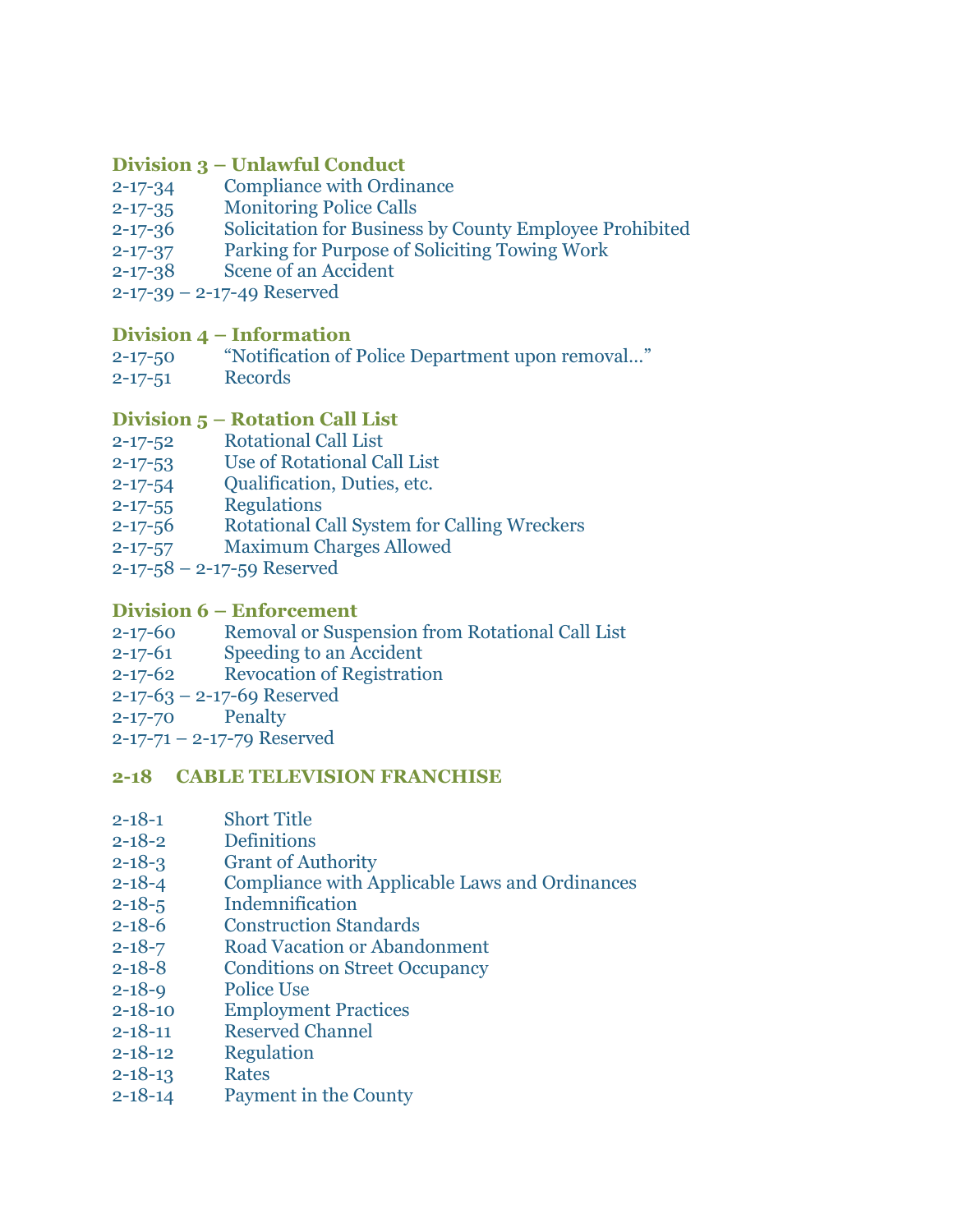- 2-18-15 [Forfeiture of Franchise](http://www.glynncounty.org/Archive.aspx?ADID=80)
- 2-18-16 [Miscellaneous](http://www.glynncounty.org/Archive.aspx?ADID=80)
- 2-18-17 [Franchise License](http://www.glynncounty.org/Archive.aspx?ADID=80)
- 2-18-18 [An Ordinance Granting a Cable Television Franchise to Century Venture](http://www.glynncounty.org/Archive.aspx?ADID=80) [Corporation d/b/a Adelphia Cable Company](http://www.glynncounty.org/Archive.aspx?ADID=80)

### **[2-19 PLANNING COMMISSION](http://www.glynncounty.org/Archive.aspx?ADID=81)**

- 2-19-1 [Short Title](http://www.glynncounty.org/Archive.aspx?ADID=81)
- 2-19-2 [Glynn County Planning Commission](http://www.glynncounty.org/Archive.aspx?ADID=81)
- 2-19-3 [Determination of Need for the Commissions](http://www.glynncounty.org/Archive.aspx?ADID=81)
- 2-19-4 [Members of Commission and Terms of Office](http://www.glynncounty.org/Archive.aspx?ADID=81)
- 2-19-5 [Election of Officers, Quorum, By-Laws, Procedures and Meetings](http://www.glynncounty.org/Archive.aspx?ADID=81)
- 2-19-6 [Compensation of Members](http://www.glynncounty.org/Archive.aspx?ADID=81)
- 2-19-7 [Vacancies on Commission](http://www.glynncounty.org/Archive.aspx?ADID=81)
- 2-19-8 [Removal of Members](http://www.glynncounty.org/Archive.aspx?ADID=81)
- 2-19-9 [Conflicts of Interests](http://www.glynncounty.org/Archive.aspx?ADID=81)
- 2-19-10 [Powers of the Commission](http://www.glynncounty.org/Archive.aspx?ADID=81)
- 2-19-11 [Property of Commission Deemed to be](http://www.glynncounty.org/Archive.aspx?ADID=81) Public Property
- 2-19-12 [Immunity from Certain Liability](http://www.glynncounty.org/Archive.aspx?ADID=81)
- 2-19-13 [Severability Should any Portion of](http://www.glynncounty.org/Archive.aspx?ADID=81) Ordinance Be Held Invalid
- 2-19-14 [Amendment](http://www.glynncounty.org/Archive.aspx?ADID=81)
- 2-19-15 [Effective Date](http://www.glynncounty.org/Archive.aspx?ADID=81)
- 2-19-16 [Repeal of Conflicting Laws](http://www.glynncounty.org/Archive.aspx?ADID=81)

#### **[2-20 EMPLOYEES INDEMNIFICATION PLAN](http://www.glynncounty.org/Archive.aspx?ADID=82)**

- 2-20-1 [Short Title](http://www.glynncounty.org/Archive.aspx?ADID=82)
- 2-20-2 [Authority](http://www.glynncounty.org/Archive.aspx?ADID=82)
- 2-20-3 [Sovereign Immunity](http://www.glynncounty.org/Archive.aspx?ADID=82)
- 2-20-4 [Definitions](http://www.glynncounty.org/Archive.aspx?ADID=82)
- 2-20-5 [Indemnification](http://www.glynncounty.org/Archive.aspx?ADID=82)
- 2-20-6 [Defense](http://www.glynncounty.org/Archive.aspx?ADID=82)
- 2-20-7 [Insurance](http://www.glynncounty.org/Archive.aspx?ADID=82)
- 2-20-8 [Other Insurance](http://www.glynncounty.org/Archive.aspx?ADID=82)
- 2-20-9 [Exclusions](http://www.glynncounty.org/Archive.aspx?ADID=82)
- 2-20-10 [Conditions](http://www.glynncounty.org/Archive.aspx?ADID=82)
- 2-20-11 [Claims Reporting](http://www.glynncounty.org/Archive.aspx?ADID=82)
- 2-20-12 [Administration](http://www.glynncounty.org/Archive.aspx?ADID=82)
- 2-20-13 [Reserve Fund](http://www.glynncounty.org/Archive.aspx?ADID=82)
- 2-20-14 [Effective Date](http://www.glynncounty.org/Archive.aspx?ADID=82)

#### **[2-21 HEALTH AND SANITATION ORDINANCE](http://www.glynncounty.org/Archive.aspx?ADID=83)**

- 2-21-1 [Short Title](http://www.glynncounty.org/Archive.aspx?ADID=83)
- 2-21-2 [Authority](http://www.glynncounty.org/Archive.aspx?ADID=83)
- 2-21-3 [Definitions](http://www.glynncounty.org/Archive.aspx?ADID=83)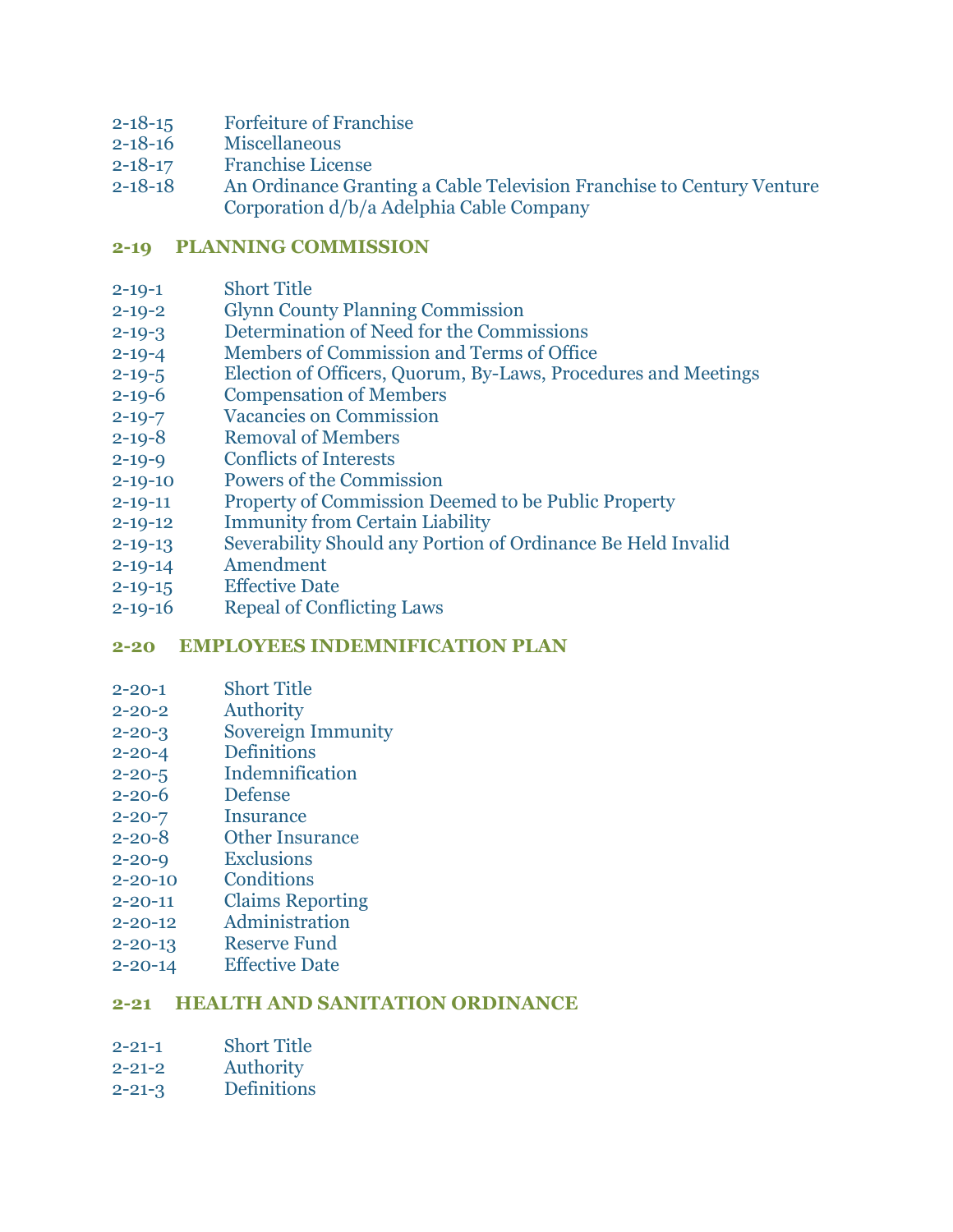- 2-21-4 [Permit/Food Service](http://www.glynncounty.org/Archive.aspx?ADID=83)
- 2-21-5 [On-site Sewage Management System](http://www.glynncounty.org/Archive.aspx?ADID=83)
- 2-21-6 [Permit/Individual or Semi-Public Water Supply System](http://www.glynncounty.org/Archive.aspx?ADID=83)
- 2-21-7 [Swimming Pool Regulations](http://www.glynncounty.org/Archive.aspx?ADID=83)
- 2-21-8 [Tourist courts; Permit/Operation](http://www.glynncounty.org/Archive.aspx?ADID=83)
- 2-21-9 [Rabies Control](http://www.glynncounty.org/Archive.aspx?ADID=83)
- [2-21-10](http://www.glynncounty.org/Archive.aspx?ADID=83) Lead
- 2-21-11 [Body Art](http://www.glynncounty.org/Archive.aspx?ADID=83)
- 2-21-12 [Penalty](http://www.glynncounty.org/Archive.aspx?ADID=83)
- 2-21-13 [Severability](http://www.glynncounty.org/Archive.aspx?ADID=83)
- 2-21-14 [Effective Date](http://www.glynncounty.org/Archive.aspx?ADID=83)
- 2-21-15 [General Repealer](http://www.glynncounty.org/Archive.aspx?ADID=83)

#### **[2-22 WATER AND SEWER COMMISSION](http://www.glynncounty.org/Archive.aspx?ADID=84)**

- 2-22-1 ["The Glynn County Water and Sewer Commission is hereby…."](http://www.glynncounty.org/Archive.aspx?ADID=84)
- 2-22-2 [2-22-17 Reserved](http://www.glynncounty.org/Archive.aspx?ADID=84)
- 2-22-18 [Disposition of Property Upon Dissolution](http://www.glynncounty.org/Archive.aspx?ADID=84)
- 2-22-19 [Immunity from Certain Liability](http://www.glynncounty.org/Archive.aspx?ADID=84)

#### **[2-23 NATURAL RESOURCES](http://www.glynncounty.org/Archive.aspx?ADID=85)**

#### **Article I – [Habitat Protections](http://www.glynncounty.org/Archive.aspx?ADID=85)**

- [2-23-1](http://www.glynncounty.org/Archive.aspx?ADID=85) Intent
- 2-23-2 [Criteria](http://www.glynncounty.org/Archive.aspx?ADID=85)
- 2-23-3 [Enforcement](http://www.glynncounty.org/Archive.aspx?ADID=85)
- 2-23-4 [2-23-9 Reserved](http://www.glynncounty.org/Archive.aspx?ADID=85)
- 2-23-10 [Historic Sites and Artifacts](http://www.glynncounty.org/Archive.aspx?ADID=85)
- 2-23-11 [Property Owned by Glynn County](http://www.glynncounty.org/Archive.aspx?ADID=85)

#### **[2-24 PUBLIC DECENCY ORDINANCE](http://www.glynncounty.org/Archive.aspx?ADID=86)**

- 2-24-1 [Short Title](http://www.glynncounty.org/Archive.aspx?ADID=86)
- 2-24-2 [Purpose](http://www.glynncounty.org/Archive.aspx?ADID=86)
- 2-24-3 [Definitions](http://www.glynncounty.org/Archive.aspx?ADID=86)
- 2-24-4 [Regulations](http://www.glynncounty.org/Archive.aspx?ADID=86)
- 2-24-5 [Additional Regulations Applicable to any](http://www.glynncounty.org/Archive.aspx?ADID=86) Establishment, Business or Agency [Providing or Offering to Provide Live](http://www.glynncounty.org/Archive.aspx?ADID=86) Adult Entertainment
- 2-24-6 [License Required](http://www.glynncounty.org/Archive.aspx?ADID=86)
- 2-24-7 [Operation of Unlicensed Premises](http://www.glynncounty.org/Archive.aspx?ADID=86) Unlawful
- 2-24-8 [Penalties](http://www.glynncounty.org/Archive.aspx?ADID=86)
- 2-24-9 [Application for License](http://www.glynncounty.org/Archive.aspx?ADID=86)
- 2-24-10 [Application Contents; Supporting](http://www.glynncounty.org/Archive.aspx?ADID=86) Documents
- 2-24-11 [Notice of Intent to Engage in Business](http://www.glynncounty.org/Archive.aspx?ADID=86)
- 2-24-12 [Application; Investigation; Issuance](http://www.glynncounty.org/Archive.aspx?ADID=86)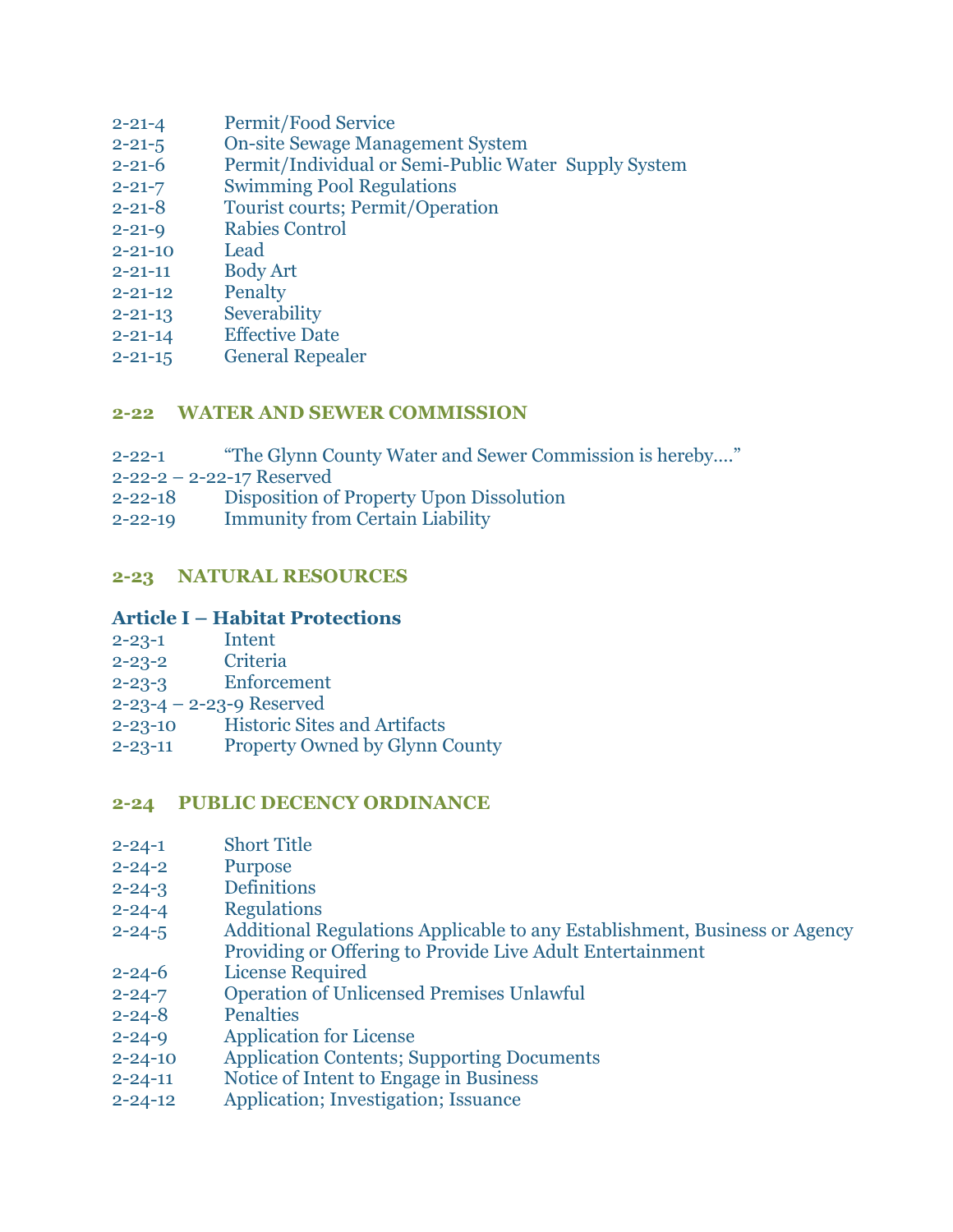- 2-24-13 [License Renewal](http://www.glynncounty.org/Archive.aspx?ADID=86)
- 2-24-14 [License Non-transferable](http://www.glynncounty.org/Archive.aspx?ADID=86)
- 2-24-15 [Change of Location](http://www.glynncounty.org/Archive.aspx?ADID=86)
- 2-24-16 [Change of Name](http://www.glynncounty.org/Archive.aspx?ADID=86)
- 2-24-17 [Modification of Licensed Premises](http://www.glynncounty.org/Archive.aspx?ADID=86)
- 2-24-18 [License, Refusal](http://www.glynncounty.org/Archive.aspx?ADID=86)
- 2-24-19 Suspension; Revocation; Appeal; [Violations/Penalties; Service of Notice](http://www.glynncounty.org/Archive.aspx?ADID=86)
- 2-24-20 [Adult Entertainment Business Employees](http://www.glynncounty.org/Archive.aspx?ADID=86)
- 2-24-21 [Public Nudity](http://www.glynncounty.org/Archive.aspx?ADID=86)
- 2-24-22 [Violations and Penalties](http://www.glynncounty.org/Archive.aspx?ADID=86)
- 2-24-23 [Compliance](http://www.glynncounty.org/Archive.aspx?ADID=86)
- 2-24-24 [Severability](http://www.glynncounty.org/Archive.aspx?ADID=86)
- 2-24-25 [Effective Date](http://www.glynncounty.org/Archive.aspx?ADID=86)
- 2-24-26 [To Repeal Conflicting Ordinances](http://www.glynncounty.org/Archive.aspx?ADID=86)

#### **[2-25 ENVIRONMENTAL ORDINANCE -](http://www.glynncounty.org/Archive.aspx?ADID=87) CLEAN INDOOR AIR**

- [2-25-1](http://www.glynncounty.org/Archive.aspx?ADID=87) Title
- 2-25-2 [Findings and Intent](http://www.glynncounty.org/Archive.aspx?ADID=87)
- 2-25-3 [Definitions](http://www.glynncounty.org/Archive.aspx?ADID=87)
- 2-25-4 [Prohibition on Smoking in Public Facilities](http://www.glynncounty.org/Archive.aspx?ADID=87)
- 2-25-5 [Reasonable Distance](http://www.glynncounty.org/Archive.aspx?ADID=87)
- 2-25-5.1 [Use of Tobacco Products on Glynn County Property](http://www.glynncounty.org/Archive.aspx?ADID=87)
- 2-25-6 [Where Smoking Not Regulated](http://www.glynncounty.org/Archive.aspx?ADID=87)
- 2-25-7 [Posting of Signs](http://www.glynncounty.org/Archive.aspx?ADID=87)
- 2-25-8 [No retaliation](http://www.glynncounty.org/Archive.aspx?ADID=87)
- 2-25-9 [Enforcement](http://www.glynncounty.org/Archive.aspx?ADID=87)
- 2-25-10 [Violations and Penalties](http://www.glynncounty.org/Archive.aspx?ADID=87)
- 2-25-11 [Public Education](http://www.glynncounty.org/Archive.aspx?ADID=87)
- 2-25-12 [Governmental Agency Cooperation](http://www.glynncounty.org/Archive.aspx?ADID=87)
- 2-25-13 [Other Applicable Laws](http://www.glynncounty.org/Archive.aspx?ADID=87)
- 2-25-14 [Severability](http://www.glynncounty.org/Archive.aspx?ADID=87)
- 2-25-15 [Effective Date](http://www.glynncounty.org/Archive.aspx?ADID=87)

#### **[2-26 PUBLIC CONDUCT](http://www.glynncounty.org/Archive.aspx?ADID=88)**

- 2-26-1 [Short Title](http://www.glynncounty.org/Archive.aspx?ADID=88)
- 2-26-2 [Purpose](http://www.glynncounty.org/Archive.aspx?ADID=88)
- 2-26-3 [Application Review](http://www.glynncounty.org/Archive.aspx?ADID=88)
- 2-26-4 [Use of Public Spaces and Facilities](http://www.glynncounty.org/Archive.aspx?ADID=88)
- 2-26-5 [Application](http://www.glynncounty.org/Archive.aspx?ADID=88)
- 2-26-6 [Review by the Police Chief](http://www.glynncounty.org/Archive.aspx?ADID=88)
- 2-26-7 [Revocation](http://www.glynncounty.org/Archive.aspx?ADID=88)
- 2-26-8 [Appeals](http://www.glynncounty.org/Archive.aspx?ADID=88)
- 2-26-9 [Time Allotment](http://www.glynncounty.org/Archive.aspx?ADID=88)
- 2-26-10 [Effective Date](http://www.glynncounty.org/Archive.aspx?ADID=88)
- 2-26-11 [Severability](http://www.glynncounty.org/Archive.aspx?ADID=88)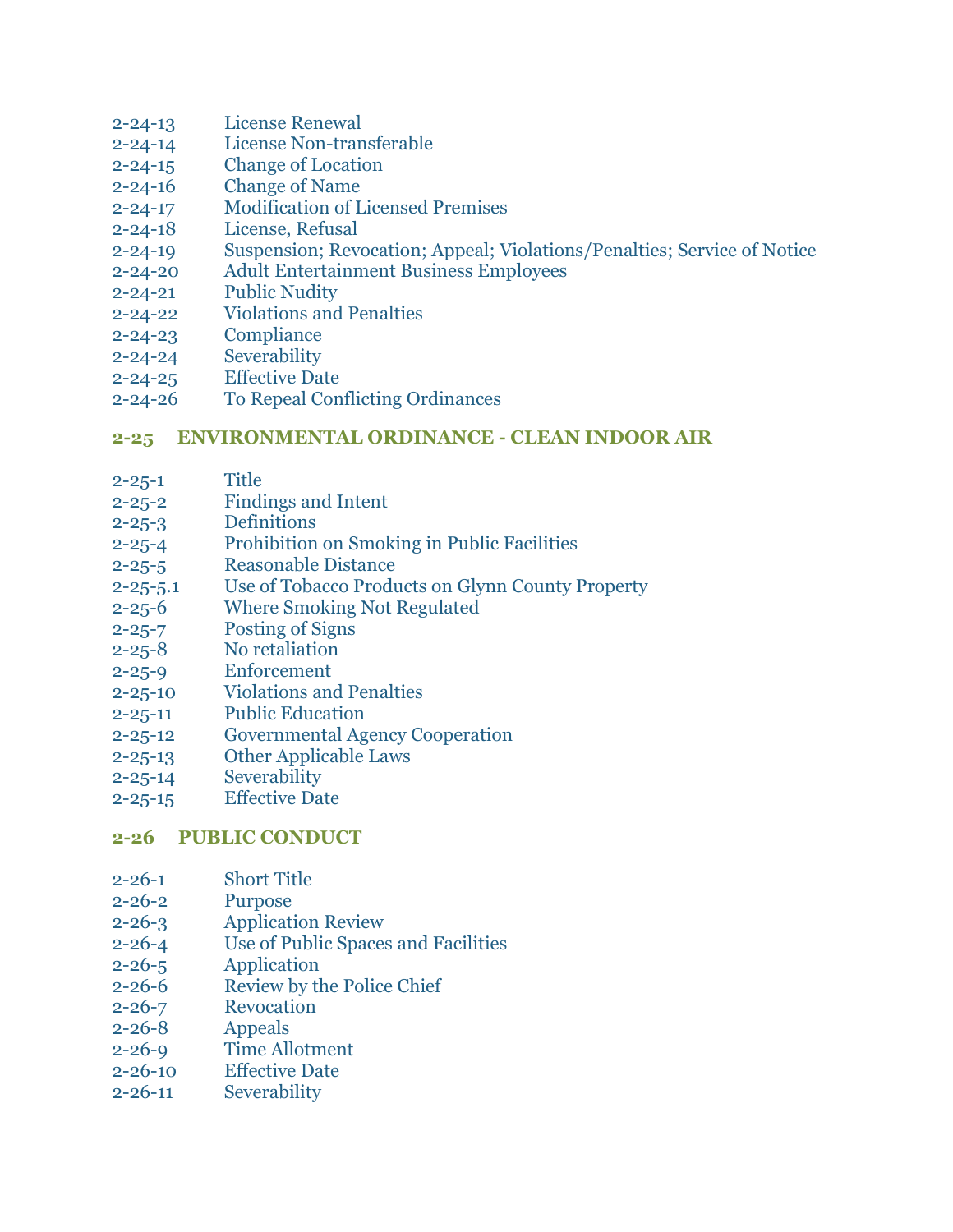- 2-26-12 [Violations](http://www.glynncounty.org/Archive.aspx?ADID=88)
- 2-26-13 [Exceptions](http://www.glynncounty.org/Archive.aspx?ADID=88)
- 2-26-14 [Participation Fees](http://www.glynncounty.org/Archive.aspx?ADID=88)
- 2-26-15 [Alcoholic Beverages](http://www.glynncounty.org/Archive.aspx?ADID=88)

### **[2-27 WATER RESOURCES PROTECTION](http://www.glynncounty.org/Archive.aspx?ADID=90)**

### **Article I – [Introduction](http://www.glynncounty.org/Archive.aspx?ADID=90)**

- 2-27-1 [Short Title](http://www.glynncounty.org/Archive.aspx?ADID=90)
- 2-27-2 [Findings](http://www.glynncounty.org/Archive.aspx?ADID=90)
- 2-27-3 [Purpose](http://www.glynncounty.org/Archive.aspx?ADID=90)
- 2-27-4 [Compatibility with Other Permit and Ordinance Requirements](http://www.glynncounty.org/Archive.aspx?ADID=90)
- 2-27-5 [Severability](http://www.glynncounty.org/Archive.aspx?ADID=90)
- 2-27-6 [Responsibility for Administration](http://www.glynncounty.org/Archive.aspx?ADID=90)
- 2-27-7 [Ultimate responsibility](http://www.glynncounty.org/Archive.aspx?ADID=90)
- 2-27-8 [Definitions](http://www.glynncounty.org/Archive.aspx?ADID=90)

# **Article II – [Illicit Discharge Prohibition](http://www.glynncounty.org/Archive.aspx?ADID=90)**

- 2-27-9 [Purpose](http://www.glynncounty.org/Archive.aspx?ADID=90)
- 2-27-10 [Applicability](http://www.glynncounty.org/Archive.aspx?ADID=90)
- 2-27-11 [Prohibition of Illicit Discharges](http://www.glynncounty.org/Archive.aspx?ADID=90)
- 2-27-12 [Prohibition of Illicit Connections](http://www.glynncounty.org/Archive.aspx?ADID=90)
- 2-27-13 [Suspension due to Illicit Discharges in Emergency Situations](http://www.glynncounty.org/Archive.aspx?ADID=90)
- 2-27-14 [Suspension Due to the Detection of Illicit Discharge](http://www.glynncounty.org/Archive.aspx?ADID=90)
- 2-27-15 [Access to Facilities](http://www.glynncounty.org/Archive.aspx?ADID=90)
- 2-27-16 [Pollution Prevention in New Facilities](http://www.glynncounty.org/Archive.aspx?ADID=90)
- 2-27-17 [Pollution Prevention in Existing Facilities](http://www.glynncounty.org/Archive.aspx?ADID=90)
- 2-27-18 [Discharge Permits from Regulatory Agencies other than Glynn County](http://www.glynncounty.org/Archive.aspx?ADID=90)
- 2-27-19 [Watercourse Protection](http://www.glynncounty.org/Archive.aspx?ADID=90)
- 2-27-20 [Notification of Spills](http://www.glynncounty.org/Archive.aspx?ADID=90)

#### **Article III – [Post Construction Runoff Control](http://www.glynncounty.org/Archive.aspx?ADID=90)**

- 2-27-21 [Purpose](http://www.glynncounty.org/Archive.aspx?ADID=90)
- 2-27-22 [Applicability](http://www.glynncounty.org/Archive.aspx?ADID=90)
- 2-27-23 [Exempt Activities](http://www.glynncounty.org/Archive.aspx?ADID=90)
- 2-27-24 [Local Design Manual \(LDM\)](http://www.glynncounty.org/Archive.aspx?ADID=89)
- 2-27-25 [Permit Procedures and Requirements](http://www.glynncounty.org/Archive.aspx?ADID=90)
- 2-27-26 [Waivers to Stormwater Management Requirements](http://www.glynncounty.org/Archive.aspx?ADID=90)
- 2-27-27 [General Performance Criteria for Stormwater Management](http://www.glynncounty.org/Archive.aspx?ADID=90)
- 2-27-28 [Basic Stormwater Management Design Criteria](http://www.glynncounty.org/Archive.aspx?ADID=90)
- 2-27-29 [Requirements for Stormwater Management Plan Approval](http://www.glynncounty.org/Archive.aspx?ADID=90)
- 2-27-30 [Construction Inspection](http://www.glynncounty.org/Archive.aspx?ADID=90)
- 2-27-31 [Maintenance and Repair of Stormwater Facilities](http://www.glynncounty.org/Archive.aspx?ADID=90)

# **Article IV – [Violations, Enforcement, And Penalties](http://www.glynncounty.org/Archive.aspx?ADID=90)**

- 2-27-32 [Violations](http://www.glynncounty.org/Archive.aspx?ADID=90)
- 2-27-33 [Notice of Violation](http://www.glynncounty.org/Archive.aspx?ADID=90)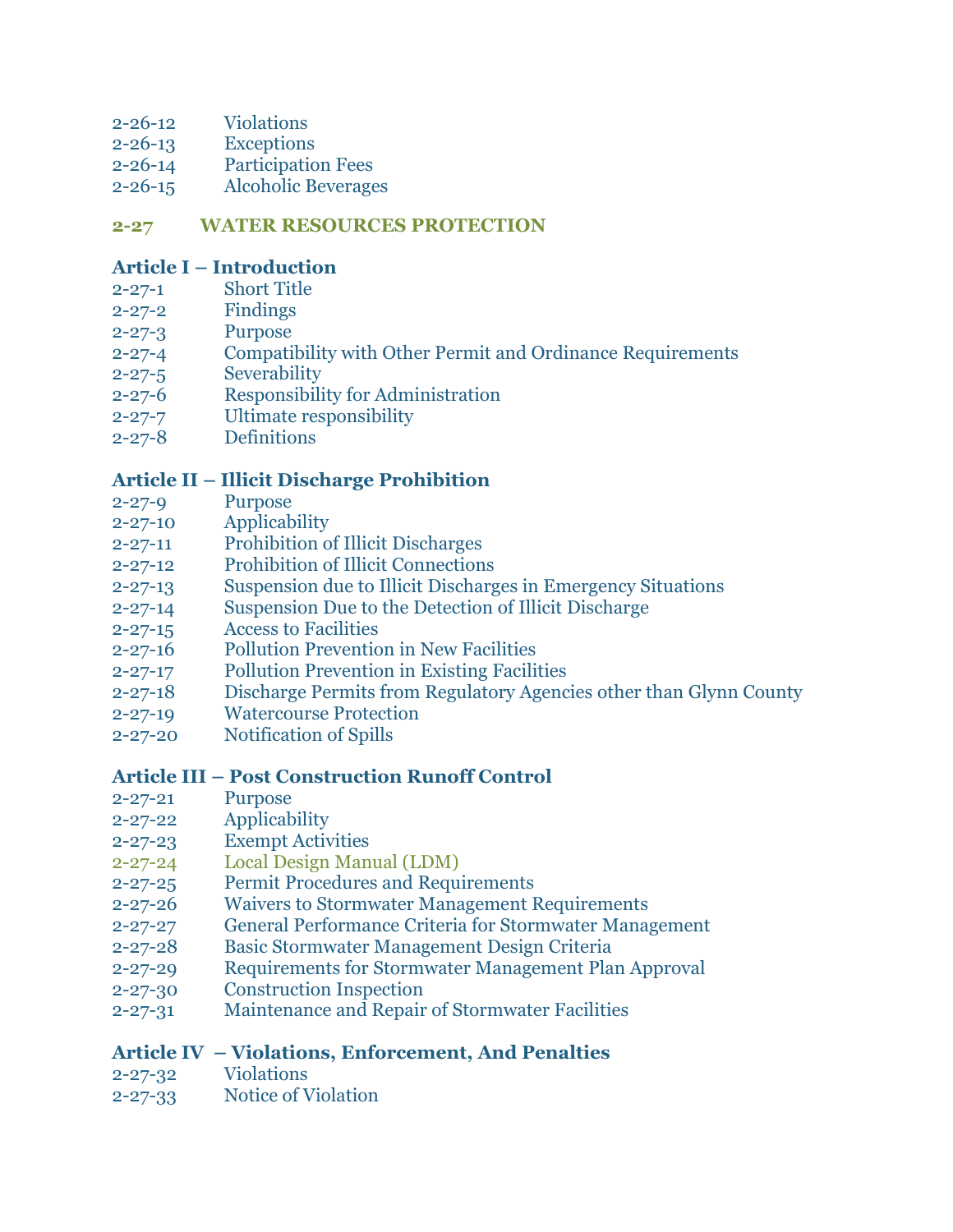- 2-27-34 [Appeal of Notice of Violation](http://www.glynncounty.org/Archive.aspx?ADID=90)
- 2-27-35 [Violations Deemed a Public Nuisance](http://www.glynncounty.org/Archive.aspx?ADID=90)
- 2-27-36 [Penalties](http://www.glynncounty.org/Archive.aspx?ADID=90)
- 2-27-37 [Remedies not Exclusive](http://www.glynncounty.org/Archive.aspx?ADID=90)

#### **[2-28 TAXICABS](http://www.glynncounty.org/Archive.aspx?ADID=91)**

- 2-28-1 [Short Title](http://www.glynncounty.org/Archive.aspx?ADID=91)
- 2-28-2 [Definitions](http://www.glynncounty.org/Archive.aspx?ADID=91)
- 2-28-3 [Compliance with Chapter](http://www.glynncounty.org/Archive.aspx?ADID=91)
- 2-28-4 [Vehicle Requirements](http://www.glynncounty.org/Archive.aspx?ADID=91)
- 2-28-5 [Registration](http://www.glynncounty.org/Archive.aspx?ADID=91)
- 2-28-6 [Taxicab Driver's Daily Log](http://www.glynncounty.org/Archive.aspx?ADID=91)
- 2-28-7 [Inspection of Vehicles; Certificates of Inspection](http://www.glynncounty.org/Archive.aspx?ADID=91)
- 2-28-8 [More Than One Passenger in Front Seat Prohibited](http://www.glynncounty.org/Archive.aspx?ADID=91)
- 2-28-9 [Leasing Vehicles](http://www.glynncounty.org/Archive.aspx?ADID=91)
- 2-28-10 [Taxicab License](http://www.glynncounty.org/Archive.aspx?ADID=91)
- 2-28-11 [Suspension and Revocation](http://www.glynncounty.org/Archive.aspx?ADID=91)
- 2-28-12 [Liability Insurance](http://www.glynncounty.org/Archive.aspx?ADID=91)
- 2-28-13 [Driver's Permit](http://www.glynncounty.org/Archive.aspx?ADID=91)

# **2-29 [SAFEGUARDING MINORS AND INCAPACITATED ADULTS](http://www.glynncounty.org/Archive.aspx?ADID=1117)**

- 2-29-1 Short Title [and Purpose](http://www.glynncounty.org/Archive.aspx?ADID=1117)
- 2-29-2 [Authority](http://www.glynncounty.org/Archive.aspx?ADID=1117)
- 2-29-3 [Fingerprinting requires](http://www.glynncounty.org/Archive.aspx?ADID=1117)
- 2-29-4 [Access authorized; usage regulations](http://www.glynncounty.org/Archive.aspx?ADID=1117)
- 2-29-5 [Administration; fees; procedures](http://www.glynncounty.org/Archive.aspx?ADID=1117)

# **2-30 [VACANT AND FORECLOSED PROPERTY](http://www.glynncounty.org/Archive.aspx?ADID=1337)**

- 2-30-1 [Short Title](http://www.glynncounty.org/Archive.aspx?ADID=1337)
- 2-30-2 [Findings and Intent](http://www.glynncounty.org/Archive.aspx?ADID=1337)
- 2-30-3 [Definitions](http://www.glynncounty.org/Archive.aspx?ADID=1337)
- 2-30-4 [Registration of Vacant or Foreclosed Property](http://www.glynncounty.org/Archive.aspx?ADID=1337)
- 2-30-5 [Updating Change in Registry Information](http://www.glynncounty.org/Archive.aspx?ADID=1337)
- 2-30-6 [Foreclosed Real Property Exemptions](http://www.glynncounty.org/Archive.aspx?ADID=1337)
- 2-30-7 [Removal from Registry](http://www.glynncounty.org/Archive.aspx?ADID=1337)
- 2-30-8 [Administrative Fees](http://www.glynncounty.org/Archive.aspx?ADID=1337)
- 2-30-9 [Administrative and Appeal Procedures](http://www.glynncounty.org/Archive.aspx?ADID=1337)
- 2-30-10 [Administration](http://www.glynncounty.org/Archive.aspx?ADID=1337)
- 2-30-11 [Nuisances](http://www.glynncounty.org/Archive.aspx?ADID=1337)
- 2-30-12 [Penalties](http://www.glynncounty.org/Archive.aspx?ADID=1337)
- 2-30-13 [Effective Date](http://www.glynncounty.org/Archive.aspx?ADID=1337)
- 2-30-14 [Severability](http://www.glynncounty.org/Archive.aspx?ADID=1337)